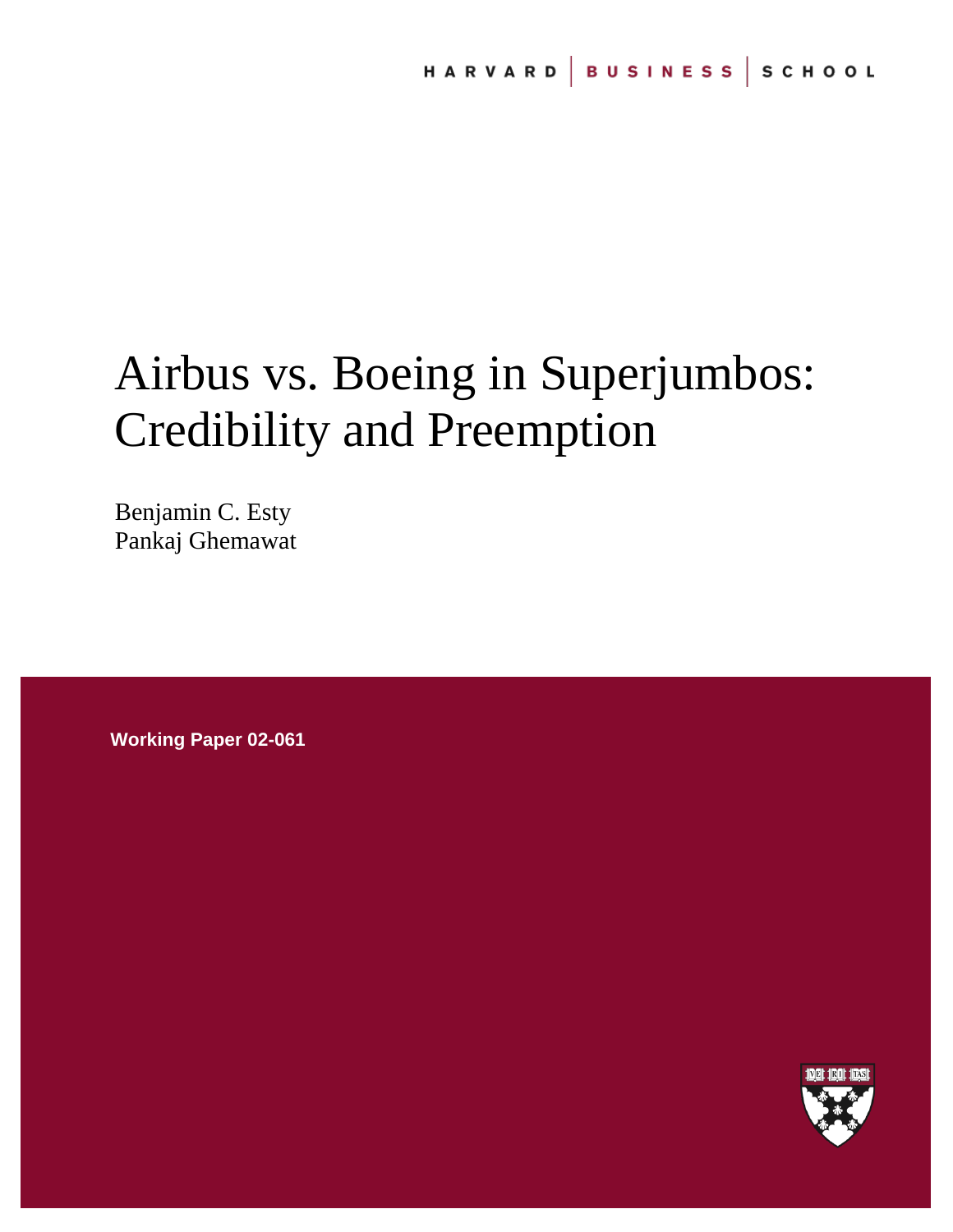Benjamin C. Esty Harvard Business School

Pankaj Ghemawat Harvard Business School

**Working Paper 02-061**

Copyright © 2001, 2002 by Benjamin C. Esty andPankaj Ghemawat

Working papers are in draft form. This working paper is distributed for purposes of comment and discussion only. It may not be reproduced without permission of the copyright holder. Copies of working papers are available from the author.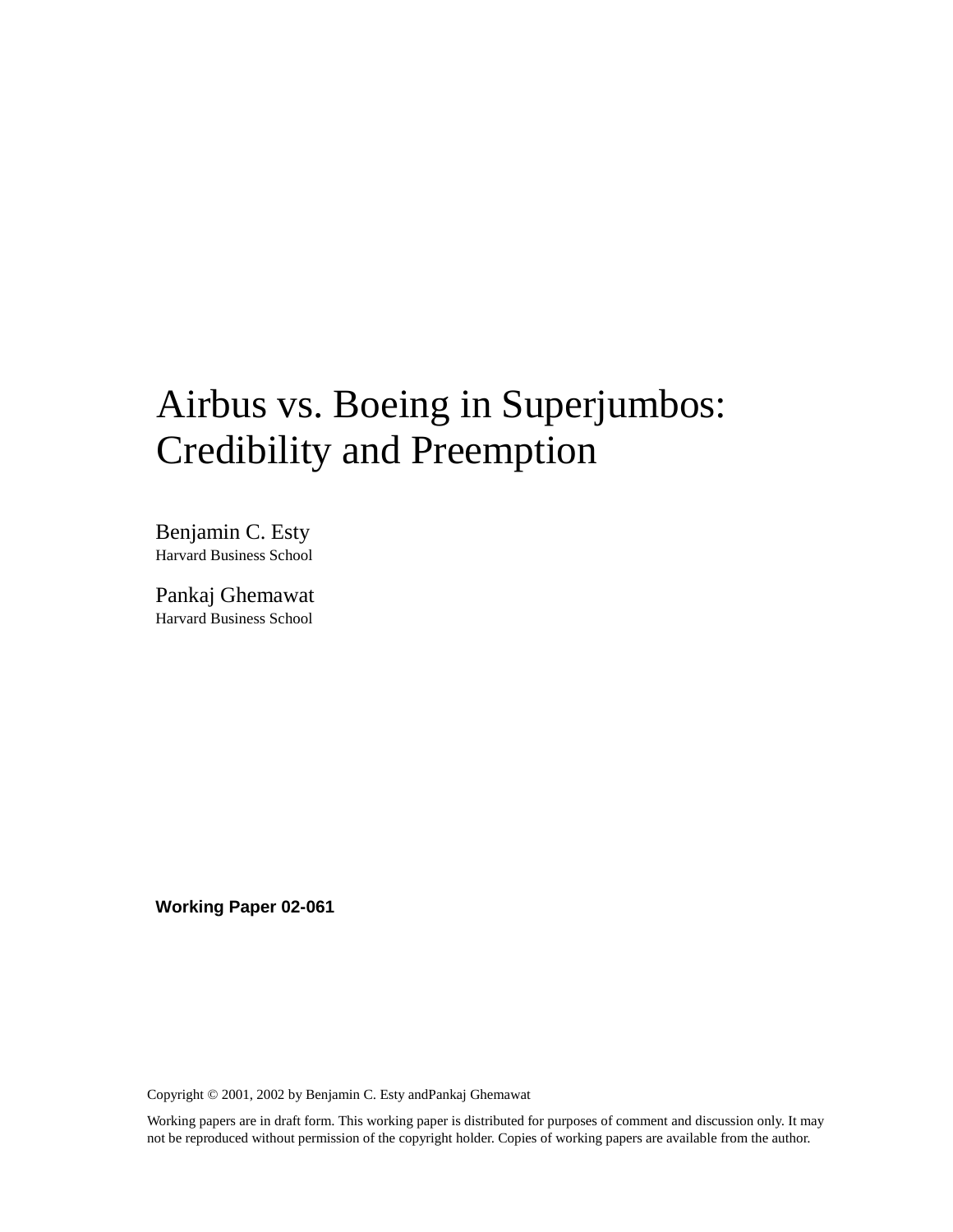by

#### **Benjamin C. Esty**

and

#### **Pankaj Ghemawat**

Current Draft: August 3, 2001

Benjamin C. Esty Pankaj Ghemawat Morgan 381 Morgan 227 Boston, MA 02163 Boston, MA 02163 Tel: (617) 495-6159 Tel: (617) 495-6270

Harvard Business School Harvard Business School e-mail:  $\frac{besty(a)hbs.edu}{ebcsty(ab)}$ 

**Acknowledgements**: We would like to thank Ed Greenslet and *The Airline Monitor* for providing data on and insights about the commercial jet aircraft industry, Mike Kane for assistance with the original teaching case, and the Division of Research at the Harvard Business School for supporting this research.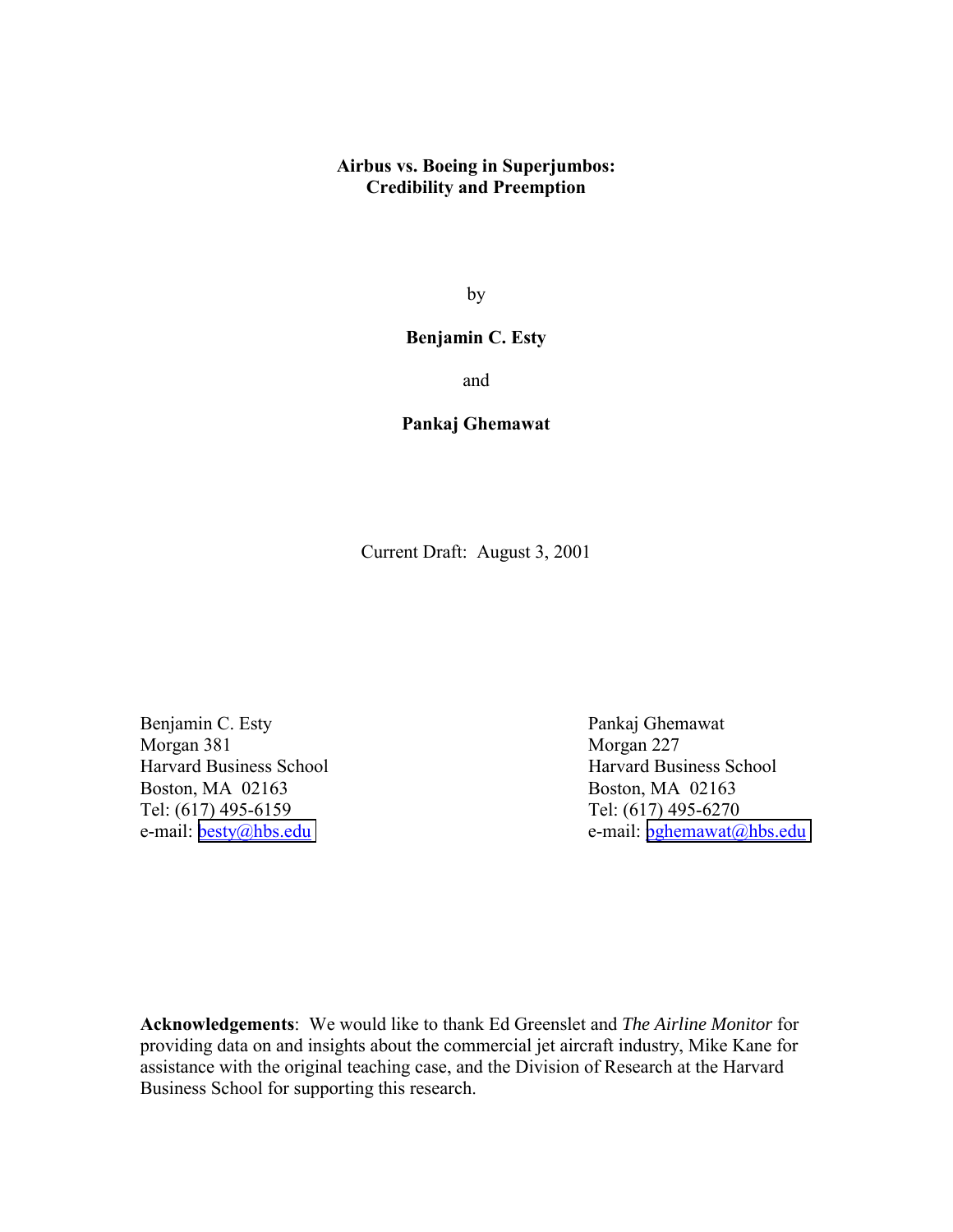#### **Abstract**

In December 2000, Airbus formally committed to spend \$12 billion to develop and launch a 555-seat superjumbo plane known as the A380. Prior to and after Airbus' commitment, Boeing started and canceled several initiatives aimed at developing a "stretch jumbo" with capacity in between its existing jumbo (the 747) and Airbus' planned superjumbo. This paper provides a strategic (game-theoretic) interpretation of why Airbus, rather than Boeing, committed to the superjumbo, and why Boeing's efforts to introduce a stretch jumbo have, at least to date, been unsuccessful. Specifically, game theory suggests that the incumbent, Boeing, would earn higher operating profits if it could somehow deter the entrant, Airbus, from developing a superjumbo, but that entrydeterrence through new product introductions is incredible even if the incumbent enjoys large cost advantages in new product development (e.g., because of line-extension economies)! This hypothesis of potentially profitable preemption precluded by credibility constraints is consistent with a wide array of evidence from the case studied: pro forma financial valuations, capital market reactions, plane pricing data, demand forecasts, and even internal organizational changes.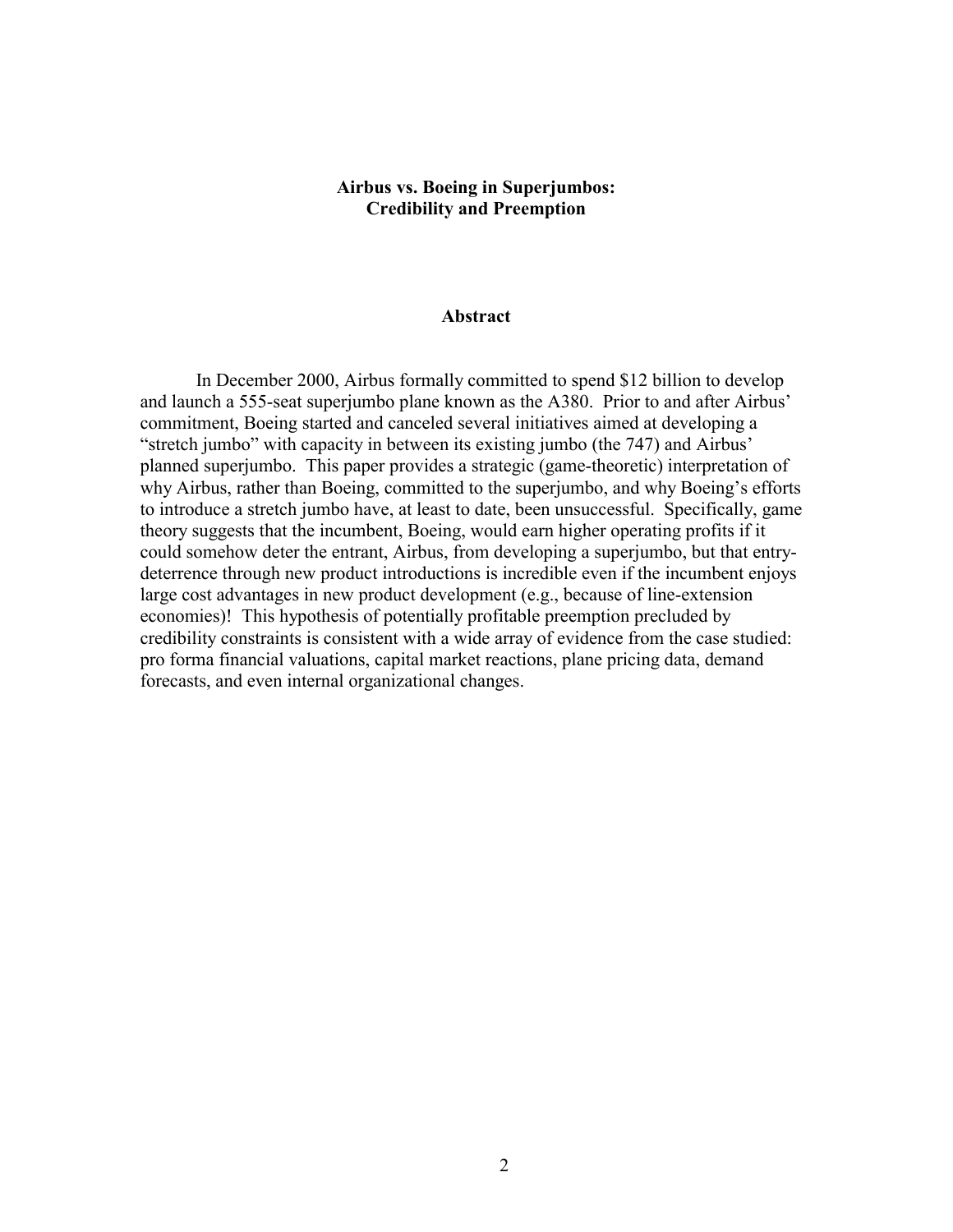#### **I. Introduction**

 $\overline{a}$ 

In December 2000, Airbus formally committed to develop and launch a 555-seat superjumbo plane known as the A380 at a launch cost of \$12 billion. In addition to making the superjumbo one of the largest product launch decisions in corporate history, this figure represented 26% of total industry revenues in 2000 (\$45.6 billion) and more than  $70\%$  of Airbus' total revenues (\$17.2 billion) in 2000.<sup>1</sup> The inherent risk associated with this major strategic commitment is magnified by the fact that Airbus must spend the entire amount before it delivers the first plane. History has shown that many firms including Glenn Martin, General Dynamics, and, more recently, Lockheed, have failed as a result of attempting such bet-the-company product development efforts. If, however, the launch effort does succeed, Airbus is expected to dislodge Boeing as the market leader in commercial aircraft after more than 50 years of market dominance by the latter.

This paper presents a game-theoretic analysis of this new product commitment and, more generally, of competition in very large aircraft (VLA is defined as planes capable of seating more than 400 passengers).<sup>2</sup> The basic theoretical argument is that it is important to account for credibility constraints and undertake systematic strategic analysis in assessing such product-line interactions. This argument is established in the context of a case that seems particularly likely to reveal the fingerprints of strategic behavior because of how well it maps into simple theoretical models of strategic interactions in new product development.

Several elements of the match between this empirical setting and the thrust of theoretical modeling efforts are worth mentioning. To begin with, there are only two competitors in the market for large aircraft and they have some degree of familiarity with each other. While each competitor offers a broad array of products, looking at one end of their product range (defined in terms of product capacity) makes it more plausible to focus on a particular market segment, i.e., to concentrate on a small number of products, than if one were looking at the middle of the product range. The top-end VLA segment is particularly congenial analytically since at the bottom end, competition from regional jet manufacturers expanding beyond their sub-100 seat niche would also have to be taken into account. The two competitors' possible moves in VLA are relatively clearly defined and involve, very large, lumpy commitments to product development. And the products themselves, while complex, fit relatively well with simple, i.e., low-dimensional, models of product differentiation. Given these considerations, one could argue that the battle over the VLA market segment is some sense a "critical case study" for game theory.

From an empirical rather than theoretical perspective, the data on actual prices, quantities, and costs needed to calibrate structural models of strategic interactions in the VLA segment are not likely to become available until after 2010. But this setting does

<sup>&</sup>lt;sup>1</sup> Data according to Boeing's 2000 Current Market Outlook. See also *The Airline Monitor*, July 2000.

<sup>&</sup>lt;sup>2</sup> Airbus' Global Market Forecast (GMF) defines the VLA market as consisting of passenger aircraft with more than 500 seats and cargo aircraft capable of handling more than 80 tonnes of freight. In contrast, Boeing's Current Market Outlook (CMO) defines the VLA market as aircraft seating more than 400 passengers, the size of the 747.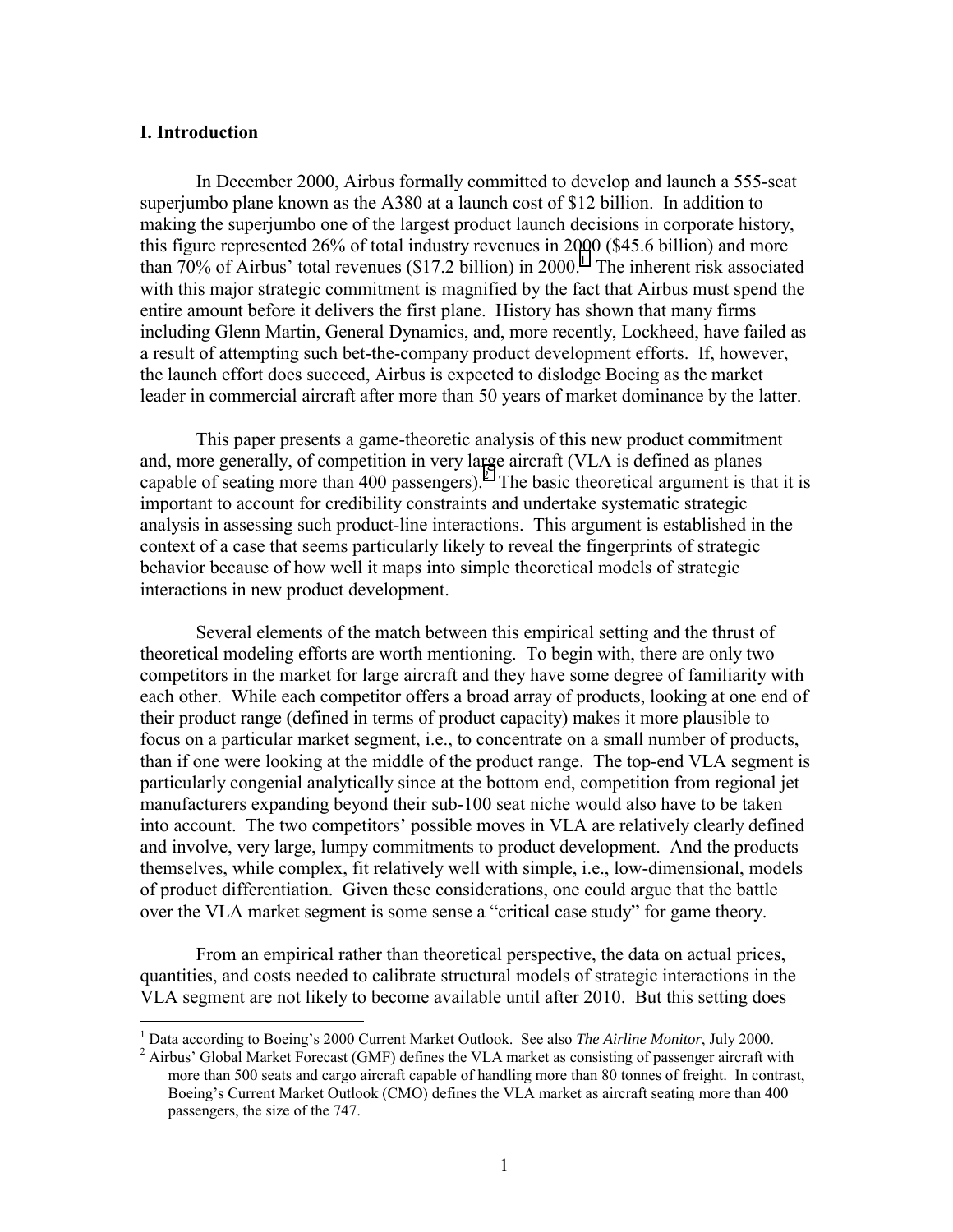possess other evidentiary attractions. For one thing, it has attracted substantial attention and commentary from the companies themselves, by financial analysts, and in the popular press. This information permits, among other things, rough modeling of the financial consequences to the two companies of pursuing different strategic options. Additionally, the fact that both competitors are (now) publicly-traded companies with commercial aircraft as their largest line of business facilitates event-study analysis, i.e., the analysis of stock price reactions to key product-related announcements.

The analysis employed in this paper therefore resembles Porter and Spence's [1982] classic case study of corn wet milling rather than more recent work involving estimation of detailed structural models (e.g., Benkard's [1999] study of widebody aircraft). We place particular emphasis on the use of financial tools—pro forma models of the payoffs that the two companies attached, or should have attached, to various options, and event-study analysis—to assess the importance of the interactive effects identified by the game-theoretic modeling. Also pressed into service are a range of other sources of information, on prices, demand forecasts, and even internal organizational changes. The rationale for such eclecticism in data sources is that it is needed to interpret the events in this industry-and in many other settings characterized by thin data.

We focus our analysis of product-line interactions in the VLA segment on two key questions. First, why did Airbus, not Boeing, launch the superjumbo? And second, why have Boeing's efforts to launch an intermediate "stretch jumbo" been largely unsuccessful, at least to date? Section II of this paper provides background information on the commercial aircraft industry, the two major competitors in it, and the state of play between them in very large aircraft as of early 2001. Section III provides pro forma financial analyses of Airbus's superjumbo and Boeing's jumbo that anchor the rest of the discussion. Section IV maps this case onto a set of considerations that are, according to simple game-theoretic models, influential in determining whether an incumbent (read Boeing) can crowd out a possible entrant (read Airbus) by developing a new product. Section V adds to the evidence that the game-theoretic or strategic effects flagged by the theoretical models actually loomed large in Boeing and Airbus's interactions in very large aircraft by analyzing stock market reactions to their product-related announcements (i.e., event study analysis), their pricing patterns, their public demand forecasts and even internal organizational factors. Section VI concludes.

#### **II. Case Background***<sup>3</sup>*

 $\overline{a}$ 

With total sales of \$45.6 billion in 2000, the manufacture and sale of jet aircraft is the biggest single segment of the \$140 billion commercial aviation industry. Two firms, The Boeing Company and Airbus Industrie, dominate the manufacture of large commercial aircraft. Combined, they delivered 790 aircraft in 2000, ranging from singleaisle jets seating 100-200 passengers to the twin-aisle Boeing 747-400 seating more than

 $3$  Most of the background material contained in Sections II and III comes from Esty and Kane's (2001) case study on the Airbus A3XX, later renamed the A380.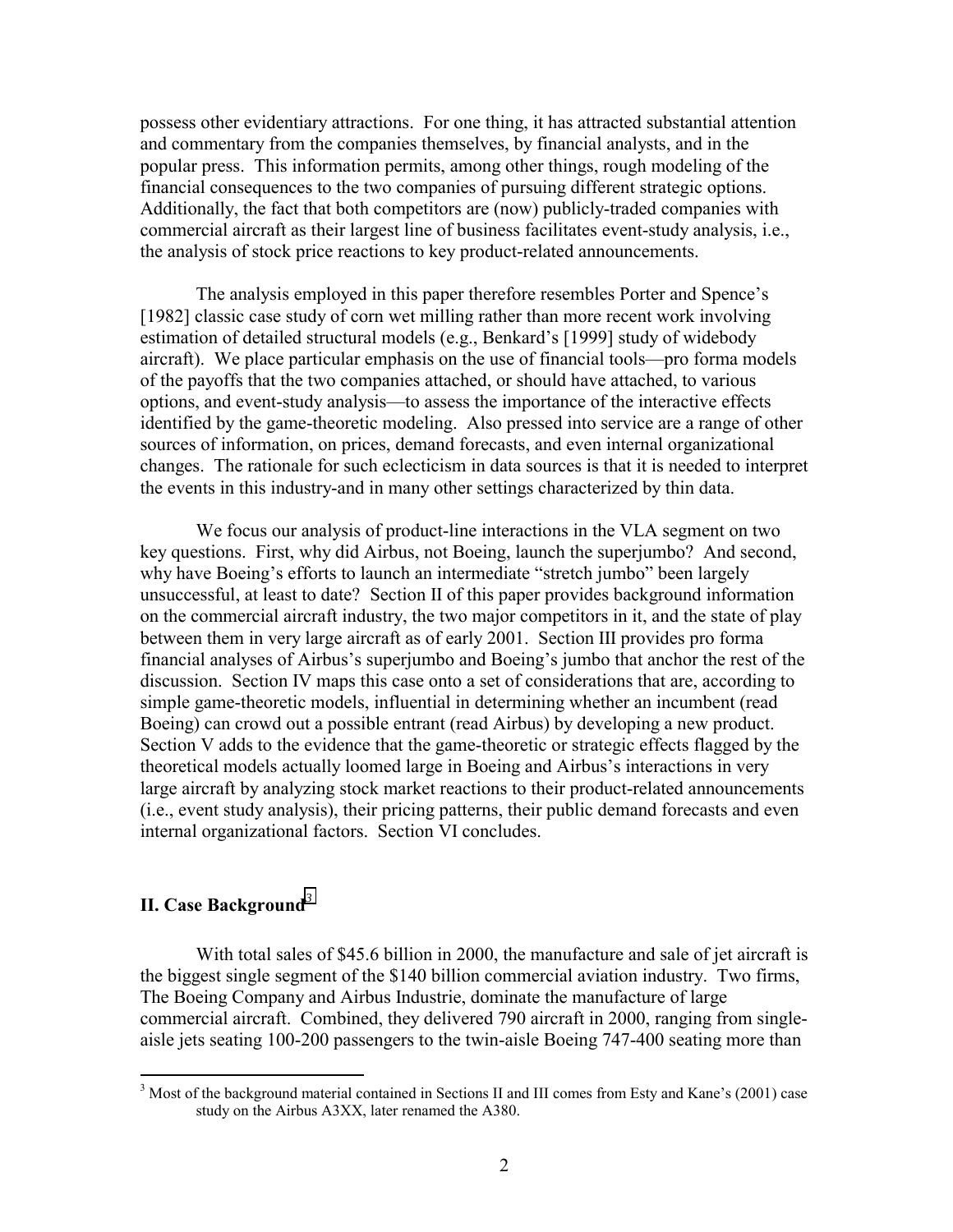400 passengers. **Figure 1** maps Boeing's and Airbus's product lines along the critical dimensions of capacity (in statute miles) and range (number of seats in the standard configuration). There is a strong, positive, and statistically significant relationship in positioning along these two dimensions of the product space.

#### **Figure 1 about here**

Boeing has been at the forefront of civil aviation for over half a century. From the B17s and B29s of World War II through the B52s of the Cold War, it has leveraged its manufacturing and defense experience to become the world's leading producer of commercial aircraft. Boeing's commercial fleet consists of 14 models spread across 5 aircraft families. It has built approximately 85% of the industry's current fleet and, until recently, regularly captured 60-80% of orders and deliveries. The flagship of the Boeing fleet, the 747-400, holds 412 passengers in the standard three-class configuration and as many as 550 in certain "high-density," all-coach configurations. More than three decades after the jumbo was introduced, demand for it remains strong. Boeing delivered 25 747's in 2000, down from 47 planes in 1999, and had an order backlog for  $80$  more.<sup>4</sup> At the corporate level, Boeing had revenues of \$51.3 billion, net income of \$2.1 billion, an equity market capitalization of \$58 billion, and 198,000 employees at year end 2000. Sales of commercial aircraft generate almost two-thirds of total revenue while sales of military aircraft, missiles, and space systems account for the rest. In addition to being the federal government's second largest defense contractor, Boeing is the largest single contributor to the US balance of payments in terms of exports.

The other major competitor, Airbus Industrie, was founded in 1970 as a consortium of the principal aerospace companies of Germany (Deutsche Aerospace, now a Daimler-Chrysler subsidiary known as DASA), France (Aerospatiale Matra), England (Britain's Hawker Siddeley, later BAE Systems), and Spain (Construcciones Aeronauticas, CASA). Airbus has a fleet of nine basic models**,** a customer base of 171 operators, and an order backlog for 1,445 planes. All of its planes employ "fly-by-wire" technology that substitutes computerized control for mechanical linkages between the pilot and the aircraft's control surfaces. This technology combined with a common cockpit design help explain why Airbus received over half the *orders* for large aircraft for the first time in 1999, even though its share of deliveries was only 33% by number and 30% by value that year. Despite the gains in market share, Airbus still does not have a jumbo jet to compete with Boeing's 747 in the VLA market. A senior executive at Aerospatiale complained: "The problem is the monopoly of the 747, which is a fantastic advantage. They have a product. We have none."<sup>5</sup>

In the early 1990s, Airbus and Boeing independently began to study the feasibility of launching a superjumbo capable of holding 500 to 1000 passengers. Both agreed there

 $4$  According to The Airline Monitor, Jan/Feb 2001.

<sup>&</sup>lt;sup>5</sup> Cole, J., "Airbus Prepares to 'Bet the Company' as It Builds a Huge New Jet," *The Wall Street Journal*, 11/3/99, p. A1.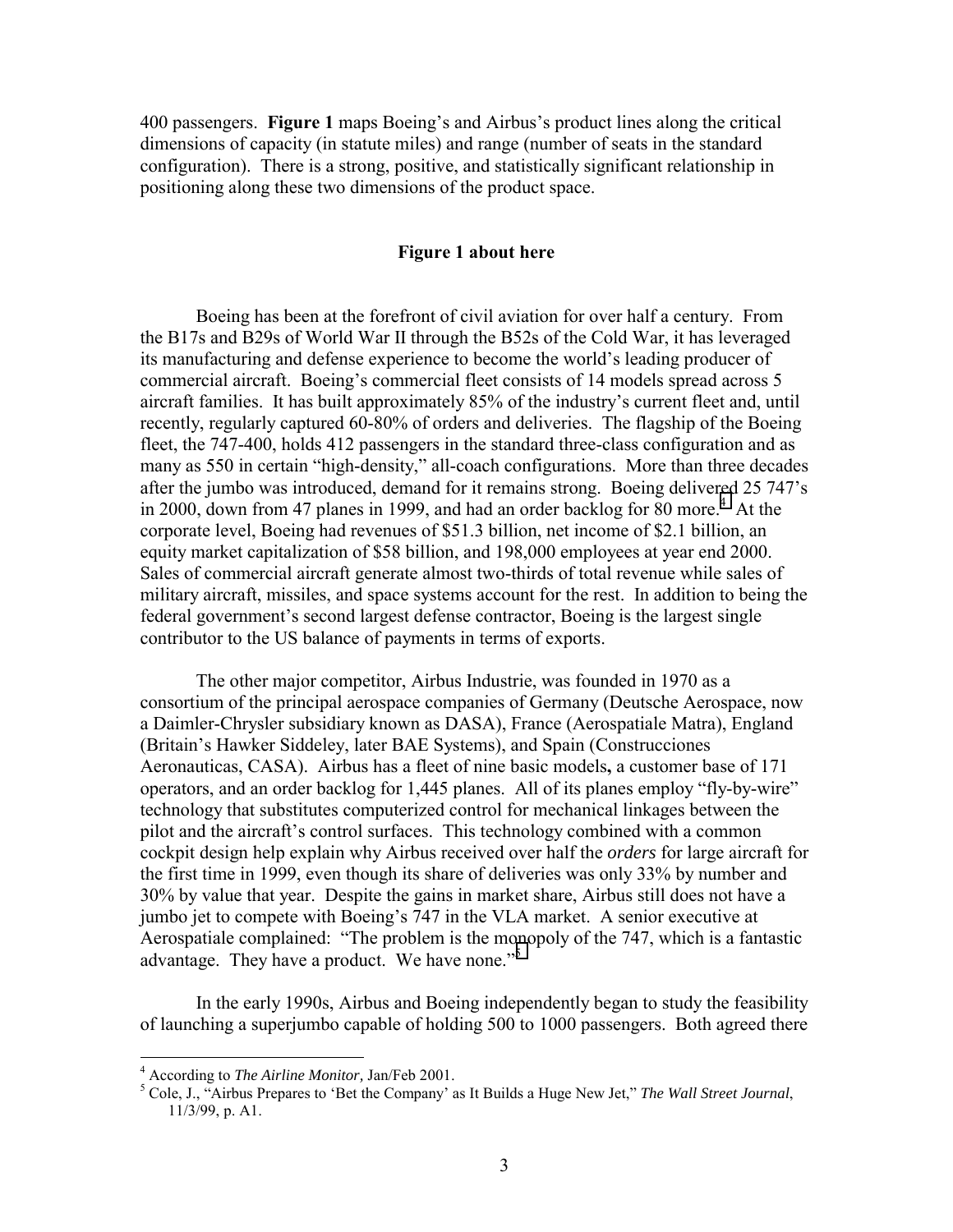was a growing need for a superjumbo because of increasing congestion at major hubs like New York, Los Angeles, London, and Tokyo. Alternative solutions were seen as either infeasible, in the case of greater flight frequency, or ineffective, in the case of flights to secondary airports. Fairly quickly, however, they realized, and industry analysts concurred, that there was room in the market for only one competitor.<sup>6</sup>

Over this period, there also appears to be an interesting attempt at preemption involving private negotiations between Boeing and select Airbus members. Prior to joining forces with Airbus to explore the possibility of collaborating on a new superjumbo, Boeing secretly and separately approached Daimler Benz AG and British Aerospace PLC about the possibility of joining forces on a superjumbo jet. According to European news reports, subsequently denied by spokesmen from both Boeing and Airbus, Boeing invited Daimler-Benz and British Aerospace to collaborate in a joint venture.<sup>7</sup>

In the aftermath of such denials, Boeing and Airbus agreed to collaborate on a joint feasibility study for a Very Large Capacity Transport (VLCT) plane that could hold from 550 to 800 passengers. When the collaboration began in January1993, they envisioned the plane would cost \$10 to \$15 billion to develop (with estimates ranging from \$5 to \$20 billion) and would sell for \$150 to \$200 million each. Their preliminary demand estimate was reported to be 500 planes over the next 20 years.<sup>8</sup>

In July 1995, however, the collaboration ended. An Airbus employee cynically noted that Boeing's participation in the joint effort may have been only to "…stall the market so that Airbus did not develop anything itself.<sup>39</sup> According to an industry analyst, much of the disagreement stemmed over the plane's capacity and positioning in the VLA segment:

Strategic competitive considerations were also a factor for Boeing and for the Airbus members. Seattle-based Boeing didn't want the superjumbo jet to carry fewer than 600 passengers, so that it could preserve the market for any expanded version of its 747 jumbo jets, which have a current maximum capacity of 420 seats.…Some Airbus members wanted any joint US-European line of superjumbo jets to begin with a 500-seat version to prevent Boeing from increasing its own overall share of all airliner markets.<sup>10</sup>

<sup>6</sup> Cole, J. and B. Coleman, "Airbus Denies it Has Been Cut From Jet Talks," *The Wall Street Journal*, 1/7/93, p. A4; Coleman, B., "Accord With Airbus to Study Superjumbo a Win for Boeing," *The Wall Street Journal Euorpe*,  $1/28/93$ , p. 3.

Cole, J., "Boeing, Two Airbus Members In Talks to Develop New Jet," *The Wall Street Journal Europe*,  $1/5/93$ , p. 3.

Coleman, B., "Accord With Airbus to Study Superjumbo a Win for Boeing," *The Wall Street Journal Euorpe*, 1/28/93, p. 3.<br><sup>9</sup> "Airbus. Boeing Reportedly scrap Plans for Super Jumbo Venture, *AFX News*, 5/15/95.

<sup>&</sup>lt;sup>10</sup> Cole, J., "Boeing-led Allince Halts Superjumbo Jet," *The Wall Street Journal*, 7/10/95, p. A3.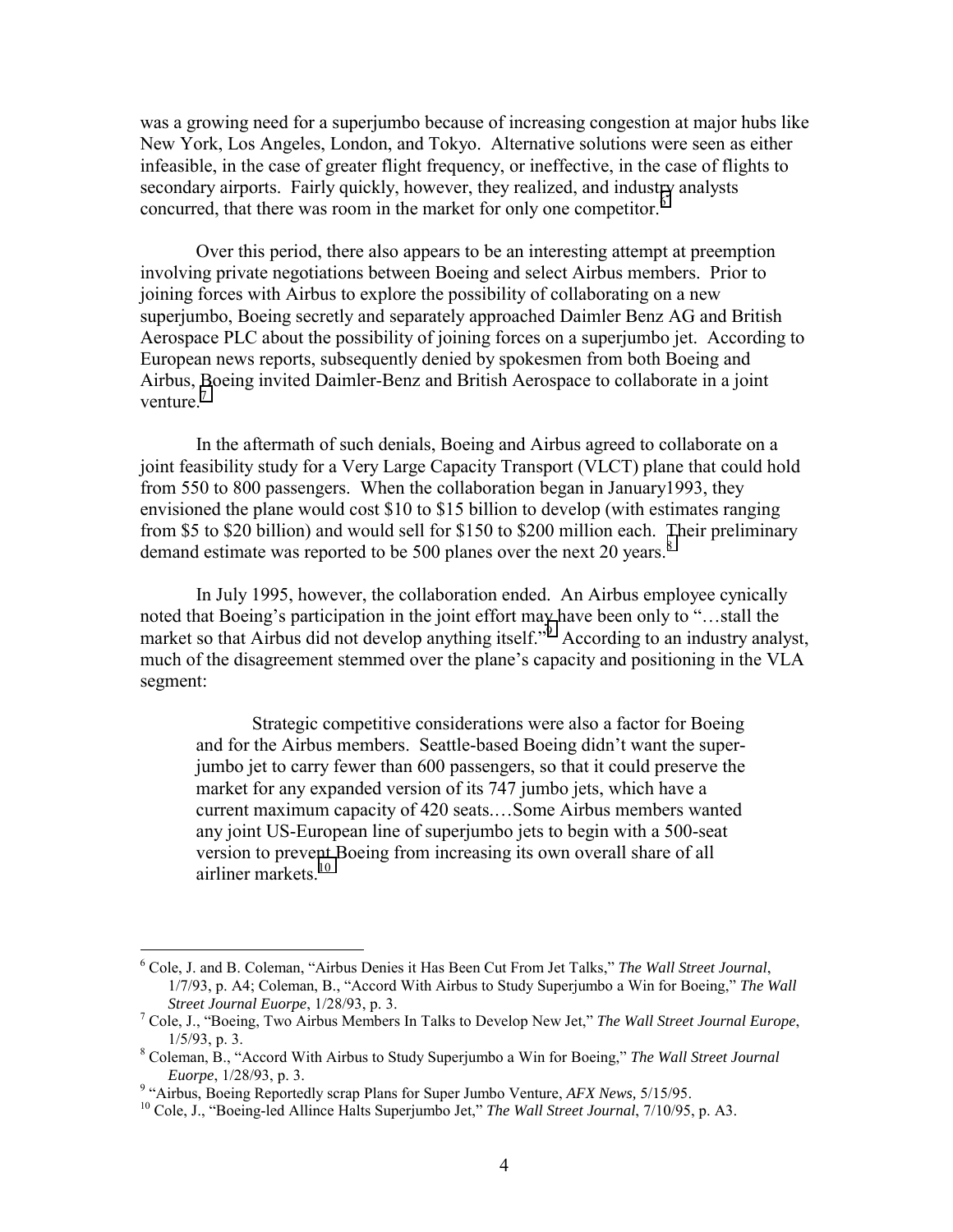The two firms also disagreed at a very fundamental level about industry evolution. Boeing maintained that increased fragmentation in the form of point-to-point travel would solve the problem of congestion at major airports. Airbus, on the other hand, believed that hub-to-hub travel, particularly at the major airports in London, New York, Los Angeles, and Tokyo would continue to grow. Because greater flight frequency was not feasible and development of secondary airports was unlikely to provide a longterm solution, Airbus believed that development of planes with greater capacity was the only solution.

With the collaboration over, both competitors returned to independent study of the superjumbo market. For its part, Boeing considered two updated and "stretched" versions of its popular 747 jumbo jet, the 747-500X holding up to 490 passengers and the 747-600X holding up to 550 passengers, at a cost of \$5 to \$7 billion.<sup>11</sup> Although analysts expected Boeing to announce the new planes at the Farnborough Air Show in September 1996, it did not. In fact, Boeing *never* formally announced it was going to develop the stretch jumbo yet did, in January 1997, announce it was canceling the development effort.<sup>12</sup> A little more than two years later, however, Boeing reversed course once again and now said it was going to build a stretch jumbo at a cost of \$4 billion. The 747X-Stretch was supposed to hold up to 520 passengers and, according to Boeing, would be available by 2004, two years ahead of Airbus' A380. At the time, Boeing forecast demand for 600 planes, comprised of 330 passenger and 270 cargo aircraft, in this size category by 2019.

Concurrently, Airbus forged ahead with development of a superjumbo jet and finalized plans in 1999 to offer a family of very large aircraft. The first model, the A380- 100, would seat 555 passengers in the standard three-class configuration and could provide non-stop service from Sydney to Los Angeles, Singapore to London Heathrow, or New York to Tokyo, the same routes currently served by Boeing's jumbo. A second passenger model, the A380-200, would seat 650 passengers in the three-class configuration and up to 990 in an all-economy version. Airbus also planned to build a freighter version, the A380-800F, capable of carrying up to 150 tons of cargo. Although the increase in size relative to Boeing's 747 appears large, Airbus argues that it represents a smaller relative increase over the 747 than Boeing's 747 was over the next largest plane when it was introduced in 1969: the A380 is 35% larger than the 747, while the 747 was 150% larger than the 707.<sup>13</sup> In terms of pricing, the  $\overline{A}380$ 's list price is significantly higher than the 747's list price, \$220 million vs. \$185 million, yet Airbus claims the combination of increased capacity and reduced operating costs provides superior economics. According to company documents, the operating cost per flight will be 12% more than the 747's cost, but given the plane's 35% greater capacity, it will provide almost 25% more volume for free.<sup>14</sup>

<sup>&</sup>lt;sup>11</sup> Sell, T.M., "Boeing May Soon Launch Updated 747s," *Seattle Post Intelligencer*, 5/28/96, p. B1.<br><sup>12</sup> Cole, J., F. Rose, and C. Goldsmith, "Boeing's 747 Decision Shifts Rivalry With Airbus," *The Wall* 

*Street Journal*, 1/22/97, p. A3.<br><sup>13</sup> Airbus A3XX Briefing to Financial Analysts, 10/4/00.

<sup>&</sup>lt;sup>14</sup> *The Airline Monitor*, Editor Edmund Greenslet, comment during an interview with the author on 9/28/00.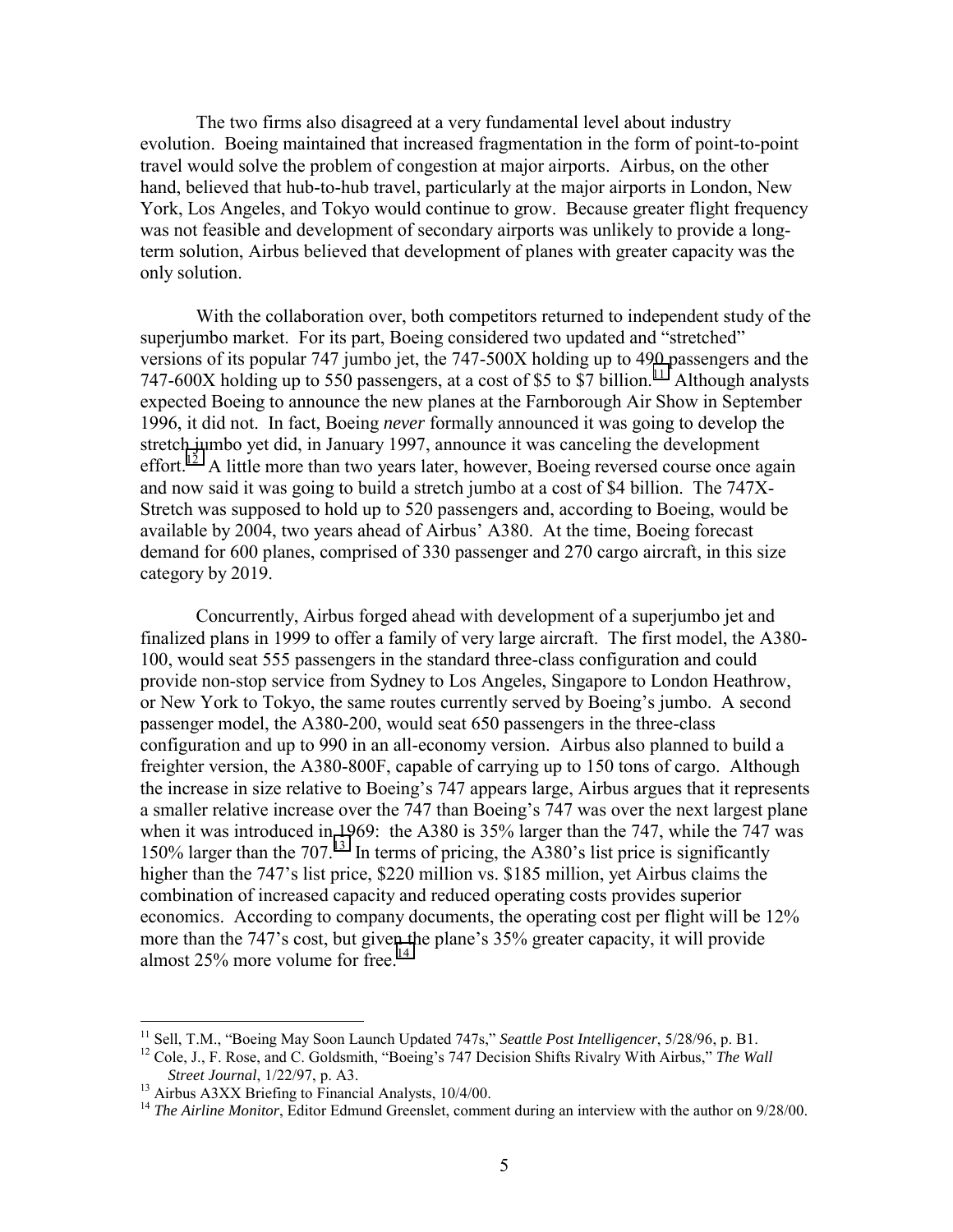Developing the first passenger model and the freighter version of the superjumbo is expected to cost \$10.7 billion, paid through \$2.5 billion of "launch aid from European governments), \$3.1 billion of risk sharing capital from suppliers like Saab, and \$5.1 billion of equity from Airbus Industrie. In addition, Airbus forecasts a need for an additional \$1.2 billion of capital expenditures bringing the total development and launch cost to \$11.9 billion.

Between June 2000, when the Airbus supervisory board gave approval to begin marketing the plane, and December 2000, airlines placed orders for 50 superjumbos and bought options on another 42 planes. With these orders in hand, including a number from important 747 customers such as Singapore Airlines and Qantas Airlines, the Airbus board officially launched the new plane.<sup>15</sup> According to its internal projections, Airbus forecast a need for 1,500 planes of this size over the next 20 years, expected to capture up to half the market, and earn pre-tax margins of  $20\%$ .<sup>16</sup> In addition, Airbus estimates it will break even with sales of 250 planes (on an accounting, but not cash flow basis) and will have 100 firm orders by the end of  $2001$ .<sup>17</sup>

On March 29, 2001, Boeing announced it was curtailing development of its stretch jumbo and would begin development of a new aircraft known as the sonic cruiser. This plane would fly faster (Mach 0.95 vs. Mach 0.80), higher, and more quietly than existing aircraft. It would also be significantly smaller than the stretch jumbo (200 passengers vs. 520 passengers), though it would cost more to develop (\$9 billion vs. \$4 billion). The sonic cruiser is not only more consistent with Boeing's predictions regarding industry evolution towards greater point-to-point travel, but also adds a third dimension—speed—to the capacity/range product space.

Our analysis of this sequence of competitive interaction is, as mentioned above, in the spirit of Porter and Spence's [1982] classic study of corn wet milling. Specifically, we attempt to assess the financial implications of various strategic options considered by Airbus and Boeing and to establish whether non-cooperative profit-maximizing choices from this menu of payoffs should have been expected to lead to the outcomes actually observed. But there are also some differences that should be pointed out. We focus on a context where there are only two competitors (versus a dozen in corn wet milling), possible moves are discrete and subject to large economies of scale (avoiding the need to artificially delineate a small number of strategic options), and relatively fine-grained financial information is available. We also have more than 20 years of game-theoretic modeling in industrial organization to fall back on, and so manage to relate our empirical analysis to specific models of strategic product introduction.

<sup>&</sup>lt;sup>15</sup> Prada, P., "Airbus Industrie Board Gives Superjumbos Final Approval, *The Wall Street Journal*, <br>12/20/2000 online edition.

 $16$  European Aeronautic Defence and Space Company, N.V., Reference Document 2000, pp. 39-40.

<sup>17</sup> Rothman, A., "Airbus Chief Justifies Customer Discounts," *The Seattle Times*, 3/24/01, p. E1.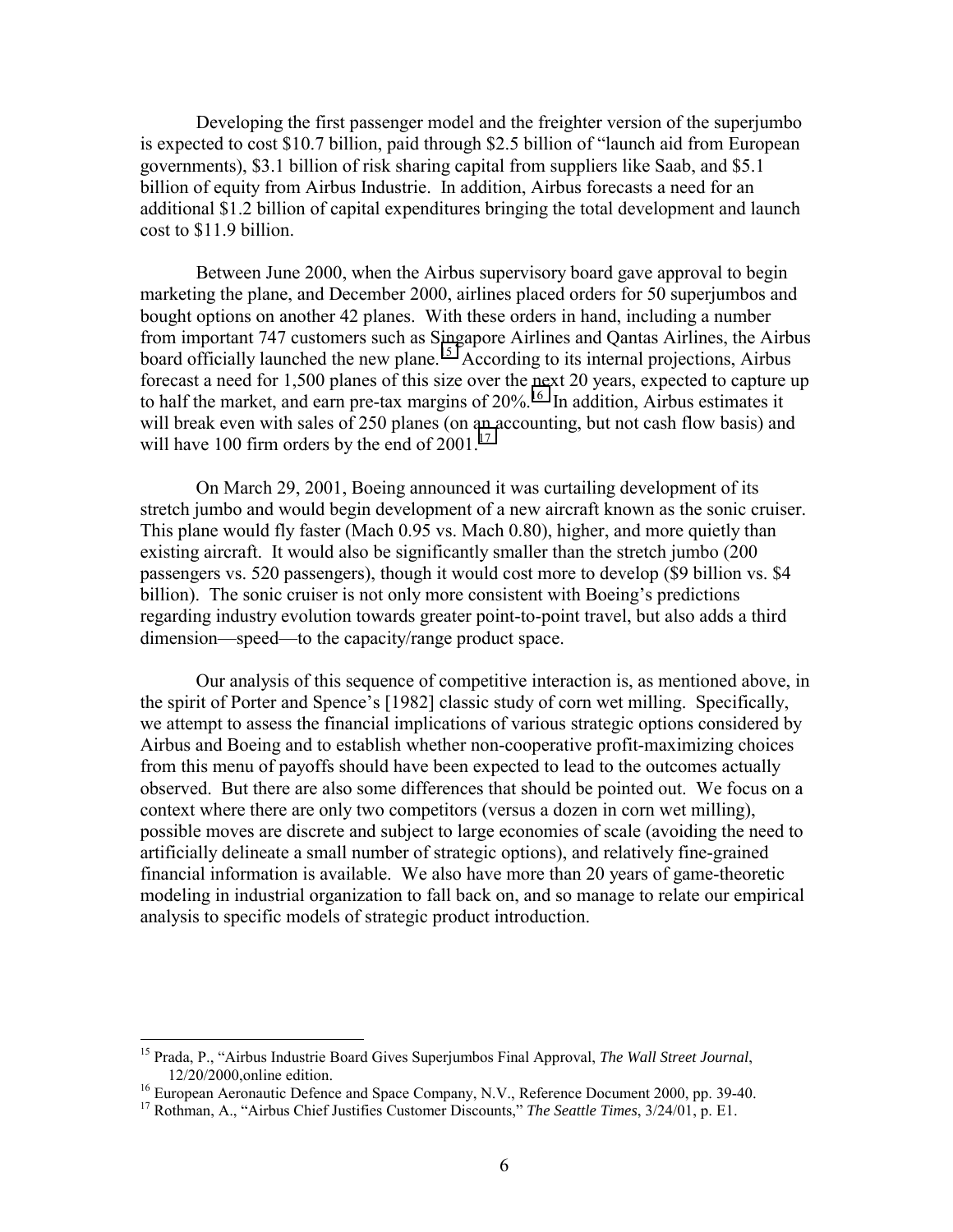#### **III. Financial Modeling**

To help us assess the valuation impact of various strategic actions in this sequence of competitor interactions, we built financial models of Airbus's superjumbo development project and Boeing's 747 franchise. We begin our reviews of these models with a projection of Airbus's investments in and returns from the superjumbo over a 20 year horizon (plus a terminal value). The model uses inputs from Airbus as well as from equity research reports on Airbus and EADS by analysts at Lehman Brothers (LB), CS First Boston (CSFB), Dresdner Kleinwort Benson (DKB), and The Airline Monitor (TAM), an industry consulting and data tracking service.

Before getting into the details of the model, which appear in **Appendix 1**, two limitations are worth noting. First, this investment is incredibly complex and we have, by necessity, vastly simplified inputs to create a more tractable model. Nevertheless, we believe we have captured the essence of the investment and have results that are both reasonable and approximately correct. In fact, when we calibrate our model against the significantly more complex models used by the equity analysts mentioned above, we get similar results. Second, many of the inputs are informed estimates because Airbus has released few details other than expected investment costs. Critical details surrounding pricing, volume, and funding remain shrouded in secrecy. For example, *The Economist* noted, "The terms of the British government aid are suspiciously secret . . .(which) may indicate the rules have been stretched."<sup>18</sup>

The discussion here focuses on the key assumptions of the model and the principal results (additional discussion of key inputs and some omitted factors can be found in **Appendix 1**). The most critical assumption is that we treat the investment on a standalone basis financed with 100% equity. Whereas Airbus' investment is clearly equity, it is less clear how to treat the risk sharing capital and government launch aid. Arguably, these forms of capital more closely resemble cumulative preferred stock than debt because repayment occurs through a per plane fee: if Airbus does not sell any planes, it does not owe any money back.<sup>19</sup> With this assumption, it is appropriate to discount the cash flows at an un-levered cost of capital (the asset cost of capital, described below). If one were to view the risk sharing capital or launch aid contributions as debt, then it would be necessary to account for the value derived from interest tax shields using either a levered cost of capital such as the weighted average cost of capital (WACC) or an alternative valuation method such as the adjusted present value (APV, see Myers, 1974). This assumption also means that our operating margins must be before repayment of capital contributions. A second important assumption is that we estimate project value as of year-end 2000, the date at which Airbus' supervisory board made the "go/no go" decision, and have ignored all expenditures prior to that date. By its own account, Airbus has spent \$700 million on the plane million by December 2000 (Airbus Briefing, 2000). Finally, we calculate the value accruing from years 1 to 20 (2001 to 2020) and use a terminal value to capture cash flows from years 21 to infinity.

<sup>&</sup>lt;sup>18</sup> "Airbus bets the Company," *The Economist*,  $3/18/00$ , p. 67.<br><sup>19</sup> Estimates of the per plane fee range from \$11 to \$18 million from DKB (2000, p. 25) to \$7.5 million from LB (1999, p. 24).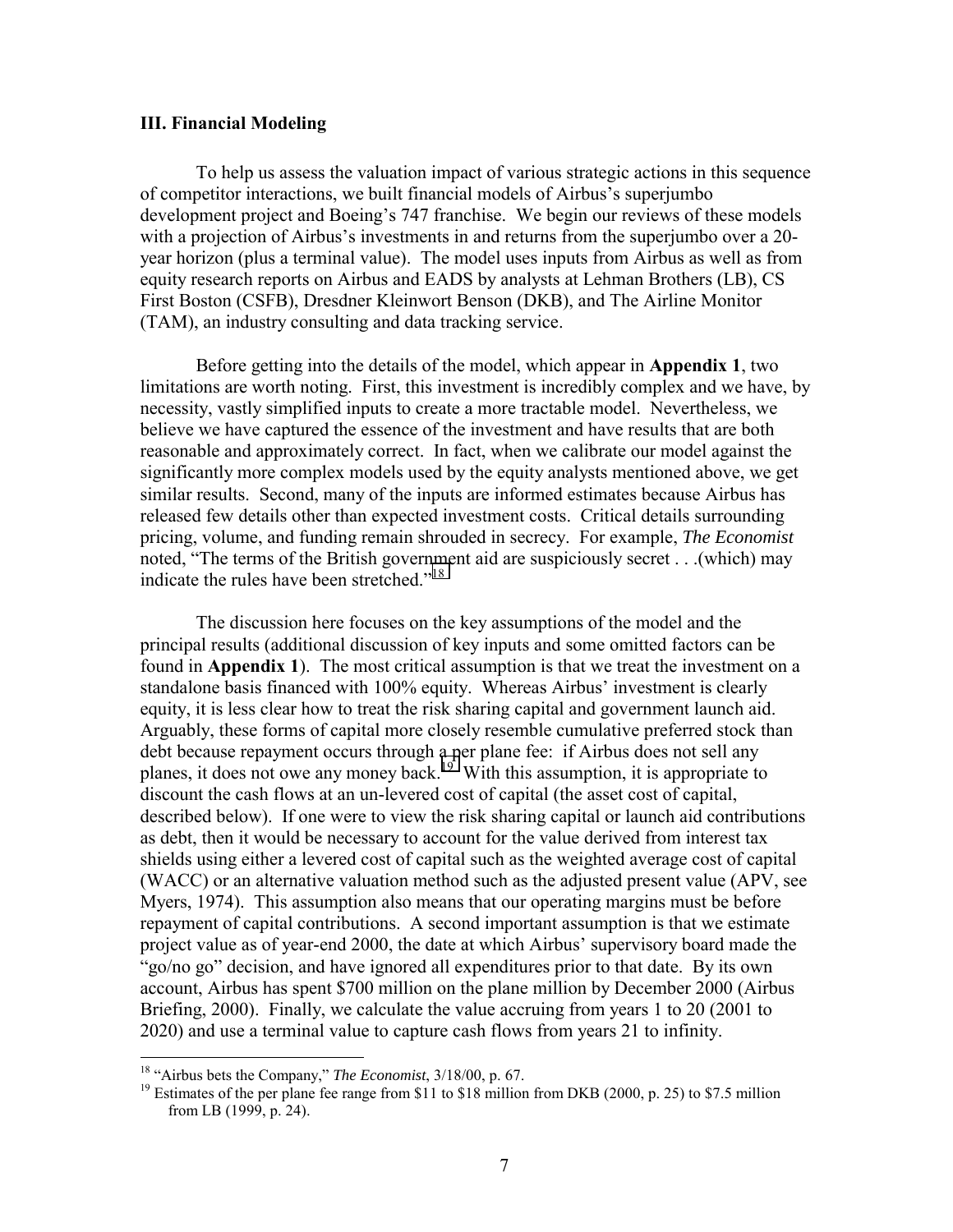In the base case, which is reproduced in **Tables 1** and **2**, we assume Airbus will sell 50 planes per year in steady state after an initial ramp-up period for a total of 701 planes by 2020. This number is slightly less than its stated goal of capturing half the projected market for superjumbos ( $1/2 * 1,550$  planes = 775 planes). By way of comparison, the analysts are predicting that Airbus will sell from 515 planes (*The Airline Monitor*, Jan/Feb 2000, p.13) to 665 planes (LB, pp. 22-23) in their base case scenarios.<sup>20</sup> It is interesting to note that none of these estimates approaches the level in our base case, never mind Airbus' stated objective. More interestingly, Airbus' assumption exceeds the average number of 747's Boeing has sold over the past 30 years (35.2 planes per year).

We also assume the realized price in 2008 will be \$225 million, which will produce an operating margin of 15%. Note that analysts' reports from Lehman Brothers (1999, p. 9) and DKB (2000, p. 30) assume average margins of 14% and 19%, respectively, over the next 20 years. Also, analysts tend to assume that Boeing, a monopolist with more than 1,000 planes of cumulative production, has operating margins of 15% to 20% on its jumbo the  $747<sup>21</sup>$ 

#### **Tables 1 and 2 about here**

Using a discount rate of 11.0%, these inputs imply an NPV of \$348 million.<sup>22</sup> Of this amount, investment outflows have an NPV of negative \$5.69B, operating cash inflows through 2020 have an NPV of \$4.23B, and the terminal value has an NPV of \$1.81B assuming 2% growth. Without the terminal value for sales after 2020, the investment has a negative NPV of \$1.46B. **Table 1** also presents sensitivity analyses along several dimensions: operating margins, discount rate, tax rate, inflation rate, unit sales, investment expenditure, realized price, and sales ramp-up. Reducing the operating margin from 15% to 10% reduces the base case NPV by \$2.0B, and to 5% by another \$2.0B. Reducing the steady state number of planes sold from 50 to 30 reduces the NPV by \$1.8B. Increasing the R&D investment cost from \$9.7B to \$11.7B reduces the NPV by \$1.0B. Finally, delaying the initial sales by two years reduces the NPV by \$1.0B.

The same model can be used to sharpen one's sense of how duopolists in the VLA market would fare. Assuming both Airbus and Boeing spend the requisite \$12 billion to develop a superjumbo, and that competition in the VLA segment drives margins down to

 $20$  Our model assumes that Airbus will sell 201 planes in the first 10 years. According to the analysts, Airbus will sell 130 (DKB, 2000, p. 27) to 184 (LB, 1999, pp. 22-23) planes in the first 10 years in the base case scenarios. Thus, we are assuming a faster ramp-up in sales though we analyze the sensitivity to this assumption in **Table 1**. 21 Lehman Brothers (12/6/99, p. 16) assumes Boeing earns an operating margin of 15% on large aircraft.

DKB assumes the operating margin is 15-20% (5/8/00, p. 6). Most analysts believe that both Airbus and Boeing make virtually all their profits from their widebody jets.<br><sup>22</sup> By way of comparison, Lehman Brothers (12/6/99, p. 20) uses a WACC of 13.4% in its analysis, which

implies an even higher asset cost of capital. In more recent analysis, CSFB (3/14/01, p. 236) uses a WACC of 9.1% for EADS.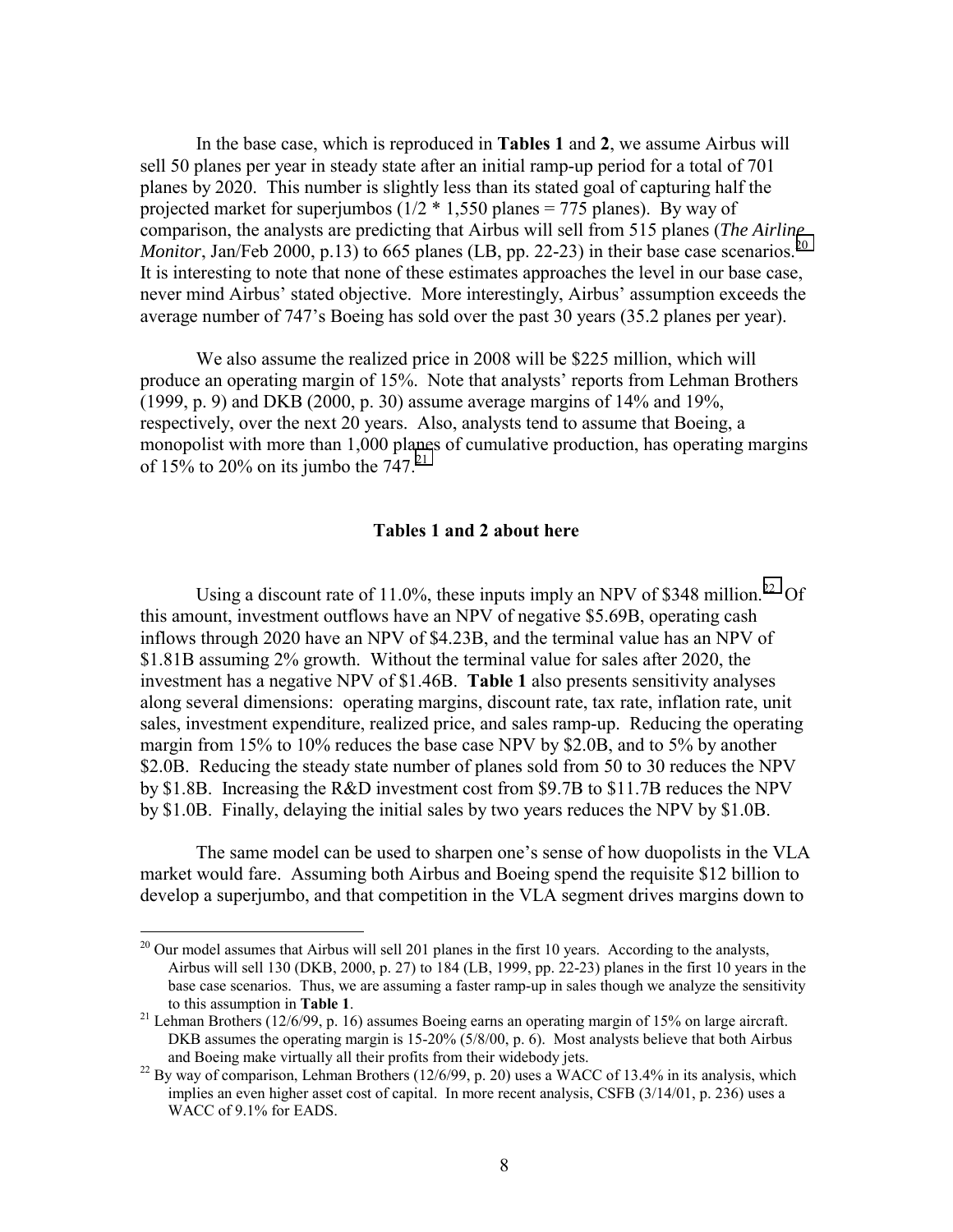10%, each competitor would have a negative NPV unless they sold more than 70 planes per year. In other words, *each* competitor would have to sell 40% more planes than Airbus is predicting it can sell as a monopolist in the VLA segment just to break even! And if competition drove operating margins down to 5%, each would have to sell more than 140 planes per year—clearly an infeasible number. Sales of a more reasonable number of planes—30 to 50 per year—would result in massive losses for both firms, confirming the conclusions reached by the firms back in the early 1990s when they decided to collaborate. So financial modeling of the superjumbo suggests that while there *may* be room in the market for one new product of this sort, there certainly is not room for two entirely new products.

Given that at most one superjumbo was going to be launched, it is natural to ask why Airbus, not Boeing, decided to launch a superjumbo plane. In other words, why didn't Boeing preempt Airbus into the new segment? Perhaps the most obvious answer is that Airbus received a project-specific subsidy to build the superjumbo whereas Boeing did not. Given that the estimated NPVs for the superjumbo range from the very negative to the slightly positive, the argument that the present value of the subsidy component of the launch aid of \$2.5 billion was decisive in Airbus's decision to proceed cannot be dismissed outright. But if Airbus needed a subsidy to build the superjumbo, that does not mean that an unsubsidized project was not viable for Boeing. To be more explicit, unsubsidized non-viability for Airbus does not imply unsubsidized non-viability for Boeing because the value of exclusion to the incumbent is more than the value of entry to the entrant. The asymmetry arises from the anticipation that entry and subsequent price competition will reduce the incumbent's profits.

One can gain a sense of whether this theoretical effect is empirically significant through some more pro forma financial modeling, this time of Boeing's revenue and income streams from its jumbo airplane. Assume that Boeing sells 38 jumbos (747-400 planes) per year in each of the next 15 years. These assumptions are based on the fact that Boeing sold an average of 38 planes per year from 1995 to 1999, and that another 15 years of sales will give this version of the plane a life span that is slightly longer than the life span of the previous version, the 747-1/300. Now assume a realized price of \$165 million per plane (rising at 2% per year for inflation); an operating margin of 20%; and a tax rate of 34%. Using a discount rate of 9.0% (Boeing's calculated WACC), the present value of the annuity stream is approximately \$7.5 billion. This sum represents 12.7% of Boeing's total equity market capitalization at year-end 2000. Triangulating on the validity of this simple financial model, each 747 sold adds approximately 2.5 cents to Boeing's earnings per share, which is in line with what analysts assume in their reports.<sup>23</sup>

Now, if Airbus introduces a superjumbo, ending Boeing's monopoly position in the VLA segment, Boeing's profit margin on the 747 could fall from 20% to 10% or less, which is more typical for large airplanes facing direct competition.<sup>24</sup> According to our

<sup>&</sup>lt;sup>23</sup> Holmes, S., "Boeing turnaround shows up in results," *The Seattle Times*, 10/15/99, p. E1. Robinson, P. Boeing orders could Boost Earnings," *Seattle Post-Intelligencer*, 8/5/99, p. C1.

<sup>&</sup>lt;sup>24</sup> In recent years, Airbus has earned operating margins of 3.9% to 8.5% and is projected to earn margins of 4.9% to 8.5% through 2005, according to CS First Boston (reports on EADS, 3/14/01). Boeing, on the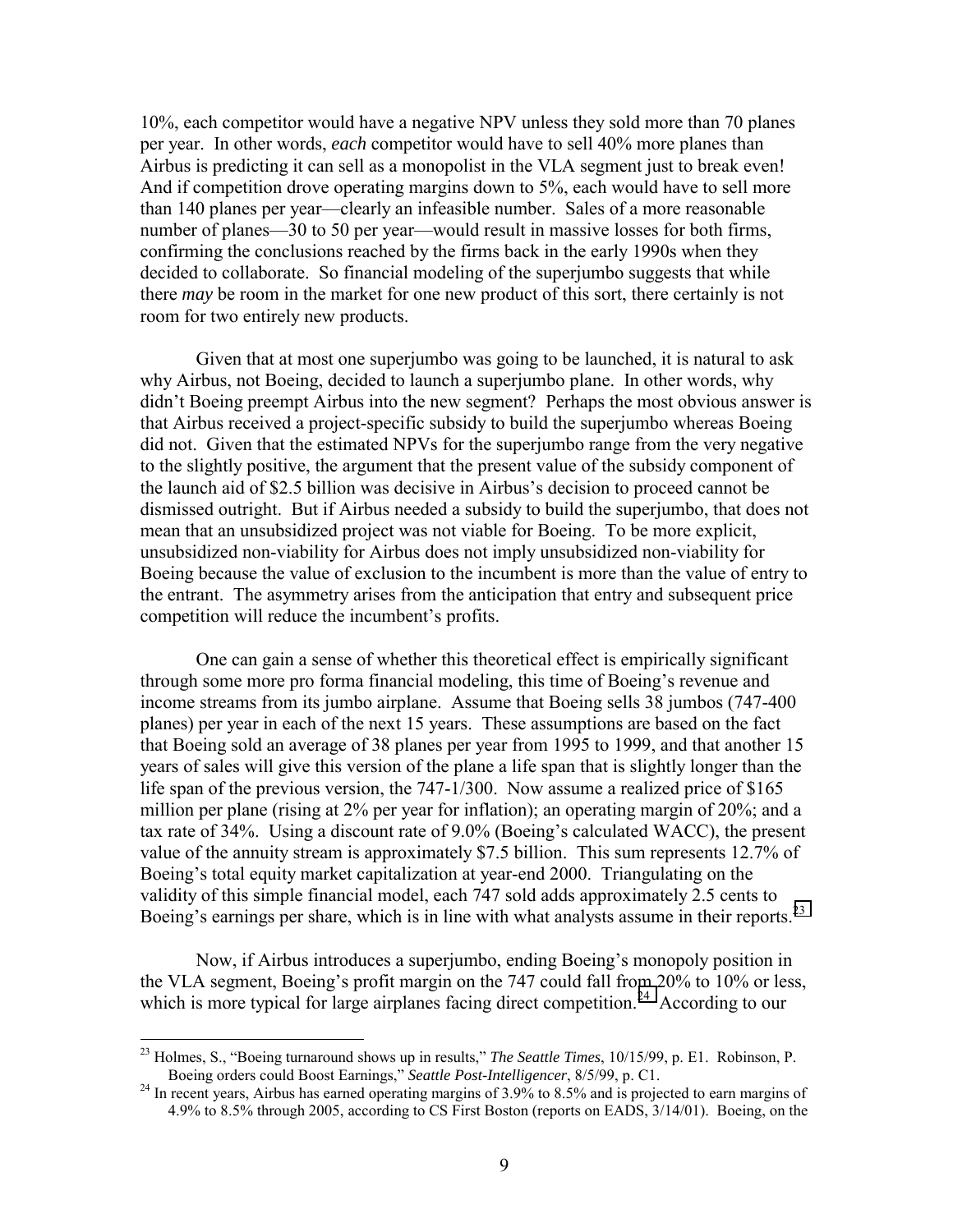annuity model, this reduction in margin translates into a loss of \$3.8 billion in present value or a 6% drop in Boeing's total market value—the net value is \$3.7 billion. Clearly, the anticipation of entry and subsequent price competition has large effects on the value of the 747 product—larger, specifically, than the present value of any subsidy inherent in the launch aid.

The specific magnitude of the gains to Boeing from preemption in such a context depends, of course, on assumptions about the margins that prevail if it manages to monopolize both the jumbo and superjumbo niches. Assuming (somewhat liberally) that Boeing achieves operating margins on its superjumbo at Airbus' targeted 15% level, that margins on its jumbo remain at 20%, and that volumes are unaffected at 50 superjumbos and 38 jumbos per year over the time periods specified above, then the present value of the operating profit stream to Boeing from monopolies in both the jumbo and superjumbo markets is \$13.5 billion (=  $$7.5$  billion from the jumbo and \$6.0 billion from the superjumbo). The present value of the development and launch costs is \$5.7 billion, which implies a net payoff of \$7.8 billion from launching a superjumbo and monopolizing that niche. This sum substantially exceeds the \$3.7 billion net payoff that Boeing can expect by conceding the superjumbo niche to Airbus and having to lower prices on the jumbo. And if superjumbo demand falls to the low level of 30 planes per year, then—under the assumption that that does not, by itself, affect jumbo prices— Boeing stands to make \$5.4 billion from occupying and monopolizing the superjumbo niche versus \$3.7 billion from conceding it to Airbus. Clearly, there is substantial room for Boeing to experience lower volumes than built into the base case—perhaps as a result of the high margins assumed—and yet still find it profitable to preempt Airbus. The more than \$3 billion in market value at stake on the 747 drives a large wedge between the two competitors' payoffs from an investment in the superjumbo that effectively excludes the other.

Given the lack of equivalently detailed financial information, it is impossible to perform analogous calculations for the intermediate products or "stretch jumbos" that Boeing announced and then cancelled. But the basic story should be clear: Boeing failed to preempt Airbus despite apparently large incentives to block its entry into the superjumbo segment. This outcome might seem to be inconsistent with profitmaximizing behavior. Game theory, or the explicit consideration of strategic interactions, is required to understand it.

#### **IV. Models of Strategic Product Introduction**

The broad game-theoretic insight that motivates our theoretical analysis is that the desire to protect a stream of quasi-rents (in Boeing's case, on its jumbo 747) may make preemption profitable, but is not sufficient, by itself, to ensure preemption will occur. Preemption must also be credible. We make these points concrete in the context of the standard model of spatial competition in a market consisting of a line segment of unit

other hand, earns an operating margin of 8-10% in a typical year in its commercial airplane division (Boeing Annual Reports). Boeing's higher margin is, in part, due to the high margins on its jumbo.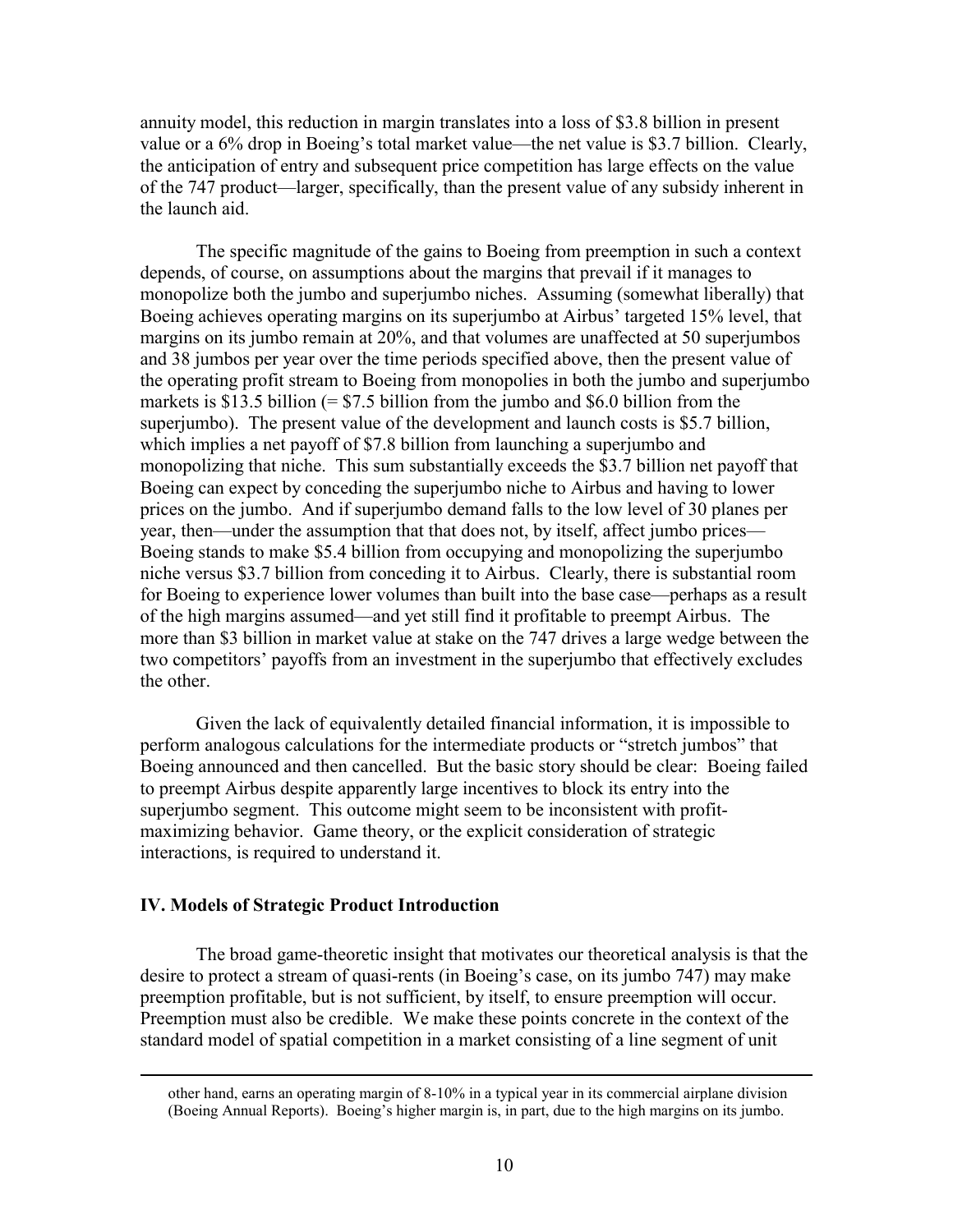length and a uniform distribution of customers along this interval. We think of customers—airlines—as being spatially dispersed in terms of their product preferences: in the context of very large aircraft, this dispersion is best thought of as differences in preferred capacities.<sup>25</sup> The same basic set-up could be used, of course, to analyze competition when customers are dispersed in geographic space.

Let the net benefits of a customer located at x from buying a product located at s and priced at p be given by

$$
u - p - t(s - x)^2. \tag{1}
$$

Note, in particular, the assumption that "transportation costs," which can be thought of the cost of imperfect matches between product characteristics and customer preferences, are quadratic in distance.<sup>26</sup> If the net benefit in  $(1)$  is negative, then customers at this location do not buy the product; if the net benefit is greater than or equal to zero, then each such customer purchases one unit of the product or, in the event the market contains more than one product, one unit of the product that maximizes net benefits.

Initially, there is only one product in the market—think of this as Boeing's jumbo. It is located at 0 and produced by an incumbent firm, firm I. Assuming marginal costs of c,  $u < c + 3t$  ensures that the market will be uncovered, i.e., some customers will fail to purchase the jumbo because it is too small for their needs. In such a situation, firm I's optimal price for its product will be given by  $(2u+c)/3$ .

We successively extend this one (product) location model to two product locations (with the second location corresponding to the superjumbo) and then to three (with the third location corresponding to the stretch jumbo). These two extensions help address our two key questions: why did Airbus, not Boeing, launch the superjumbo, and why did Boeing's "stretch jumbo" fail to deter Airbus from developing the superjumbo?

#### *IV.A. Two Product Locations*

 $\overline{a}$ 

Assume that a second product, the superjumbo (Airbus' A380), becomes available and is located at 1. If it is offered by a second firm, the potential entrant (firm E, or Airbus), and has equivalent marginal costs of c, then prices at the Bertrand-Nash equilibrium are given by min(u,  $c + t$ ), and the market will be completely covered if  $u > c$ + 1.25 t (see Tirole [1988], chapter 7). The coverage condition seems to characterize the case being considered given the overlapping appeal of the jumbo and the superjumbo to some customers. For example, Singapore Airlines, one of Boeing's largest 747

<sup>&</sup>lt;sup>25</sup> While product comparisons in this industry often focus on two distinct major characteristics—capacity and range—the two tend are highly collinear. As seen in **Figure 1**, capacity and range are significantly, positively related. Also, range is arguably becoming less of a factor as the proposed large aircraft come closer to being able to fly half-way around the world nonstop.

 $26$  Linear transportation costs tend to yield similar results, but are more prone to discontinuities in payoff functions and the consequent problems with the existence of equilibria in pure pricing strategies.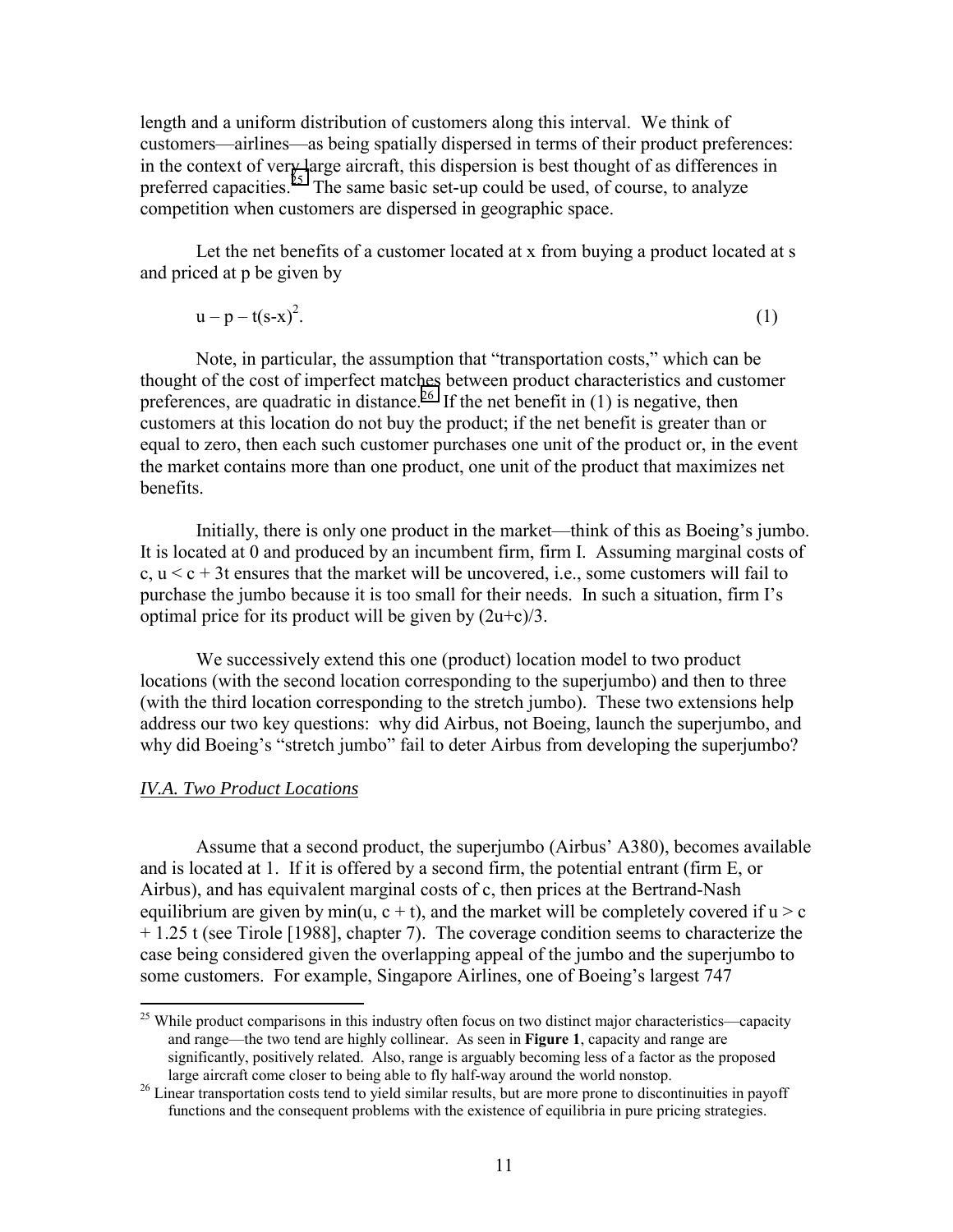customers, was one of the early "launch" customers for the A380. Yet in the absence of larger offerings, Singapore probably would have purchased more 747s. In addition, without some overlap, there would be no demand-side interactions between the two products, and no difference between the incumbent and the entrant with regard to the incentives to launch new products. As a result, we assume that these two (or more) products cover the market.

Assuming that the market is covered, industry operating profits are no longer invariant to whether firm I or firm E introduces the new product at location  $1.^{27}$  If firm I introduces the new product, prices will be given by u - .25t which, if the inequality in the previous paragraph holds, is greater than  $c + t$ , the price level if firm E introduces the new product. This is the familiar result that monopoly is more efficient at generating profits than duopoly. An "efficiency effect" of this sort is what makes preemption by the incumbent profitable.

But even if preemption is profitable for the incumbent, it may not be feasible. Much of the game-theoretic literature on incumbent-entrant interactions in industrial organization (IO) consists of attempts to construct models of various exclusionary mechanisms that *can* make preemption effective: physical preemption, property rights, control of standards, privileged relationships/legal status, contractual commitments, exit costs, increasing returns to scale (including economies of scale, scope and learning), reputation for toughness, strategic information transmission/asymmetric information, et cetera (e.g., Tirole [1988]). In the context of strategic product innovation, the mechanisms that have been emphasized the most are patents/other intellectual property rights and the increasing returns to scale created by the fixed costs of new product development.<sup>28</sup> But in the context of very large aircraft, patent-based preemption does not seem to have been possible. And in the absence of such technology-based exclusion mechanisms, the preemptive incurral of development costs is of limited effectiveness in allowing the incumbent to lock the entrant out of the market. In other words, probably the most important insight from game-theoretic IO modeling in the present context is the negative one that large product development and introduction costs may well be an insufficient basis for successful preemption.

The relevant argument involves more careful consideration of competitors' strategy spaces and was originally developed in the context of a circular model of product differentiation by Judd (1985). In the present, linear context, reconsider the two firms' new product decisions. If both firms somehow introduced a new product at location 1, prices there would fall to the common marginal cost of c, and no operating profits would be earned on the new product by either firm. This would also put pressure on firm I's price at location 0, which in equilibrium would fall to  $c + 0.5t$ , ensuring it total operating profits of t/8. In the absence of exit costs, firm I could improve its payoffs by

 $^{27}$  Note that coverage of the market with interfirm competition is necessary but not sufficient to guarantee coverage without interfirm competition. This means that in comparing the two cases, one must be careful to recognize variations in the parameterization of various regimes across them. But it does not affect the basic logic of the argument developed in this subsection. 28 Consult, for instance, Gilbert and Newbery (1982) and (1984); and Reinganum (1983) and (1985).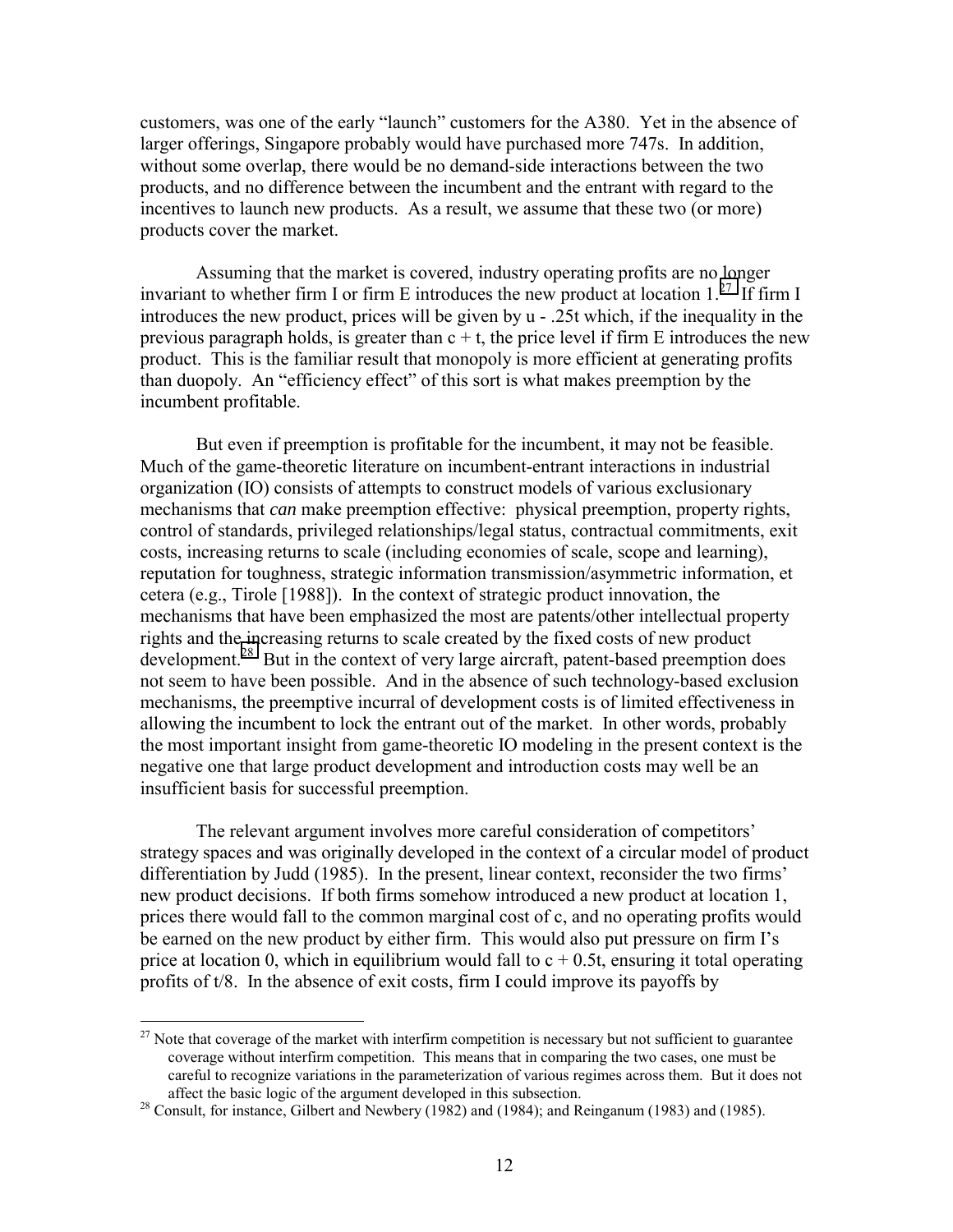withdrawing its product from location 1 and letting firm E monopolize it. In doing so, the incumbent could raise its price at location 0 to  $c + t$  (firm E's equilibrium price at location 1 would also now be  $c + t$ ), earning operating profits of t/2. By implication, in the absence of exit costs, if both firms do end up entering location 1, it is a dominant strategy for firm I to withdraw from location 1 and, since it is not credible for firm I to threaten to stay in the market, for firm E to stay. Anticipating this outcome, firm I rationally saves itself the fixed costs of product innovation—even if it is able to move first—and refrains from entering location 1 even if innovation is viable for firm E (i.e., in a standalone sense). It is worth emphasizing that the fixed costs of innovation/entry do not affect this prediction: exit costs are necessary to allow firm I to effectively "stake out" location 1 as the first-mover (Judd, 1985).

It is in this sense that game theory—or more specifically, the relatively subtle constraint that preemption be credible—helps rationalize why Airbus, not Boeing, introduced the superjumbo. It is time to turn to the second key question about their interactions: why Boeing also considered but failed in its attempts to proceed with a "stretch jumbo" intermediate to its jumbo and Airbus's planned superjumbo in terms of capacity. The analysis will, once again, focus on using expected operating profits to help pin down product offerings in the long run without imposing a specific structure on the fixed costs of innovation/entry.

#### *IV.B. Three Product Locations*

 $\overline{a}$ 

Consider a model that allows for three product locations: the incumbent product at 0 (the jumbo), the entrant's product at 1 (the superjumbo), and a possible intermediate product (the stretch jumbo) introduced by the incumbent at location  $r [E(0,1)]$ . The limit point  $r = 0$  corresponds to the product market outcome if the incumbent decides not to introduce a new product at all (i.e., firm I offers a product at 0 and firm E offers a product at 1), while the limit point  $r = 1$  corresponds to the outcome, already determined to be dominated by  $r = 0$  from the incumbent's perspective, if the incumbent offers products at both 0 and 1 and the entrant offers a product at 1. Thus, increases in r can be thought of as decreasing substitutability within firm I's product line while increasing it within firm E's product line.

Relatively general results for games with this structure indicate that increasing r has a positive direct effect on firm I's profitability, but that it is always offset by a negative *strategic* effect associated with the increasingly tough price competition with firm E that ensues as r increases (Cabral and Villas-Boas, 2001). Unfortunately, it is impossible to make general predictions about the relative size of the two effects.<sup>29</sup> But

<sup>&</sup>lt;sup>29</sup> Such predictions are possible for symmetric cases, subject to several auxiliary qualifications elaborated by Cabral and Villas-Boas (2001). Thus, extend the model considered in the previous subsection to let both firm I and firm E introduced (symmetrically situated) intermediate products. Then, known results would guarantee that the negative strategic effects outweighed the positive direct effects in this fourproduct case. The discussion in this subsection focuses, however, on the asymmetric case of three products.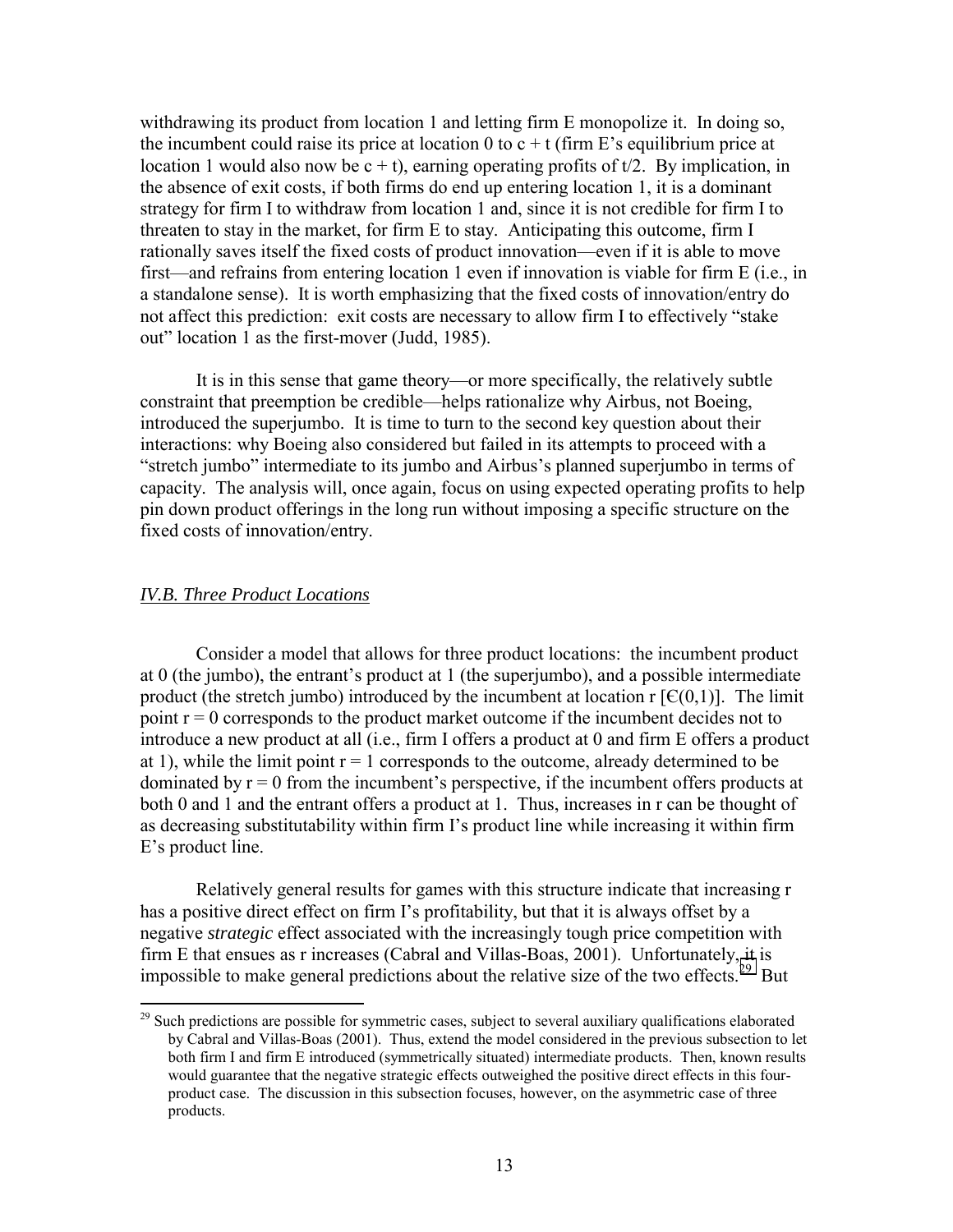specific parameterizations, such as the model with quadratic costs and uniform distribution of demand developed in the last subsection, do indicate that it is possible for the negative strategic effect to dominate the positive direct effect for all positive choices of r. To rework that model in the present context, it is useful to begin by specifying the locations, dependent on prices, at which customers are indifferent between adjacent products. Let x denote the indifference point between the product located at 0 and priced at  $p_0$  and the intermediate product located at r and priced at  $p_r$ , and y the indifference point between that intermediate product and the product located at 1 and priced at  $p_1$ . See **Figure 2**.

#### **Figure 2 about here**

By definition,

$$
p_0 + tx^2 = p_r + t(r-x)^2,
$$
  
\n
$$
\Leftrightarrow x = \frac{r}{2} + \frac{p_r - p_0}{2tr}
$$
 (2)

and

$$
p_r + t(y-r)^2 = p_1 + t(1-y)^2,
$$
  
\n
$$
\Leftrightarrow y = \frac{1+r}{2} + \frac{p_1 - p_r}{2t(1-r)}
$$
\n(3)

Firm I's operating profits, conditional on the choice of intermediate location r, are given by

$$
\Pi_{I} = (p_{0} - c)x + (p_{r} - c)(y - x)
$$
\n
$$
= (p_{0} - c)\left[\frac{r}{2} + \frac{p_{r} - p_{0}}{2tr}\right] + (p_{r} - c)\left[y - \frac{r}{2} - \frac{p_{r} - p_{0}}{2tr}\right]
$$
\n(4)

Differentiating with respect to  $p_0$ , the first-order condition for an optimum is given by 2  $p_0 = p_r + \frac{tr}{4}$ 2  $_{0} = p_{r} + \frac{\pi}{2}$  (5)

which implies in turn that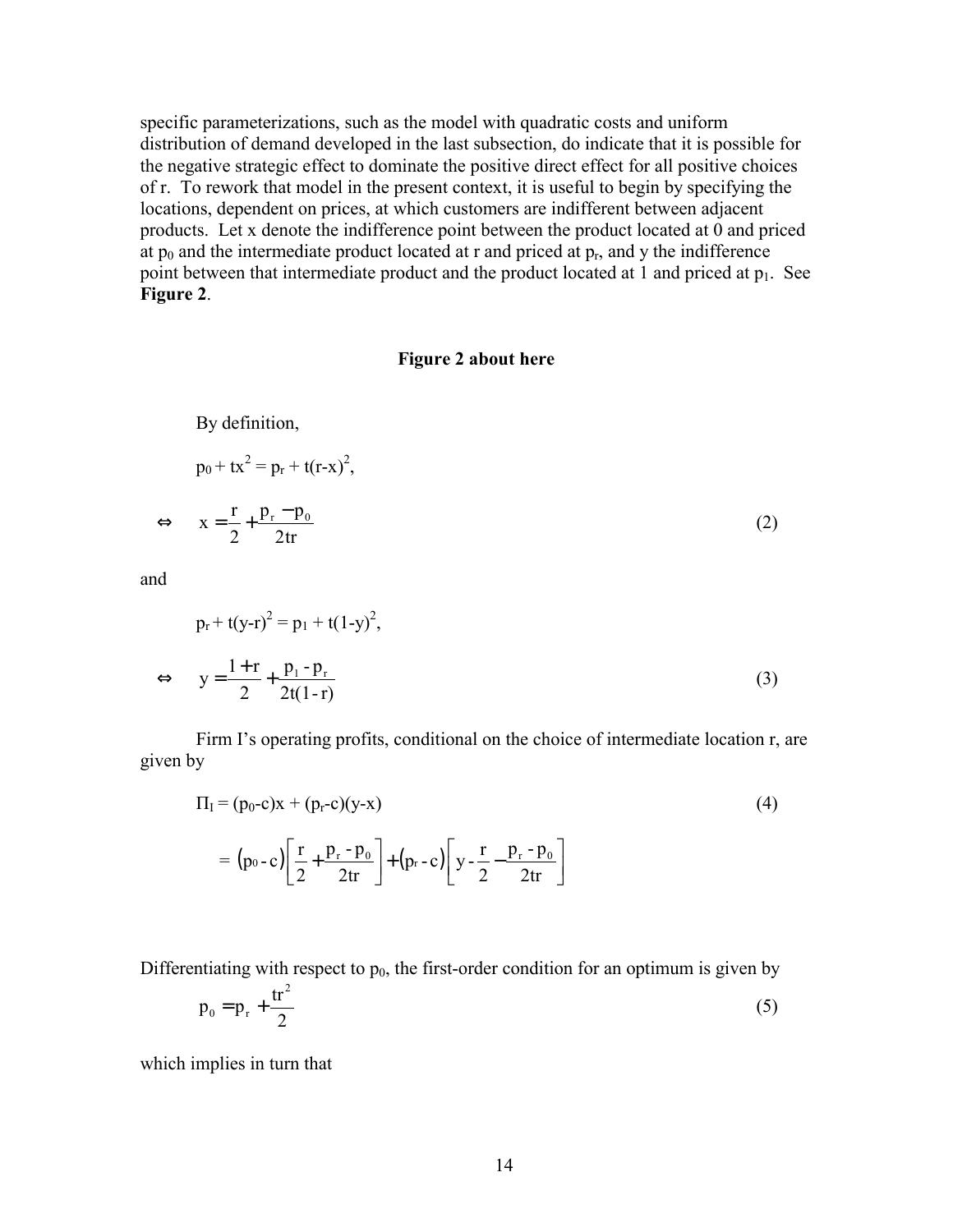$$
x = \frac{r}{4} \tag{6}
$$

Given equations (3)-(6), we can rewrite firm I's operating profits as

$$
\Pi_{I} = (p_{r} - c) \left[ \frac{1+r}{2} + \frac{p_{1} - p_{r}}{2t(1-r)} \right] + \frac{tr^{3}}{8}
$$
\n(7)

Differentiating (7) with respect to  $p_r$  and setting the result equal to zero implies that

$$
p_r = \frac{p_1 + c + t(1 - r)(1 + r)}{2} \tag{8}
$$

Similarly, one can differentiate firm E's operating profits,

$$
\Pi_{\mathcal{E}} = (p_1 - c)(1 - y),\tag{9}
$$

with respect to  $p_1$  and, setting the result to zero, obtain

$$
p_1 = \frac{p_r + c + t(1 - r)^2}{2} \tag{10}
$$

Given the first-order conditions for equilibrium in (8) and (10),

$$
p_r = c + \frac{t(1-r)(3+r)}{3}
$$
 (11)

and

$$
p_1 = c + \frac{t(1-r)(3-r)}{3}
$$
 (12)

Based on (11) and (12), the indifference points x and y and the two firms' operating profits could also be written out in closed form. But to gain an intuitive sense of the implications, it is better to simply calculate price-cost margins, indifference points and profits across the domain of possible locations  $r \in (0,1)$ . The results appear in **Table 3**.

#### **Table 3 about here**

Several patterns evident in **Table 3** are worth stressing. First, normalized by t (a measure of the scope for product differentiation/heterogeneity that enters the firms' profit functions linearly), price-cost margins decline monotonically on all three products as r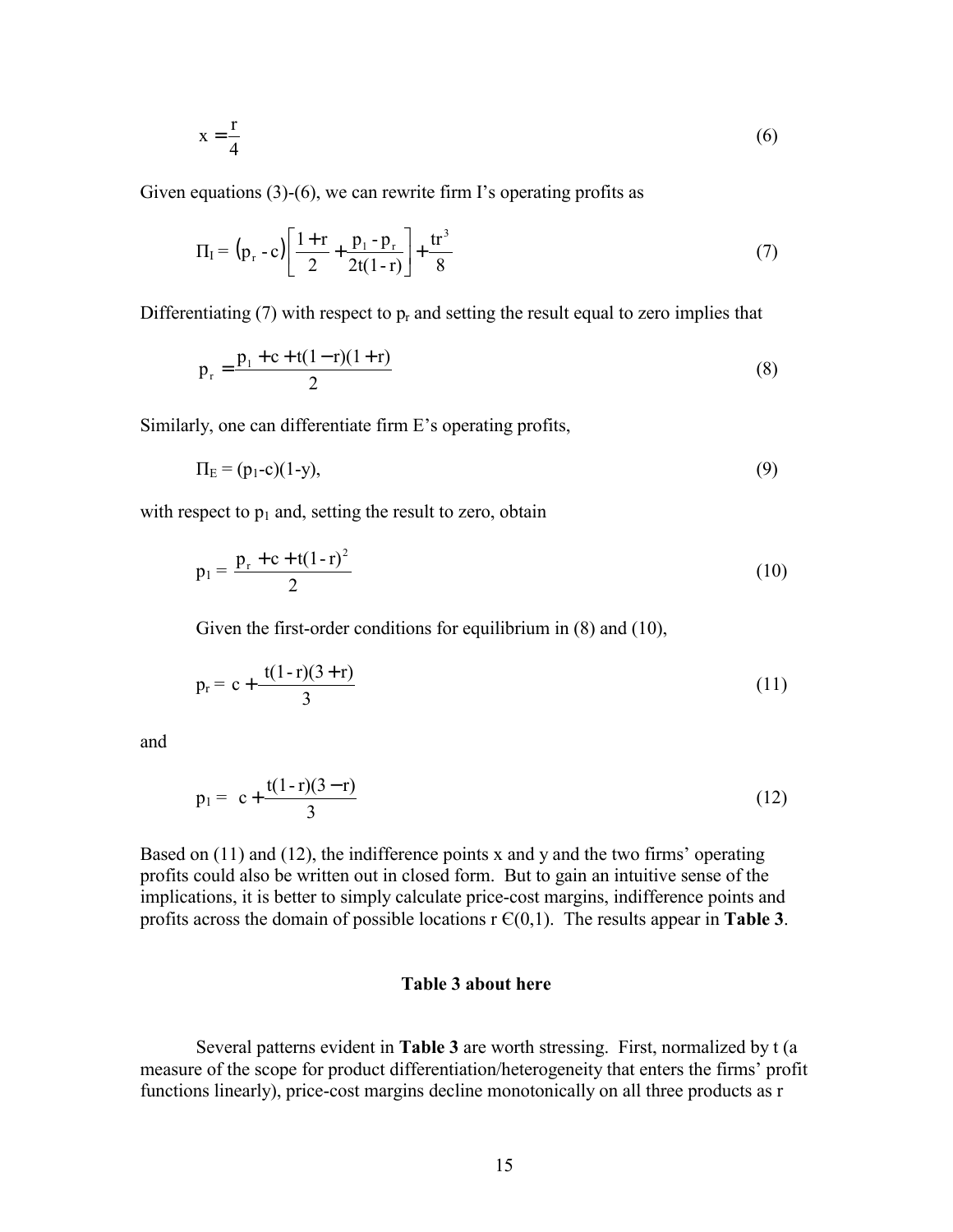increases from 0 to 1.0. The price cost margin decreases from 1.0 to 0.5 in the case of the product located at 0, and from 1.0 to 0 for the other two products (particularly rapidly in the case of the entrant's product, located at 1). Second, because the entrant's market share declines, its normalized operating profit  $(\Pi_F/t)$  decreases as well: from 0.5 at the limit point of  $r = 0$  to 0 at the limit point of  $r = 1$ . Third, while the incumbent's market share increases with r, this increase is insufficient to offset the lower price realizations as firm E reacts by cutting prices aggressively. As a result,  $\Pi_{l}/t$  is also inversely related to r: it decreases from 0.5 at the limit point of  $r = 0$  to 0.125 at the limit point of  $r = 1$  (in which all the operating profit is generated by the product located at 0). In other words, the strategic effect dominates the direct effect for all values of r.

The last point implies, by analogy with the argument employed above in the twoproduct case, that the incumbent's launch of an intermediate product (the stretch jumbo) fails exactly the same credibility test for entry-deterrence as did its option of launching the truly new product, located at 1 (the superjumbo). The incumbent's equilibrium operating profits are higher without the intermediate product than with it. As a result, it will prefer to withdraw the product, even after it has been introduced unless, of course, there are significant exit costs.

This is a striking conclusion not because of the generality of this result—which has been established only in the context of a specific demand structure—but because it demonstrates by example the unreliability of a prediction that would probably command broad assent: that large efficiency advantages for the intermediate product over the truly new product (e.g., significantly lower development costs and/or quicker speed to market) make the former an effective vehicle for an incumbent to deter entry based on the latter if the latter's economics are sufficiently marginal to start with. Boeing itself appears to have placed some emphasis on this advantage of the stretch jumbo over the superjumbo, at least in its public communications. According to one press report, "Boeing is banking on the fact that it should cost them far less to modify the company's existing 747-400 model than it will cost Airbus to build a completely new plane."<sup>30</sup>

What the theoretical model in this subsection suggests, by example, is that maybe Boeing should not have banked quite as much as it is asserted to have done on the efficiency advantages of the stretch jumbo. More broadly, purely efficiency-based predictions of which product will "win out" over the other are not always adequate. They need to be supplemented with some attention to strategic (in the sense of self-consciously interactive) considerations.

#### **V. Testing for Strategic Effects**

 $\overline{a}$ 

The strategic models of product introduction in the previous section rationalize both why Airbus, not Boeing, launched the superjumbo, and why Boeing also failed to

<sup>&</sup>lt;sup>30</sup> Mike Maharry, "Boeing Says It Has Been Offering New 747 Versions for Months," *The News Tribune* (Tacoma, Washington), June 24, 2000, p. D1.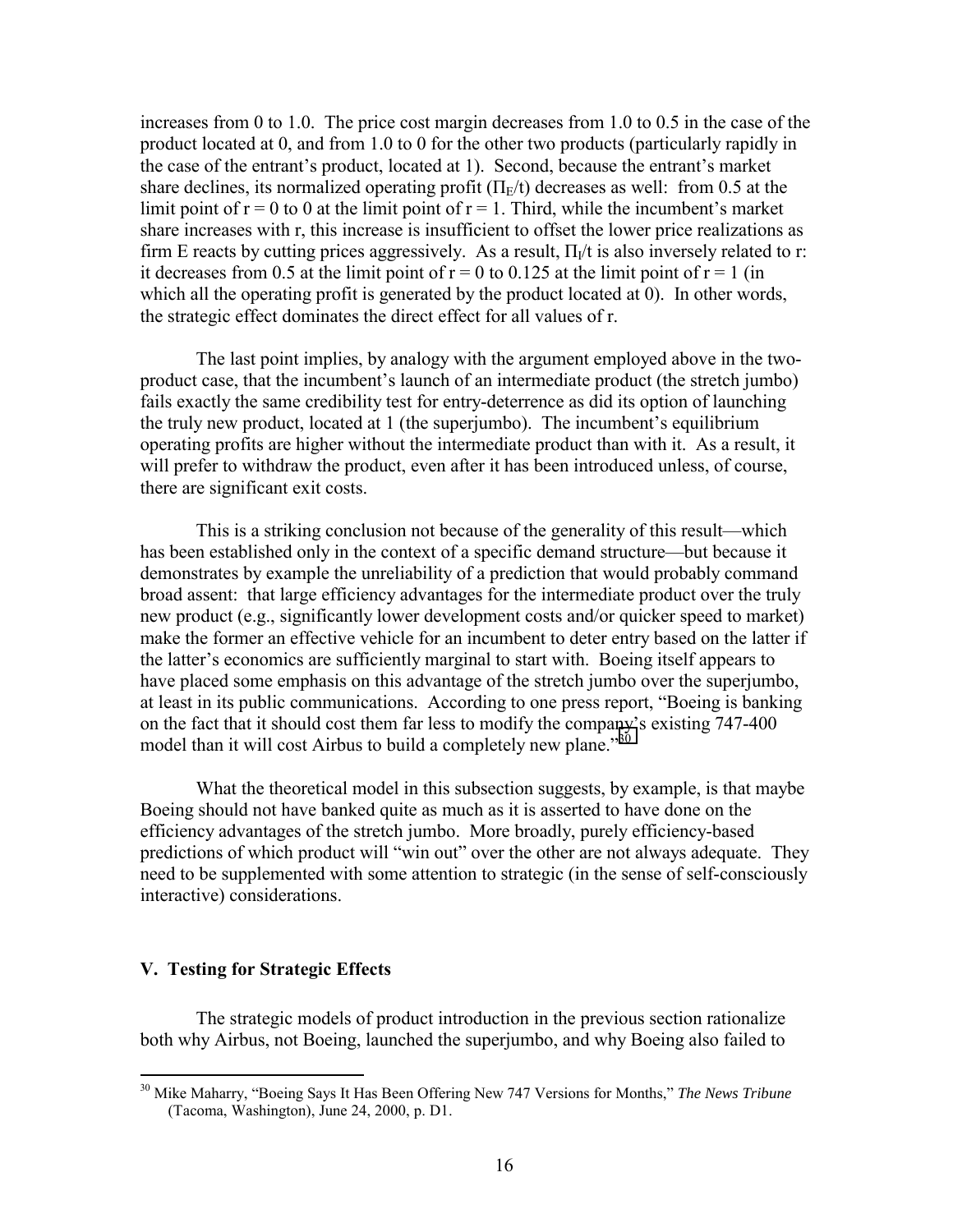proceed with the "stretch jumbo." But with a very limited number of key events, it is also easy to imagine non-strategic rationalizations (e.g., purely efficiency-based reasoning or unobservable and, therefore, effectively random effects). How then, can one test for whether the strategic effects highlighted by the models actually *were* important to the competitive interactions in the very large aircraft segment?

Caves (1994, p. 13) proposes one way forward:

"To test not the central prediction but to deploy the available data to measure key parameters and document various assumptions, components, and corollaries of the model. The null hypothesis … can be rejected not in one decisive test but by the cumulative weight of a body of evidence."

This is the approach we adopt. Note that we have already made a start in this direction, particularly in the section on financial modeling that documented the existence of a potentially large stream of quasi-rents for Boeing from its jumbo and the threat to it posed by Airbus' superjumbo. This section analyzes additional evidence involving capital market reactions to product-related announcements, pricing patterns, public demand forecasts and elements of internal organization. This mass of quantitative and qualitative evidence generally favors the hypothesis of intended but incredible—and therefore infeasible—preemption by Boeing.

#### *Capital Market Reactions*

 $\overline{a}$ 

The key prediction from the three location model developed in the previous section is that if the incumbent (Boeing) does attempt to introduce an intermediate product to counter an entry threat (Airbus's superjumbo), announcement of that intent will decrease the incumbent's market valuation to the extent that it is "news," is taken seriously (which depends on the irreversibility or commitment-intensity surrounding the announcement), and is expected to lead to losses. $31$  Conversely, retraction of the intent to pursue an investment strategy that does not maximize value should, under similar auxiliary conditions, increase the incumbent's market valuation.

It is worth pointing out that these predicted capital market reactions are the opposite of the positive reaction—a 2-day abnormal return of 5-6%—that Boeing experienced when it originally announced its 747 back in 1966 as well as larger sample evidence indicating positive capital market reactions, on average, to corporate announcements about new investments. For example, both McConnell and Muscarella (1985) and Chung, Wright, and Charoenwong (1998) find that firms experience significant, positive abnormal stock returns averaging 1.3 % when they announce increases in capital expenditures. Similarly, Chan, Martin, and Kensinger (1990) find that firms experienced significant, positive

 $31$  Note that the presumptions underlying such an inference are staples of financial "event-study" methodology (MacKinlay, 1997).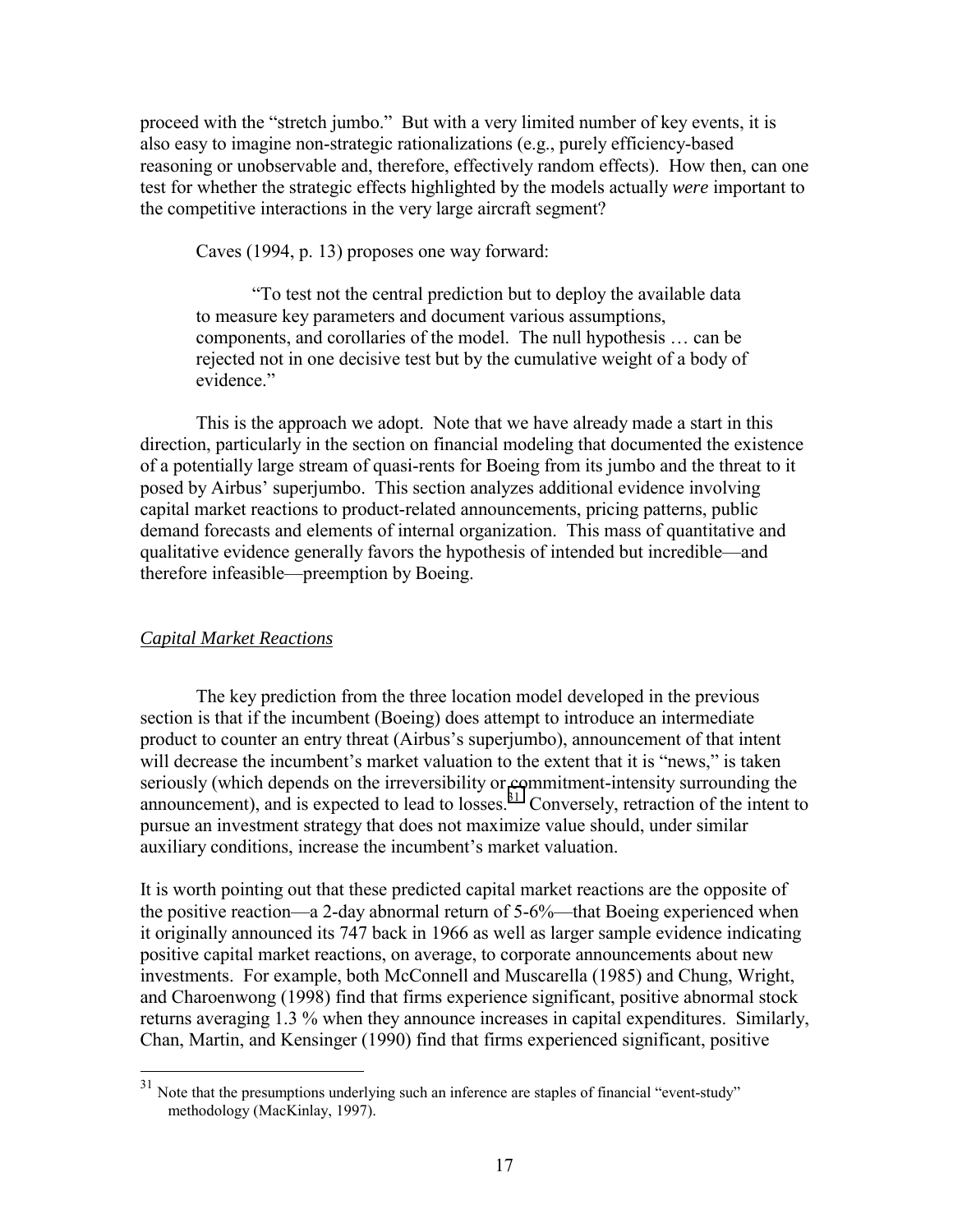abnormal returns averaging 1.4% when they announce new research and development (R&D) expenditures. Because development of a new aircraft involves both R&D and capital expenditures, these broader patterns are worth bearing in mind as we look at capital market reactions to Boeing's announced introductions and cancellations of its intermediate products.

Boeing did not formally announce that it was planning an intermediate product after its collaboration with Airbus on very large aircraft ended in July 1995; instead, news of Boeing's intentions appears to have trickled out over time. Nevertheless, it *is* possible to identify four discrete events since that time in which a plane intermediate to the jumbo and the superjumbo was prominently involved: see **Table 4**. 32 All of the events are signed as predicted above: the capital market reaction was negative when Boeing announced that the intermediate product would cost more than expected, was positive when Boeing first canceled the intermediate product, was negative when Boeing restarted that program, and was positive when Boeing canceled it for the second time.<sup>33</sup> In addition, the reactions to the first two events are both statistically significant.

#### **Table 4 about here**

Taken together, these events and the reactions to them indicate that the capital markets considered the intermediate products investigated by Boeing likely to destroy shareholder value if pursued seriously. These findings are consistent with and, therefore, bolster the three location model developed in the previous section and the conclusions from it.

#### *The Sonic Cruiser*

 $\overline{a}$ 

Boeing's so called sonic cruiser is of interest not only because its announcement coincided with the second cancellation of the stretch jumbo, but also because it has served as the basis for an entirely different interpretation of competitive interactions in very large aircraft. Gordon Bethune, who oversaw the development of the 737 and 757 planes at Boeing before becoming the CEO of Continental Airlines, described the sequence of moves as an explicit attempt by Boeing to "sandbag" Airbus:

 $32$  There are also many seemingly less important, predicted, and even contaminated events that generate insignificant returns. For example, Boeing's most recent twist as of this writing—the announcement in mid-April that it would develop a longer-range alternative to the 747 with a handful of extra seats elicited an insignificant -0.09% return over the standard two-day "event horizon."<br><sup>33</sup> The second cancellation was coupled with the announcement of a new "sonic cruiser," contaminating the

capital market reaction observed. How to make additional headway is discussed in the next subsection, in the broader context of the sonic cruiser.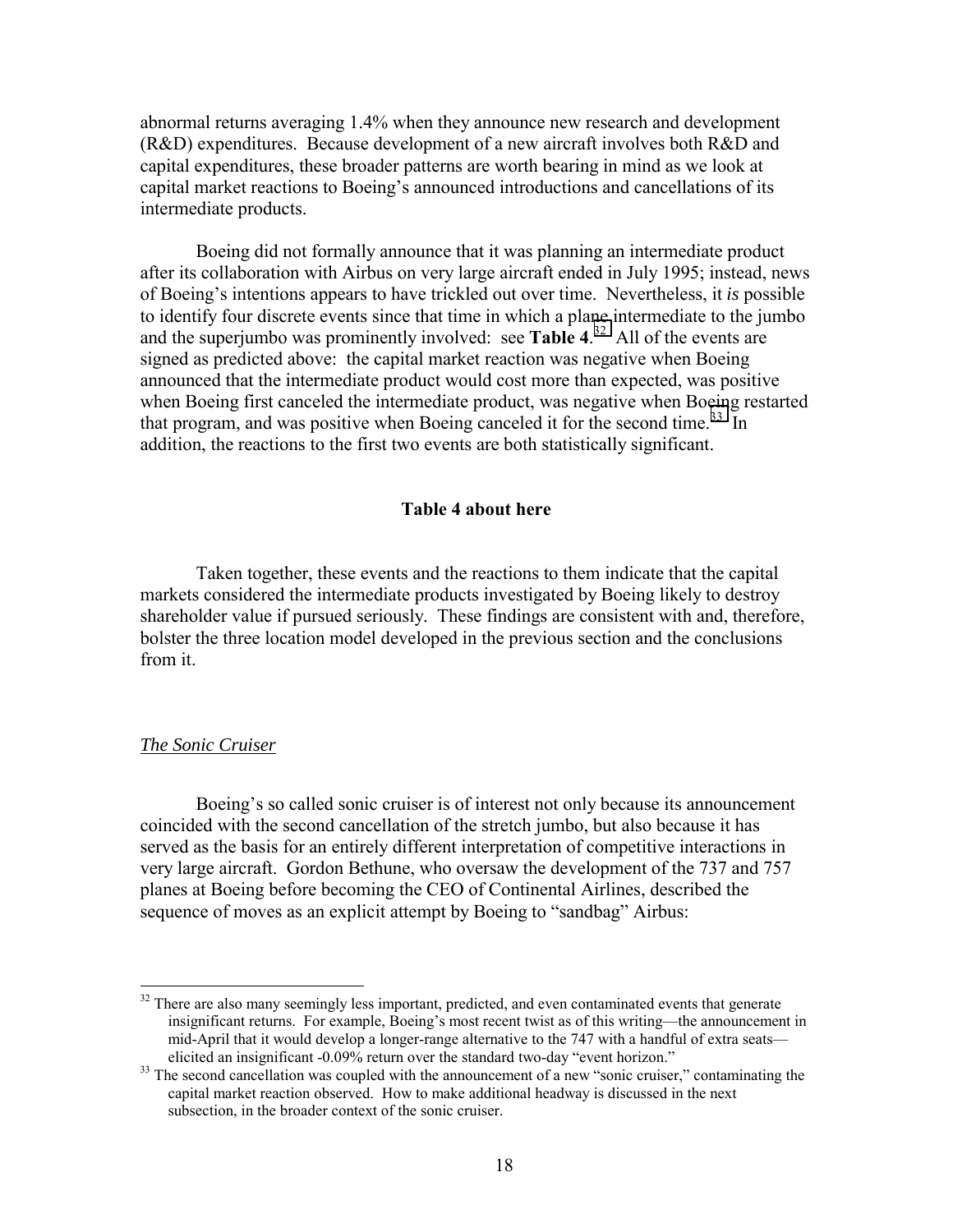"They waited until the [A380] project gets launched and the other guys are committed to the project, and then they say: we're going fast, not big...[Airbus] can't catch up. They don't have enough resources since so much is committed to the big plane."<sup>34</sup>

Under this interpretation, far from being forced by credibility constraints to cede the superjumbo market, Boeing waited for and even encouraged Airbus to lock itself into an expensive development program. And once Airbus had committed to develop the superjumbo, Boeing announced a change in the game in large aircraft, from a focus on size to a focus on speed (and range), knowing that Airbus could not imitate.

To put the sandbagging interpretation in perspective, note that if it were correct, then event #4 listed in **Table 4** should have resulted in a *negative* return for Airbus' principal parent, EADS (European Aeronautic Defence and Space Company), as well as a *positive* return for Boeing.<sup>35</sup> Interestingly, EADS experienced a *positive*, albeit insignificant 2-day abnormal return of 4.68% around event #4 (producing an abnormal change in market value of \$640 million).<sup>36</sup> By taking a positive view of the net effects of Boeing's simultaneous cancellation of the intermediate product and announcement of a (possible) sonic cruiser on Airbus, investors apparently placed more emphasis on the benefit to Airbus of the cancellation and less on the threat from the sonic cruiser. This capital market reaction casts doubt on the "sandbagging" interpretation. So, too, do comments about event #4 from industry analysts. According to one analyst, "This news is extremely important for Airbus and EADS as it significantly increases the probability that the A380 will be a commercial success."<sup>37</sup>

Of course, the sonic cruiser could pay off for Boeing without necessarily hurting Airbus. Addressing this possibility requires assessing the basic economics of the sonic cruiser which are still murky, not least because the development program is a year or two away from being initiated even if Boeing does decide to proceed with the plane.<sup>38</sup> Positive factors include time savings valued not only by passengers but by airlines as enablers of more trips/plane and an extended range: 9,000 to 11,000 nautical miles versus 8,100 for the A380. On the other hand, there are significant issues with the sonic

<sup>&</sup>lt;sup>34</sup> Matthew Brelis. "Faster vs. Bigger," The Boston Globe, May 6, 2001, p. C7

<sup>&</sup>lt;sup>35</sup> The impact of the earlier events in **Table 4** on Airbus/EADS cannot be examined analogously because Airbus an untraded consortium of European aerospace companies whose revenues and market values were dominated by their other businesses. EADS grouped together the Airbus-related interests of three of the original parents into a 80% stake in Airbus Integrated Company; the fourth, British Aerospace, separately held the remaining 20%.<br><sup>36</sup> Based off data from the Paris stock exchange using the CAC40 as the market index and a 160-day

estimation window. Because of time differences, event day 0 is 3/30/01. The number of shares outstanding is 807.2 million as of March 2001. Note the results change slightly depending on the stock exchange (Paris, Madrid, or Frankfurt) and the length of the estimation window (80 to 160 days).<br><sup>37</sup> "EADS Takes Off as Boeing Scraps Superjumbo Plans," *Reuters News*, 3/30/01.<br><sup>38</sup> Joseph Campbell, an aerospace analyst

new "Sonic Cruiser" would enter service earlier than 2008 timeframe. We wouldn't normally expect quite this much planned publicity on a plane whose launch is certainly 3-4 years into the future, and whose entry into service is 8 to 10 years out." (Lehman Brothers, Equity Research report,  $3/30/01$ , p. 2.)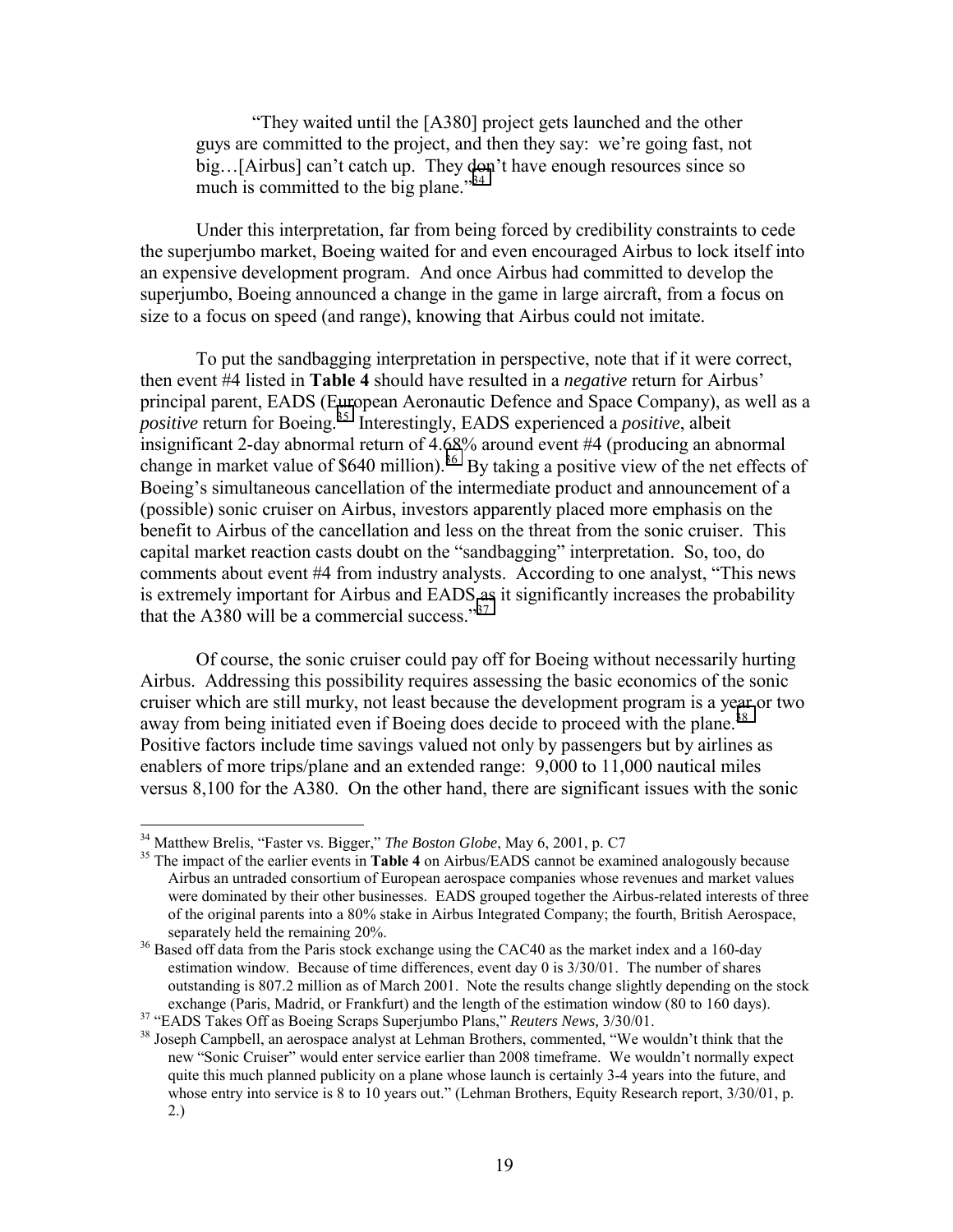cruiser as well. Its total development and launch costs are projected to be \$8 to \$10 billion, smaller than the amount Airbus is budgeting for the A380, but still large enough to require a substantial profit stream to be justifiable.<sup>39</sup> Furthermore, the sonic cruiser is perceived to require more new technologies than the A380 and, as a result of the implied "unknown unknowns," to be prone to proportionately larger overruns. Other disadvantages include high operating costs associated with traveling at speeds just below the sound barrier and a probable need to focus on high-end customers such as business travelers (which implies aggregation challenges). The Concorde, capable of flying twice as fast as the proposed new plane when it is allowed to break the sound barrier, exemplifies in extreme form how limiting these disadvantages can be. Also, if the sonic cruiser is launched, it will cannibalize demand for some of Boeing's most profitable planes as well as Airbus's.

A final problem for the sonic cruiser is highlighted by stretching out the customer space in the theoretical model along two dimensions rather than just one to allow for vertical differentiation based on differences in passengers' incomes as well as horizontal differentiation among planes based on capacity differences. In this expanded context, the sonic cruiser can be thought of as representing a vertically differentiated alternative to flying jumbos and superjumbos (among other aircraft) on certain routes. All passengers prefer the vertically differentiated alternative in gross benefit terms because it is presumably attractive to reach a destination faster; however, except at corner solutions, higher-income passengers are willing to pay more for the extra speed but lower-income passengers are not. This way of setting up the interactions among products suggests that as horizontal competition intensifies in conventional very large aircraft, any pricing pressure manifest there will also reduce the payoffs to a vertically differentiated product such as the sonic cruiser. Actual pricing patterns in very large aircraft are looked at in the next section.

For all these reasons, and the fact that Boeing has yet to commit to the sonic cruiser, it may plausibly (still) be regarded as a feint or a phantom plane that simply gave Boeing something positive to announce as it was forced, by credibility constraints, to withdraw from the contest to develop new very large aircraft.

#### *Pricing Patterns*

 $\overline{a}$ 

Pricing patterns in very large aircraft are of additional interest because pricing pressures drive the theoretical predictions that the entrant will introduce the new product (the superjumbo, in this case) and that intermediate products will be unprofitable for the incumbent. If one did not actually observe pricing pressures in the VLA segment as a result of Airbus's commitment to enter with a superjumbo and Boeing's efforts to enter with intermediate products, the credibility of the theoretical model in that context would suffer.

<sup>&</sup>lt;sup>39</sup> Morgan Stanley Dean Witter Equity Research Report, "Boeing Company," March 20, 2001, p. 2.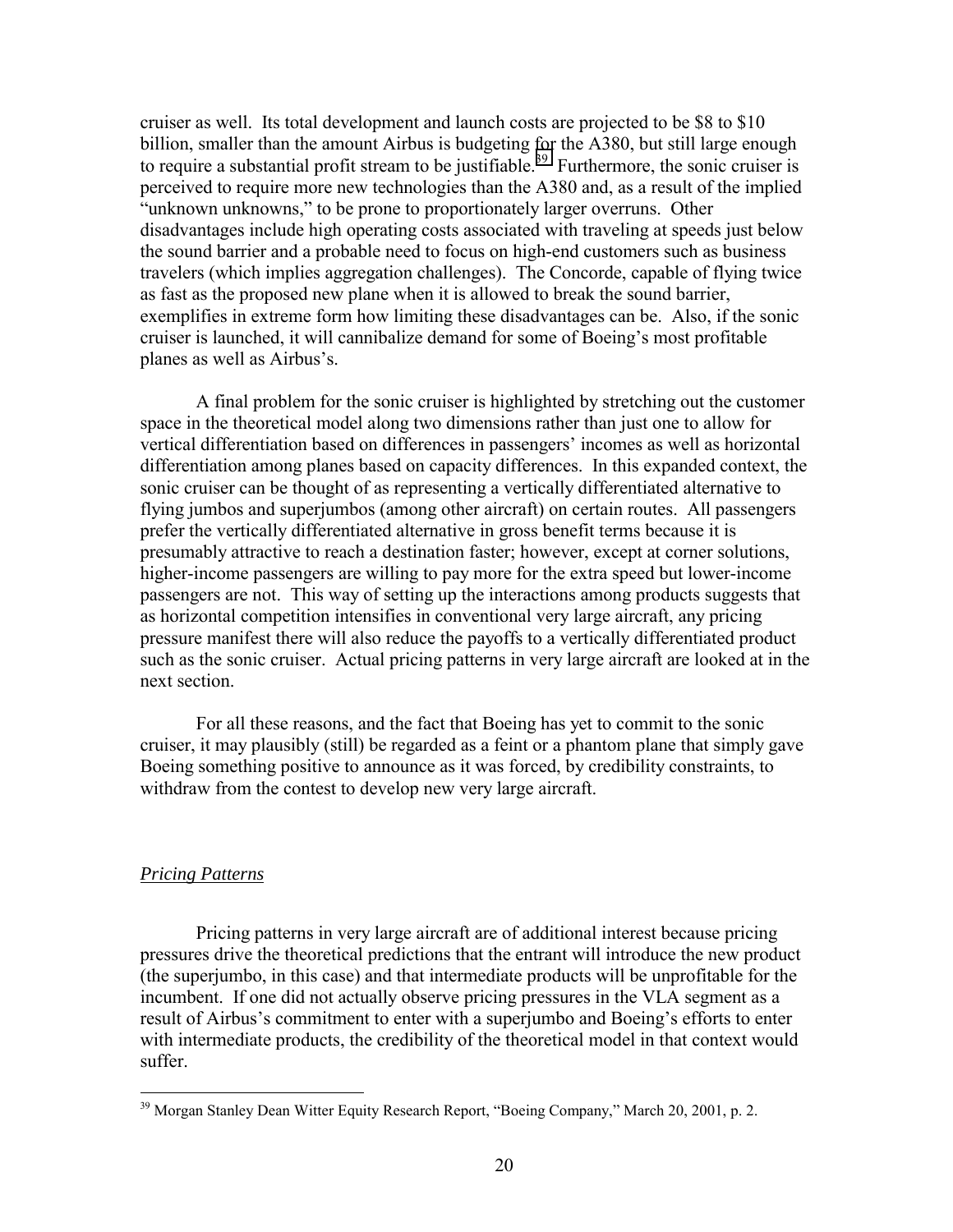It is useful to begin this examination of pricing by noting several basic facts about it. First, both Boeing and Airbus post list prices for their entire product lines. Boeing, for example, shows a price range for each aircraft on its corporate web site, where the range depends on the specific configuration.<sup>40</sup> Second, both companies announce nominal changes to their price lists annually. In Boeing's case, the price changes are tied to an explicit formula that places a 65% weight on labor costs and a 35% weight on changes in the Producer Price Index (the PPI). Third, planes sell at large discounts to list prices, ranging from 18 –40% for Boeing and 16-27% for Airbus according to recent data from *The Airline Monitor.*41 Finally, although the manufacturers and their customers disclose realized prices only on an exceptional basis, industry analysts and trade journals such as *The Airline Monitor* ascertain reasonably accurate information by reverse engineering published financial statements and plane delivery records. Note that the ability to reverse engineer realized prices improves over time as more data become available $42$ 

With that background, several indicators of pricing pressure in the very large aircraft segment can be cited. Starting with Airbus' A380 which has a list price of \$218- \$240 million in 2000. Given the 17-21% discount typical for the largest Airbus planes, the realized prices should be around \$176 million assuming a list price of \$220 million and a 20% discount. According to Airbus's CFO, it expects to make pre-tax margins of  $20\%$  over the next 20 years.<sup>43</sup> On a realized price of \$176 million, this implies \$35 million of operating profit on top of operating costs of approximately \$140 million. As it turns out, however, the early sales have occurred at prices as low as \$135-140 million or, in other words, essentially at "steady state" cost.<sup>44</sup> While some of the early launch customers like Qantas and Virgin reportedly paid approximately \$150 million per plane,<sup>45</sup> Singapore Airlines reportedly paid only \$140 million when it bought 10 aircraft in September 2000. Furthermore, Boeing was also reported to have cut the asking price on its intermediate product to \$140 million in its unsuccessful attempt to win the Singapore Airlines order (off a list price of \$185 million). $46$ 

One way of putting these prices in perspective is to note that they are on the low end even for the smaller 747, the production of which must be well down its learning curve. In a rare occurrence, Thai Airways disclosed in January 2001 that it paid \$147 million for new 747-400s, a 20% discount off list price.<sup>47</sup> The magnitude of this

<sup>&</sup>lt;sup>40</sup> The prices appear on the Boeing web site at http://www.boeing.com/commercial/prices/index.html.

<sup>&</sup>lt;sup>41</sup> The Airline Monitor, (Jan/Feb 2001, Table 6).<br><sup>42</sup> In the case of The Airline Monitor, it compares unit sales and estimated realized prices against published financial statements. Over time, it has refined its pricing model to the point where it has a high degree of confidence in its ability to estimate average realized prices. 43 Business Week, 3/5/01, p. 52.

<sup>&</sup>lt;sup>44</sup> Business Week,  $3/5/01$ , p. 52; Lehman Brothers 10/2/00, p. 3.<br><sup>45</sup> M. Flores, "Airbus Set to Launch its Monster Jet," *The Seattle Times*, 12/19/00, p. D1.

<sup>&</sup>lt;sup>46</sup> The Lehman Brothers Equity Research Report, 10/2/00, p. 3, suggests a price of \$135-\$140 million; "Boeing Loses Singapore Airlines Jet Order to European Rival Airbus Industrie," *The Seattle Times,* 9/30/00, suggests \$142 million. 47 Wallace, J., "Thais get a good deal on Boeing 747; competition with Airbus spurs cuts, *Seattle Post-*

*Intelligencer*, 1/12/01, p. D1.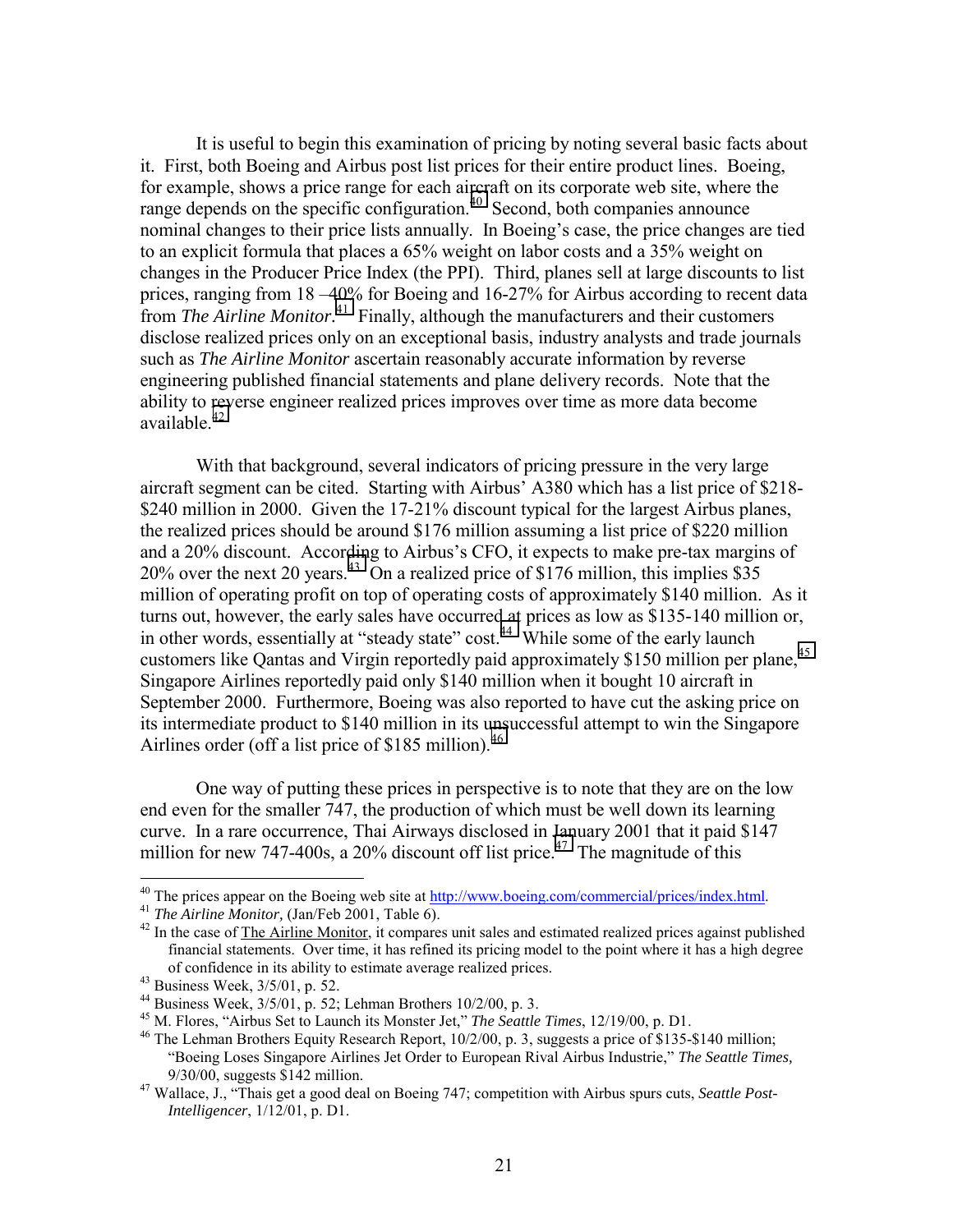discount, particularly for the limited number of planes on order, surprised industry analysts, prompting one to observe, "It's not the kind of number we have in our models. We are thinking that a 747-400 gets sold for more than that."<sup>48</sup>

In fact, since 1996, when Airbus's independent effort to develop a superjumbo started to take definite shape, data from *The Airline Monitor* indicate a real annual rate of decline of 2% through 2000 in Boeing's average realized price on the 747. This is a departure from previous pricing dynamics: between 1978 (year 10 of deliveries of the 747) and 1984, realized prices increased at an estimated real annual rate of 4%, and between 1984 and 1996 at 0.5% (helped by a model changeover to the 747-400, which started to be delivered in 1989).<sup>49</sup> By way of comparison, application of an 80% learning curve to 747 deliveries indicates that production costs have declined at a real annual rate of 1-2%, perhaps exceeding the higher end of the range after the changeover to the 747- 400 and verging on the lower end more recently.<sup>50</sup> So the period since 1996 stands out in the last 20 years of the 747's pricing history as being one of margin compression rather than margin expansion. In other words, competition seems to have been responsible already for pricing pressure in very large aircraft, although different explanations can be entertained as to "who started it."

An additional piece of evidence that points in the same direction involves comparing prices on VLA with the rest of Boeing and Airbus' product lines. **Figure 3** plots realized prices per seat (i.e., price divided by capacity) against product capacity, the product characteristic on which our earlier analysis focused. The data indicate a noticeable break in the positive correlation between prices per seat and capacity. This suggests, once again, significant pressure on prices in the VLA segment.

#### **Figure 3 about here**

Of course, Boeing's cancellation of the intermediate product does eliminate one source of pricing pressure. An analyst pointed out that one way to think about the positive reaction of both companies' stock prices to the cancellation was that Boeing was effectively announcing that it would abandon its cutthroat pricing policy and would price planes to make money, not to hold on to market share.<sup>51</sup> But cancellation of the intermediate product does not, by itself, reverse the downward trend that seems to have characterized 747 prices since 1996.

<sup>48</sup> Wallace, J., "Thais get a good deal on Boeing 747; competition with Airbus spurs cuts, *Seattle Post-Intelligencer*,  $1/12/01$ , p. D1.<br><sup>49</sup> Sutton, Oliver, "What's in a price hike?" *Interavia Business & Technology*,  $12/1/98$ , pp. 36-38.<br><sup>50</sup> The use of an 80% learning curve is common to and apparently even originated

the aircraft industry. See Hartley [1968].<br><sup>51</sup> Reuters, as quoted from Yahoo!Finance News, "Boeing to shelve superjumbo," 3/28/01.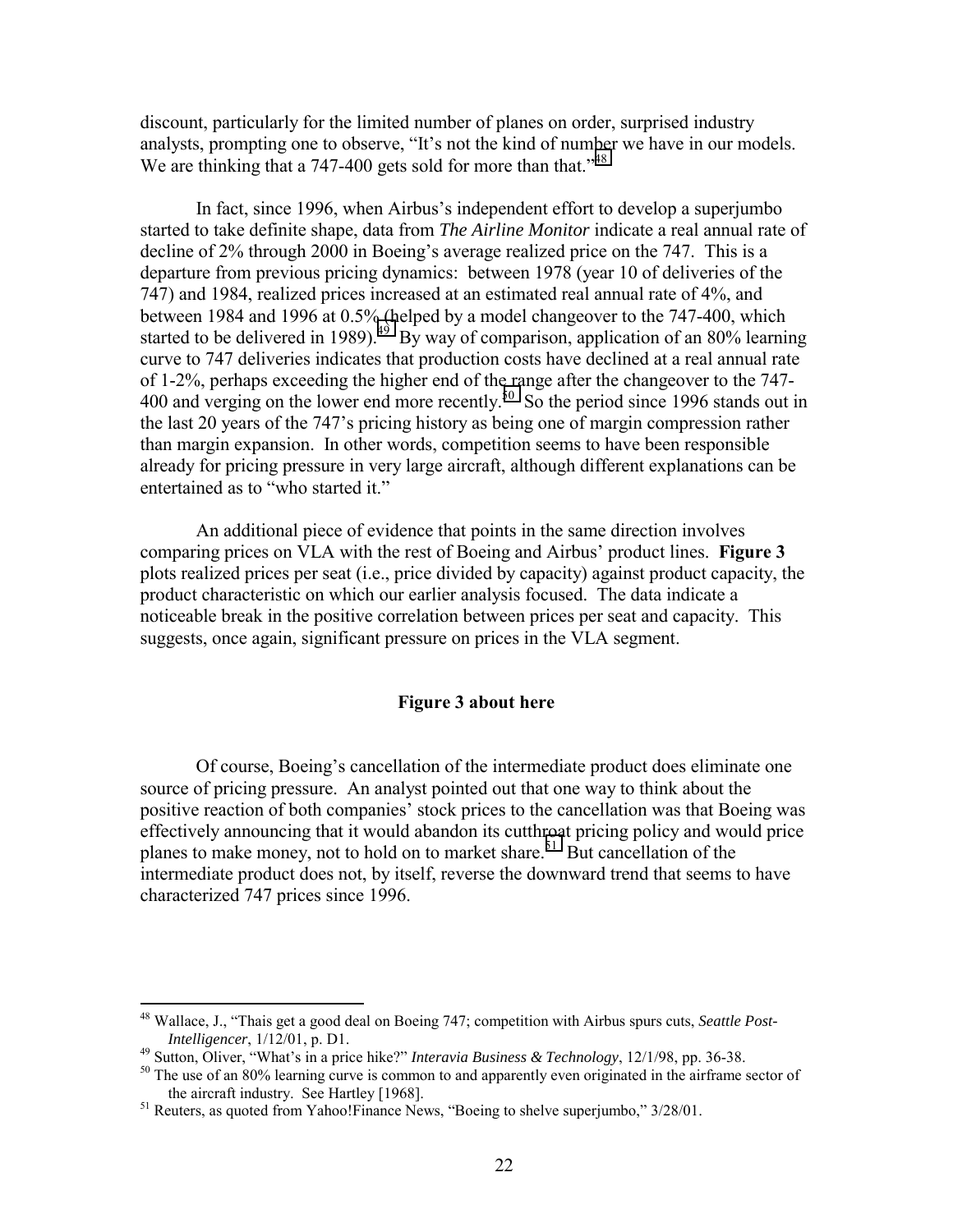#### *Demand Forecasts*

Because large aircraft take years to design and develop, require enormous upfront investment, and have useful lives of over 30 years (some people think that the 747, for example, will have a useful life of 50-plus years), Airbus and Boeing both generate long-term demand projections for their products. Airbus's *Global Market Forecast* (GMF) is based on annual demand for new aircraft on each of 10,000 passenger routes linking almost 2000 airports. Its model assumes that cargo and passenger demand will track GDP growth as it has for the past 50 years and estimates, for each airline, on each route pair, the need for specific aircraft, and compares that number with the existing stock of aircraft. In contrast, Boeing's *Current Market Outlook* (CMO) forecasts economic growth in 12 regions around the world and then uses these assumptions about growth to forecast traffic flows in 51 intra- and inter-regional markets.

As of 2000, Boeing and Airbus forecast relatively similar rates of growth in aggregate air traffic: 4.8% and 4.9% respectively. Although both had decreased their growth forecasts in response to the Asian financial crisis in the late 1990s, they agreed that Asia would register the world's highest growth rates over the next 20 years.<sup>52</sup> They disagreed sharply, however, about demand for in the VLA segment due to their divergent view on industry evolution—Boeing towards greater fragmentation and Airbus towards greater capacity planes. **Table 5** summarizes their evolving 20-year forecasts regarding the number of VLA deliveries. Its most striking feature is the fact that Airbus' market forecasts have consistently been more than three times larger than Boeing's forecasts. And while both companies' forecasts fell in the late 1990s, primarily because of the Asian crisis, Airbus' latest forecasts are down only 15% from their 1997 high, compared to nearly 30% for Boeing's.

#### **Table 5 about here**

The magnitude of the discrepancy is surprising given Boeing and Airbus's collaborative efforts in the early and mid 1990s, a process that must have involved detailed discussion of different market forecasting techniques. It provides a sense of some of the ambiguities inherent in coming up with long-run demand forecasts for such products. And the direction of discrepancy is interesting, too: Boeing's forecasts are lower than Airbus's, not the other way around.

Although Boeing's more pessimistic forecasts may represent its best estimate of future demand, an alternative interpretation is that they fulfill a strategic purpose. One possible purpose, more likely to have been important before Airbus committed to develop the A380, might have been to discourage entry by downplaying superjumbo demand. More recently, maintenance intertemporal consistency may have been important, along with signaling to third parties—investment analysts, investors, governments, and

<sup>52 &</sup>quot;The Size Equation," *Airline Business,* April 1999, p. 52.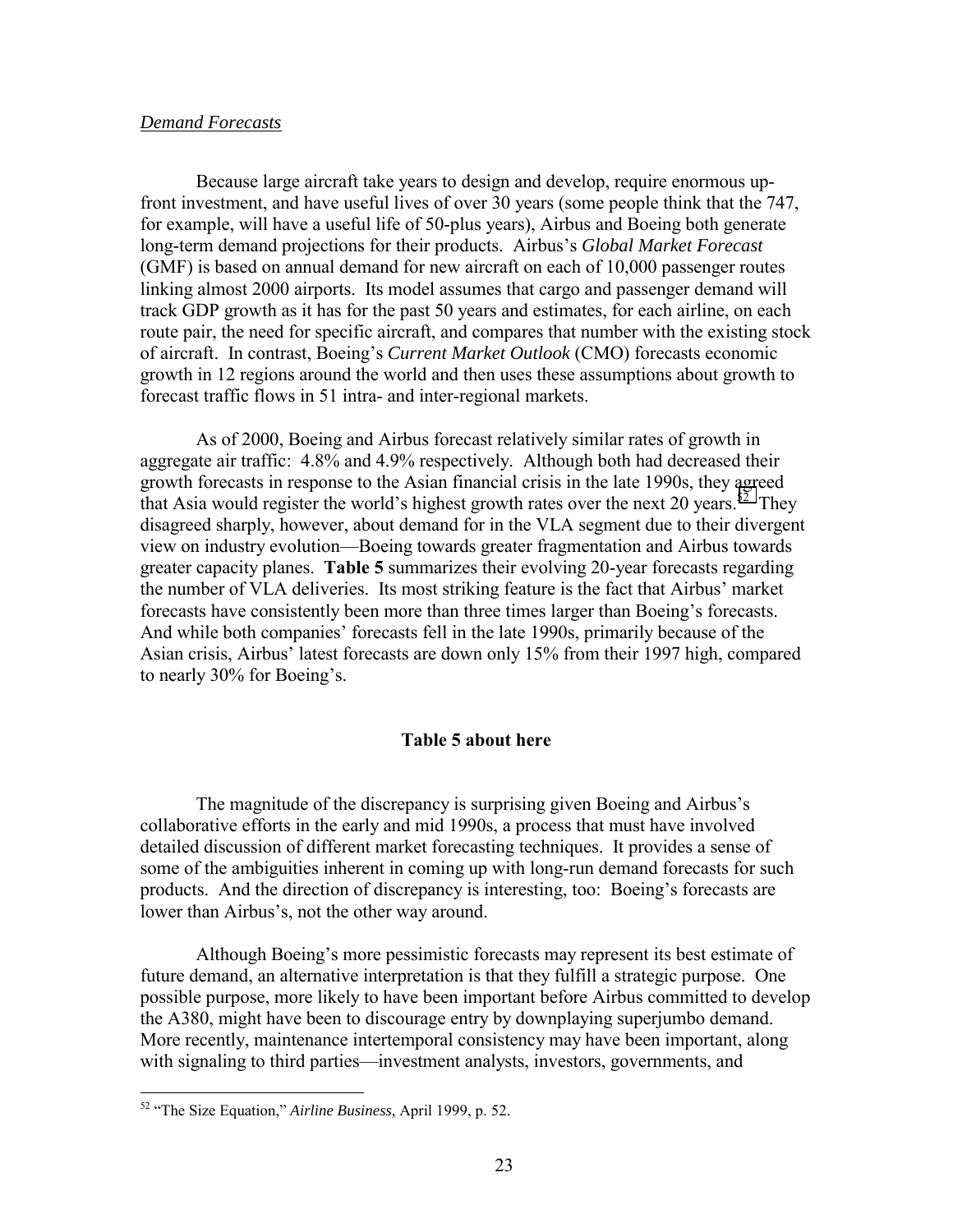customers, suppliers and even employees—that Boeing is acting responsibly in not launching a very large aircraft. (Symmetrically, Airbus might be expected to overstate demand to make the case that it is acting responsibly in launching.) Such signals of "taking care" tend to be most important in high-ambiguity environments.<sup>53</sup> As a result, the possibility of strategic manipulation of forecasts—understatement by Boeing, overstatement by Airbus—merits mention, even though the statistical power with which it can be tested on its own (as opposed to in conjunction with other pieces of evidence) is **limited** 

#### *Organization and Reorganization*

 $\overline{a}$ 

Our rationalization of why Boeing decided not to proceed with the stretch jumbo begs the question of why Boeing elected to announce the intermediate product in the first place. The negative capital market reaction to the initial announcement(s) suggests that investors, at least, attached a significant probability to the idea that Boeing might actually pursue a suboptimal, value-destroying path by introducing a stretch. Is such a mistake plausible in the context of the case being considered?

The game-theoretic literature on mistakes of this sort is sparse and generally seeks to rationalize excessive entry with intended profit maximization by invoking observational and entry lags (e.g., Cabral, 1997). But to address the possibility of deliberate non-maximization, we must look internally, at Boeing's organizational structure and resource allocation process. While mostly qualitative analysis of this sort is more common in, say, political science or sociology than it is in industrial organization, prior case studies suggest that it can be enormously valuable in industrial organization as well.<sup>54</sup> In the present case, organizational analysis suggests that there was considerable impetus within Boeing to develop its own very large aircraft, increasing the perceived likelihood that the company might actually proceed with such a project even if it was expected to destroy shareholder value. By necessity, our reasoning in this regard can be reviewed in only highly abbreviated form.

There are a number of historical reasons why Boeing's commercial aircraft group might be expected, in the late 1990s, to have had some degree of discretion to influence the pursuit of strategies that emphasized investment and plane development instead of value maximization. For decades after it was founded in 1915, Boeing remained focused on military aircraft. But in 1952, it decided to wager a substantial fraction of its net worth on the introduction of the first commercial jet aircraft, the Boeing 707, at a time when Douglas, the leader in the commercial segment, and other producers continued to

<sup>&</sup>lt;sup>53</sup> Amar Bhide, "Taking Care: Ambiguity, Joint Action and Error Control," Unpublished working paper, Columbia Business School, April 22, 2001.

 $54$  Consult, for instance, the abbreviated "competitor analyses" in Porter and Spence's [1982] case study of corn wet milling.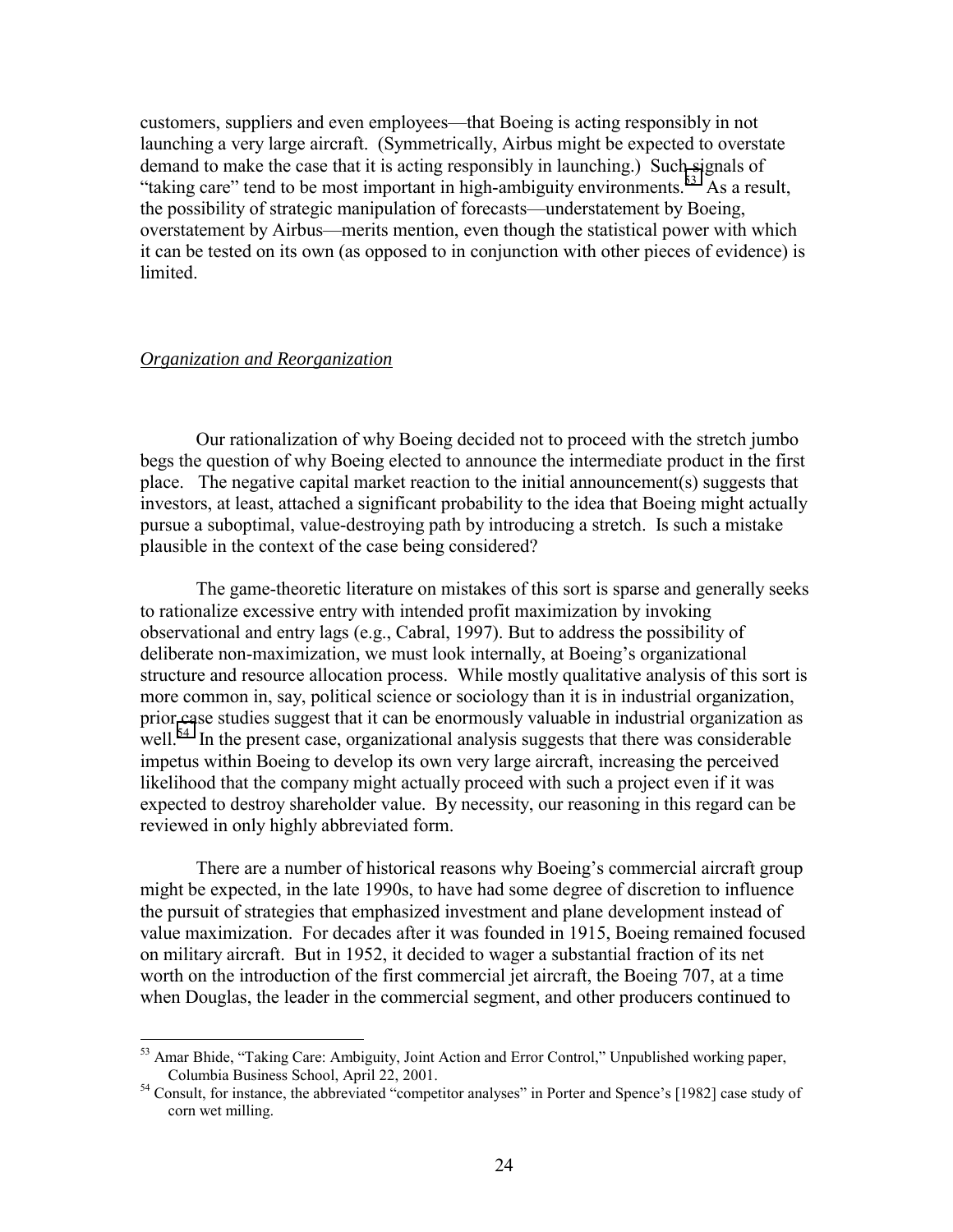bet on propeller-driven planes. This "sporty" bet<sup>55</sup> made Boeing the leader in commercial aircraft, and it followed up with large-scale and ultimately successful commitments to the 727 and the 747 in the 1960s. As a result, risk-taking and "technical bravado" became deeply engrained values at Boeing, and were even feted publicly. According to James Collins, co-author of a best-selling book on visionary companies titled *Built to Last* (Collins and Porras [1994]):

There's one thing that made Boeing really great all the way along. They always understood that they were an engineering-driven company, not a financially driven company. They were always thinking in terms of "What could we build?" not "What does it make sense to build?" If they're no longer honoring that as their central mission [with the concession of the very large aircraft segment to Airbus], then over time they'll just become another company."56

In the second half of the 1990s, continuation of this storied tradition seemed to depend on the stretch jumbo program: without it, Boeing would have no new plane on the drawing board for the first time in more than fifty years. Rumors circulated at Boeing that it might shut down its group responsible for advanced designs.<sup>57</sup> And in 1999, Airbus outsold it for the first time in terms of unit orders. In the face of these events, considerable impetus built up within the commercial aircraft group to use its sizeable and growing free cash flow to proceed with a new plane instead of ceding the VLA market to Airbus. In the face of these events, considerable impetus built up within the commercial aircraft group to use the company's sizeable and growing free cash flow to proceed with a new plane instead of ceding the VLA market to Airbus see **Figure 4.**58 And Boeing's senior management appeared to find the commercial aircraft group's claims on corporate wealth difficult to resist because the division still represented more than 60% of Boeing's total revenues and was a key part of company's corporate identity.

#### **Figure 4 about here**

That Boeing's top management ultimately *did* manage to resist the internal impetus to build a very large aircraft seems to reflect, in part, three macro organizational

<sup>55</sup> John Newhouse coined this term in his book, *The Sporty Game* (1982), to refer to the high-risk nature of commercial plane development. He writes, "But what really sets the commercial airplane business apart is the enormity of the risks as well as the costs that must be accepted; they create an array of obstacles to profitability, hence viability, which discourages all but the bold and committed" (p. 3).

<sup>&</sup>lt;sup>56</sup> Jerry Useem, "Boeing vs. Boeing," *Fortune*, 10/2/00, pp. 148-160.<br><sup>57</sup> Jenkins, H.W., Jr., "Haven't shareholders had enough chicken," *The Wall Street Journal*, 4/4/01, p. A21.<br><sup>58</sup> Free cash flow for the commercial 34% (EBIAT), plus depreciation, minus capital expenditures. In its annual reports, Boeing breaks out these accounting entries on a division level, but does not allocate working capital by division. Thus, the calculation does not include changes in net working capital. Also note that the downturns in 1997 and 1998 reflected production problems following the acquisition and integration of McDonnell Douglas's operations.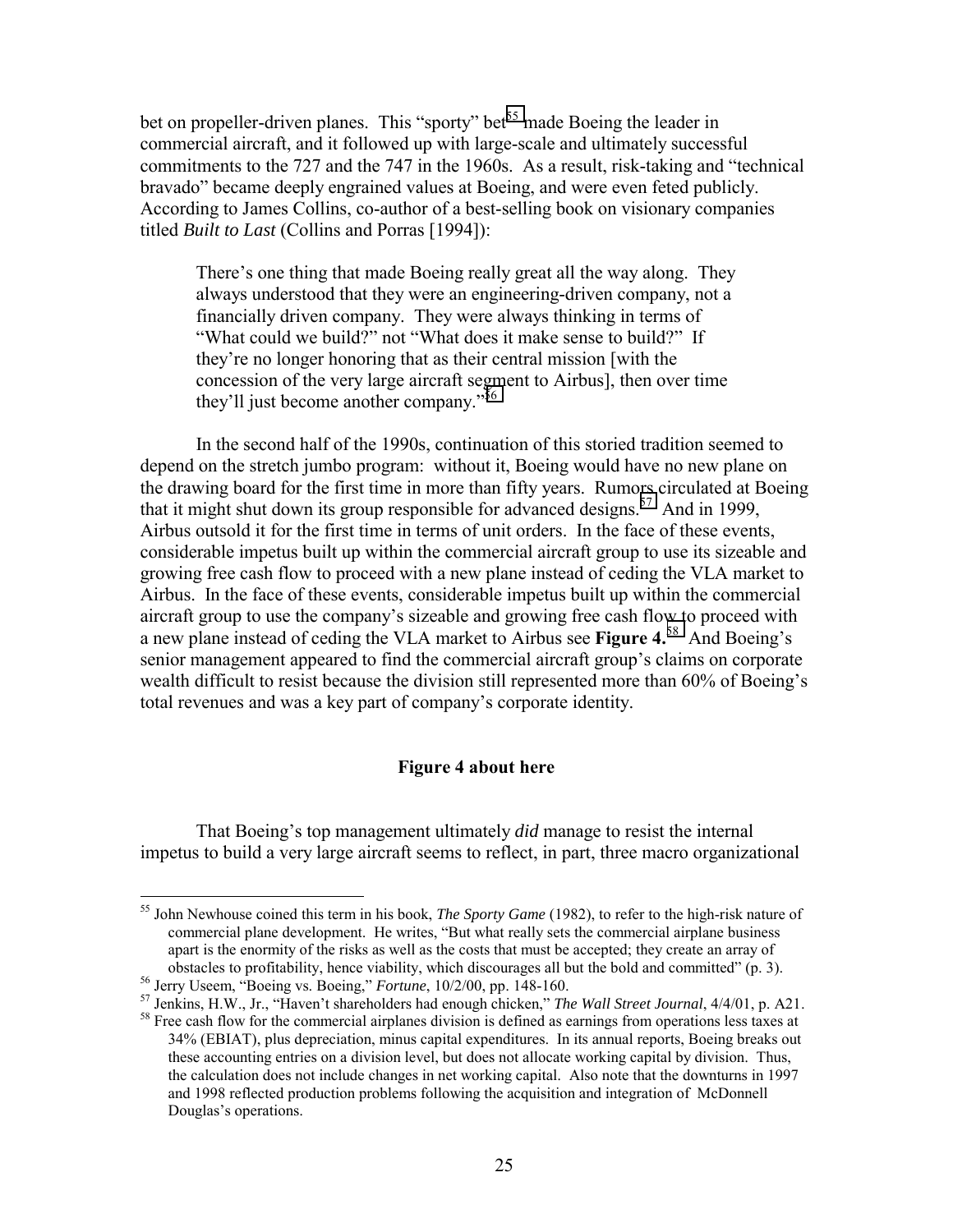changes at the company in the late 1990s. First, Boeing built up its defense, space and communications businesses by acquiring Rockwell International's aerospace businesses in 1996, McDonnell-Douglas in1997, and Hughes Space and Communications in 2000.<sup>59</sup> These acquisitions and a newfound emphasis on commercial aircraft services helped create growth options outside the traditional realm of commercial aircraft construction. Second, aided by an inflow of top managers from McDonnell Douglas and elsewhere into what had historically been an insular, engineering-driven environment, Boeing instituted a much more detailed system of financial controls and performance measurement. A system for tracking product line profitability was reportedly put into place for the first time. To further the company's stated goal of increasing its stock price five times in five years,<sup>60</sup> the Board instituted a new incentive program that linked compensation with stock price appreciation, and established stock ownership guidelines for top executives.<sup>61</sup> These changes facilitated a shift in the mode of resource allocation that placed more emphasis on efficiency and shareholder value rather than historical entitlement, engineering challenges, and a host of other non-economic criteria. And more recently, Boeing decided to relocate its corporate headquarters from Seattle to Chicago. An important reason for the move, according to Boeing's top management, was the belief that the corporate center would remain too prone to the influence of the commercial aircraft group as long as the two headquarters remained collocated in Seattle.<sup>62</sup>

To summarize, the organizational evidence presented in this subsection helps explain both why Boeing came close to developing the stretch jumbo and why it ultimately decided not to do so. The analysis also suggests a more internally-focused motive for why Boeing's pre-announcement of the sonic cruiser—it may have needed a new program to engage its engineers following the cancellation of the stretch jumbo. This analysis supports the notion that traditional "no-fat" game-theoretic modeling of the interplay of incentives among competitors trying to maximize profits can often usefully be supplemented with detailed analysis of competitors' histories, strategies and organizational structures. For additional discussion of this point, see Ghemawat ([1997], chapter 8).

#### **VI. Conclusion**

 $\overline{a}$ 

In addition to shedding light on a case that has attracted considerable public attention, this paper suggests that game theory can be useful to business strategy and that the case method can help connect the two. To begin with game theory, it provided a

 $59$  Although the McDonnell Douglas acquisition did bring in some commercial aircraft business, it, like the other acquisitions, was focused on other businesses. 60 Stepankowsky, P.A., "Boeing CFO: Co. Focused on Plane Delivery, New Initiatives," Dow Jones News

Service, 3/23/00.<br><sup>61</sup> The Boeing Company, Proxy Statement, 3/11/00, pp. 29-30.

<sup>62</sup> Jenkins, H.W., Jr., "Haven't shareholders had enough chicken," *The Wall Street Journal*, 4/4/01, p. A21. Also, Schafer, S., "Boeing Picks Chicago for Headquarters; Firm Wanted Base Centrally Placed, Away From Units," *The Washington Post*, 5/11/01, p. E3.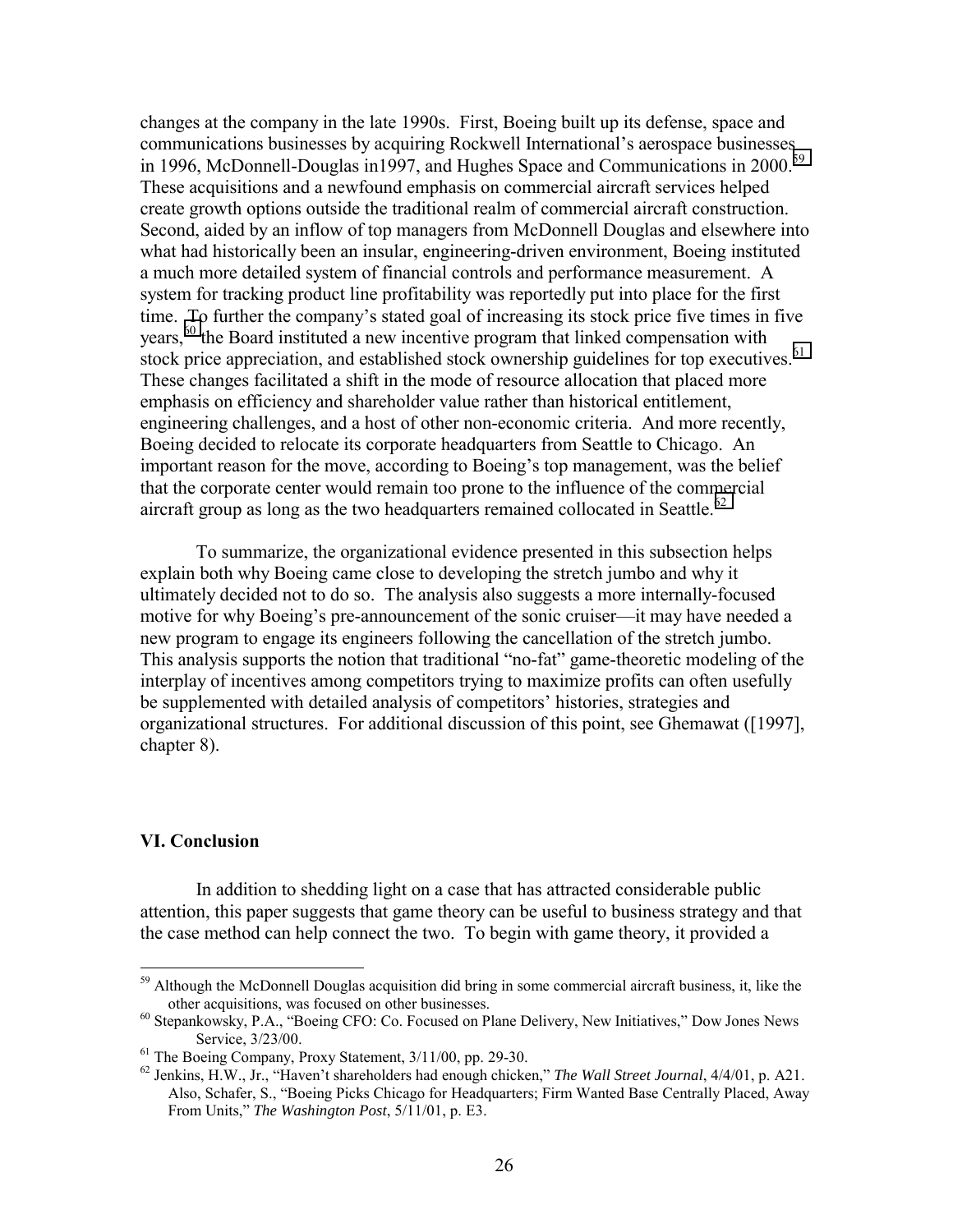language and a set of logical tools for analyzing the competitive interactions in the market for very large aircraft. If offered, in the process, some nonobvious or counterintuitive insights such as the importance of credibility constraints and the induced possibility that the more "efficient" of two candidate new products might not win out that presumably have some prescriptive value. And in addition to these analytical and prescriptive purposes, it also fulfilled a descriptive one: it helped explain actual patterns of product introductions (and cancellations) in very large aircraft.

Turning to the case method, its most obvious contribution in the present context was to help generate an example of a stipulated theoretical effect—the importance of credibility constraints in spatial preemption—that has been discussed extensively, but in a bit of an empirical vacuum. The process of relating the case to a theoretical framework also suggested a particular extension of standard spatial models of strategic product introduction, from two locations to three. And finally, the case method was used to test for the importance of the strategic effects highlighted by such models in addition to exemplifying and adding to them. The tests relied on qualitative as well as quantitative evidence and drew heavily on financial and organizational as well as strategic analysis. They thereby underscored the importance of imagination in the choice of inferential methods given that many of the cases of the most interest from a strategic perspective, even the relatively data-rich ones such as the one considered in this paper, do not lend themselves to traditional large-sample analysis.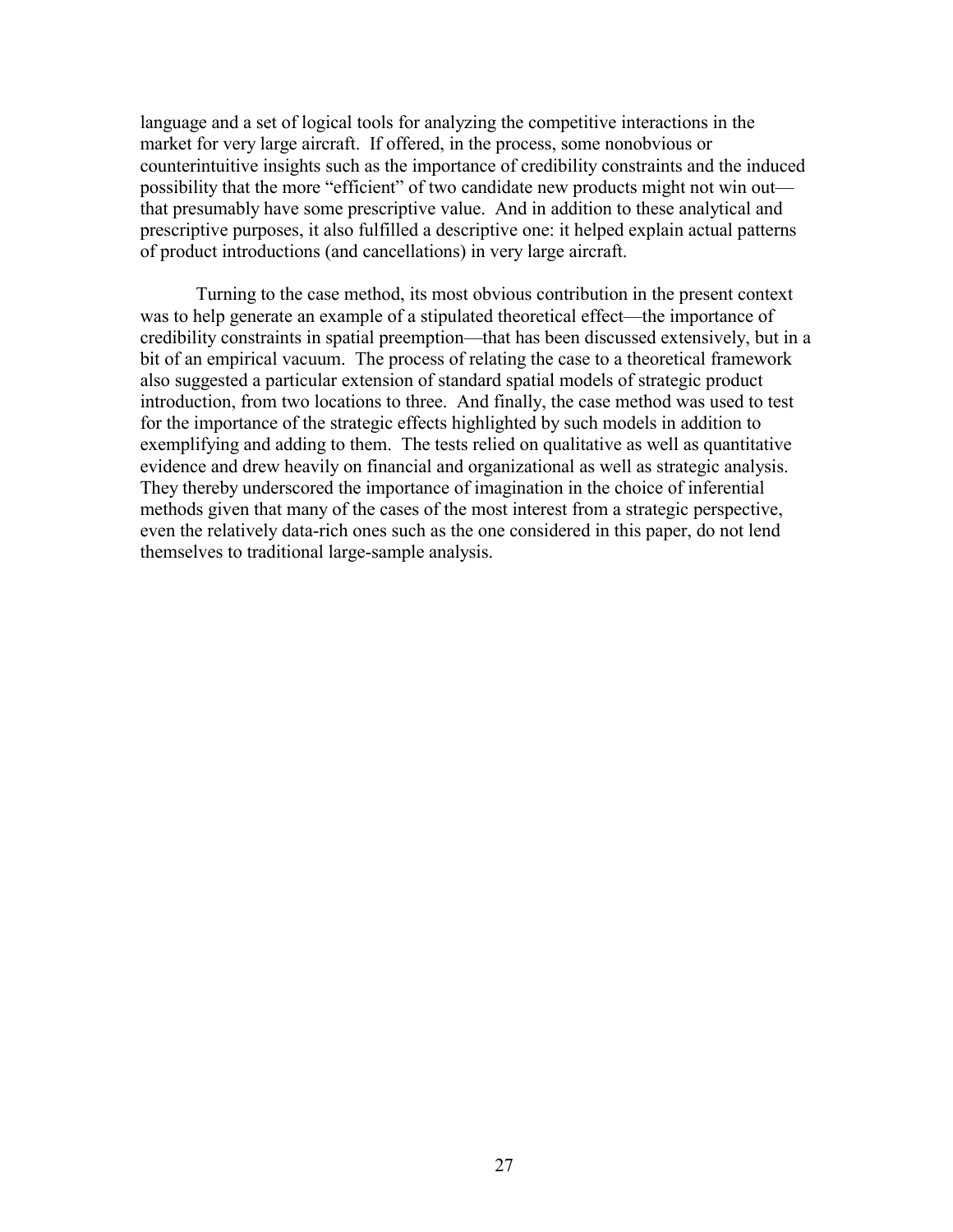#### **References**

Airbus Industrie

- Global Market Forecast, 1995-2000

- Airbus Briefing to Financial Analysts, 10/4/00 in Toulouse, France

Airline Monitor, The,

- January/February 2000.

- Benkard, C. Lanier, 2000, A dynamic analysis of the market for wide-bodied commercial aircraft, National Bureau of Economic Research (NBER) Working Paper 7710, May.
- Benkard, C. Lanier, 2000, Learning and forgetting: The dynamics of aircraft production, *American Economic Review*, 90:1034-54.
- Bhide, Amar, 2001, Taking Care: Ambiguity, Joint Action and Error Control, Unpublished working paper, Columbia Business School, April 22.

#### Boeing Company

- Annual Reports, 1995 to 2000.
- Current Market Outlook, 1994-2000
- Proxy Statements, 1996-1998
- Cabral, L.M.B., 1997, Entry mistakes, Center for Economic Policy Research, Discussion paper #1729, London, England, November.
- Cabral, L.M.B., and J.M. Villas-Boas, 2001, Multiproduct oligopoly and Bertrand Supertraps, Stern School of Business Working Paper, New York University, January.
- Caves, R.E., 1994, Game theory, industrial organization, and business strategy, *Journal of the Economics of Business*, 1:11-14.
- Chan, S., J. Martin, and J. Kensinger, 1990, Corporate research and development expenditures and share value, *Journal of Financial Economics* 26, 255-76.
- Chung, K.H., P. Wright, and C. Charoenwong, 1998, Investment opportunities and market reaction to capital expenditure decisions, *Journal of Banking and Finance*,  $22:41-60.$
- Collins, J.C., and J.I. Porras, 1994, *Built to Last: Successful Habits of Visionary Companies,* Harper Business (New York, NY).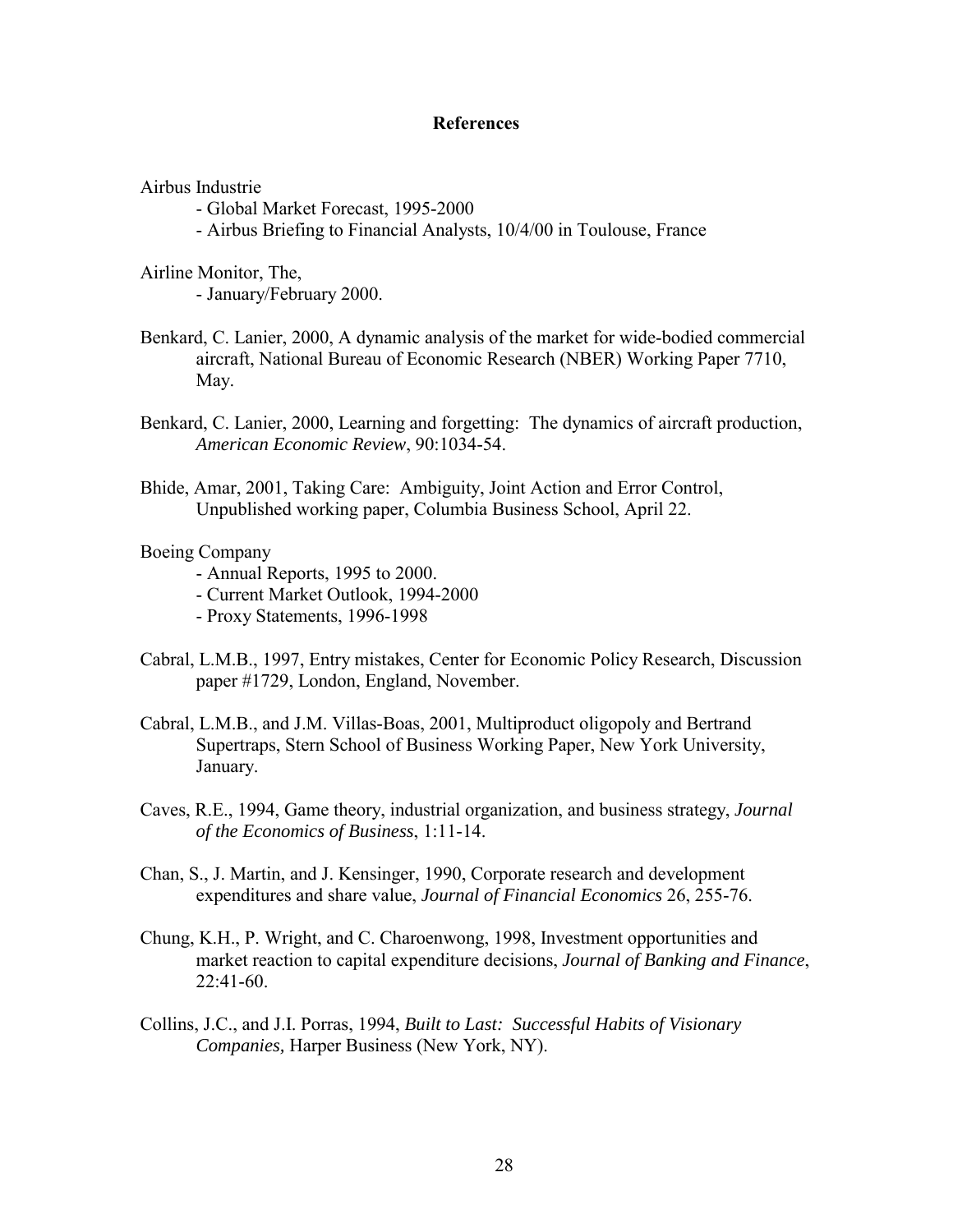- Credit Suisse First Boston, Equity Research Report: "Global Commercial Aerospace Monthly," May 23, 2000.
- Credit Suisse First Boston, Equity Research Report: "European Aeronautic Defence and Space Company (EADS)," March 14, 2001.
- Dresdner, Kleinwort, Benson, Aerospace and Defence Equity Research Report: "Airbus A3XX: The Business Case for the Double Decker," May 8, 2000.
- Esty, B.C., and M. Kane, 2001, Airbus A3XX: Developing the World's Largest Commercial Jet, Harvard Business School Case No. 201-028 and Teaching Note Case No. 201-040.
- Ghemawat, Pankaj, 1997, *Games People Play: Cases and Models,* The MIT Press (Cambridge, MA).
- Gilbert, R.J., and D.M.G. Newbery, 1982, Preemptive patenting and the persistence of monopoly, *American Economic Review*, 72:514-526.
- Gilbert, R.J., and D.M.G. Newbery, 1984, Uncertain innovation and the persistence of monopoly: Comment, *American Economic Review*, 74:238-242.
- Hartley, K., 1965, "The Learning Curve and Its Application to the Aircraft Industry," *Journal of Industrial Economics,* Vol. 13, No. 2:122-128.
- Ibbotson Associates, 2001, *Stocks, bonds, bills, and inflation: 2001 Yearbook,* Ibbotson Associates (Chicago, IL).
- Judd, K.J., 1985, Credible spatial preemption, *Rand Journal of Economics*, 16:153-166.
- Lehman Brothers, Equity Research Report: "Airbus Industrie: Airbus' A3XX Nears Another Milestone," December 6,1999.
- MacKinlay, A. C., 1997, Event studies in economics and finance, *Journal of Economic Literature*, 35:13-39.
- McConnell, J.J., and C.J. Muscarella, 1985, Corporate capital expenditure decisions and the market value of the firm, *Journal of Financial Economics*, 14:399-422.
- Myers, S.C., 1974, Interactions of corporate financing and investment decisions— Implications for capital budgeting, *The Journal of Finance*, 24:1-25.

Newhouse, J., *The Sporty Game*, (New York, Alfred A. Knopf, 1982).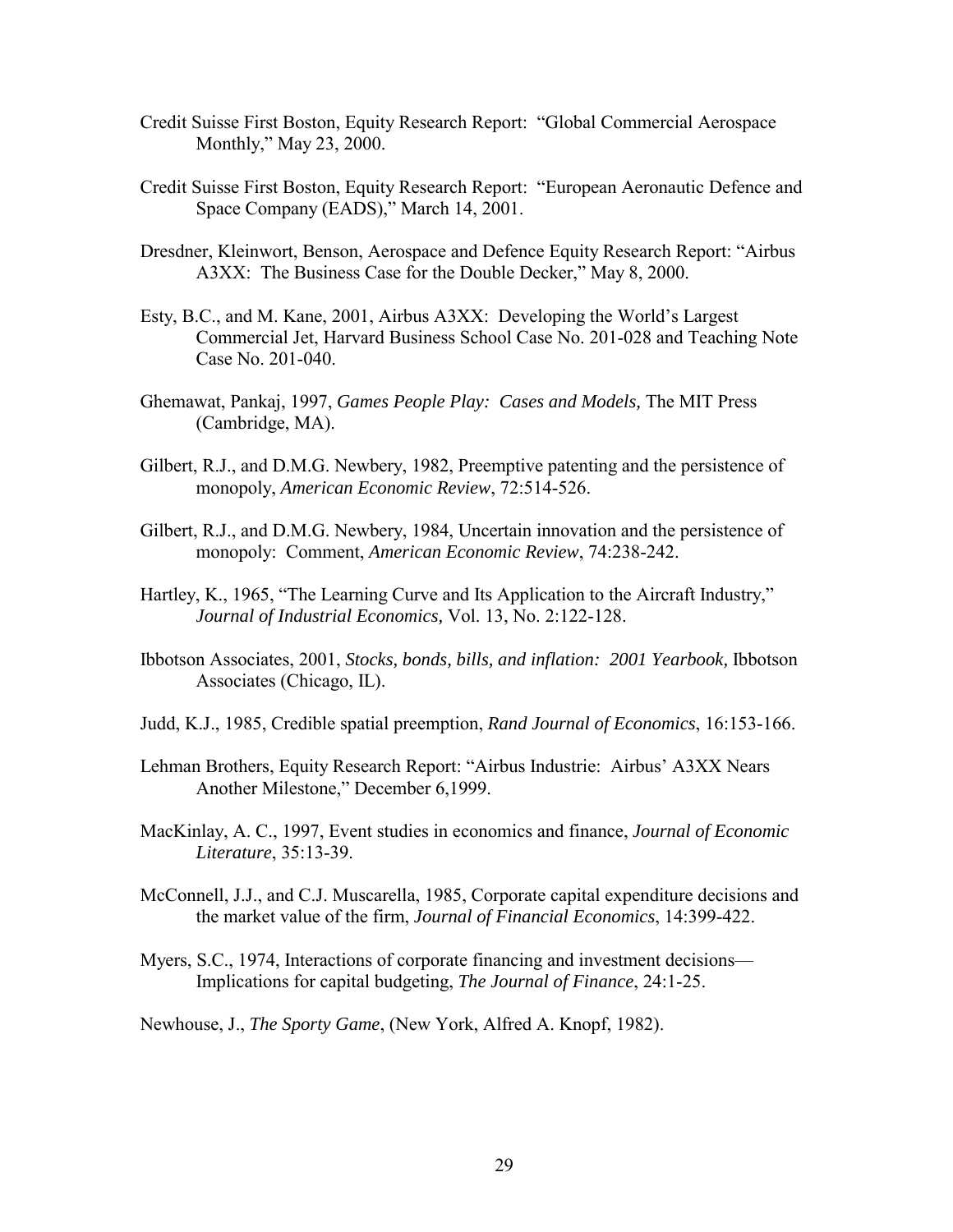- Porter, M.E., and A.M. Spence, 1982, The capacity expansion process in a growing oligopoly: The case of corn wet milling, in *The Eocnomics of Information and Uncertainty,* J.J. McCall, ed., (University of Chicago Press, Chicago, IL).
- Reinganum, J.F., 1983, Uncertain innovation and the persistence of monopoly, *American Economic Review*, 73:741-748.
- Reinganum, J.F., 1985, Innovation and industry evolution, *Quarterly Journal of Economics*, 91:81-99.
- Reinganum, J.F., 1989, The timing of innovation: research, development, and diffusion, in the Handbook of Industrial Organization, R. Schmalensee and R.D. Willig, eds., (Elsevier Science Publishing Company, New York, NE), 849-908.
- Tirole, Jean, 1988, *The Theory of Industrial Organization,* (MIT Press, Cambridge, MA).
- Welch, I., 1999, Views from financial economists on the equity premium and professional controversies, Anderson School at UCLA working paper, June.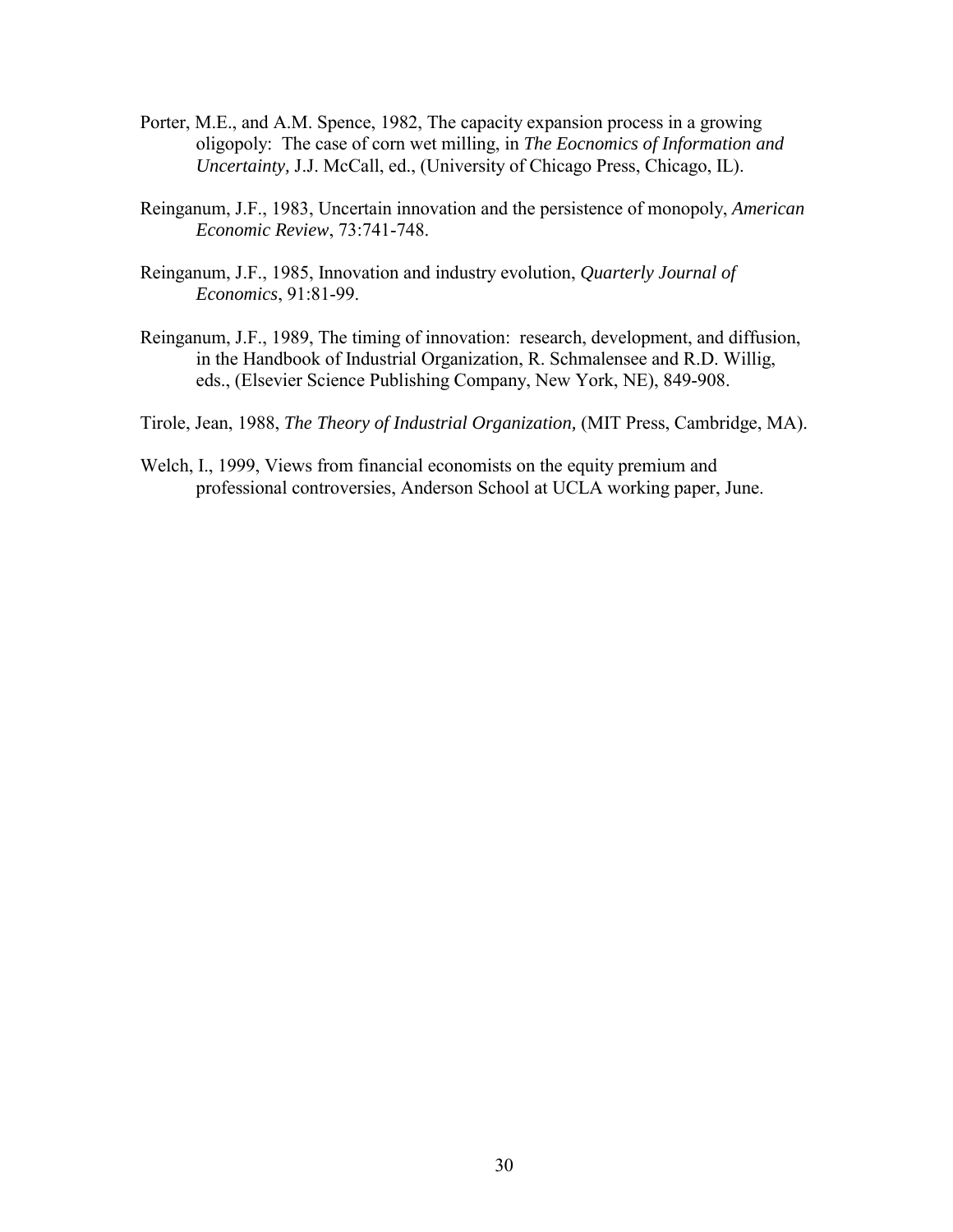#### **Appendix 1 A Financial Model for the Airbus Superjumbo**

Key Inputs to the Model:

- 1) **Operating profit**: As of 2008, the price per plane is \$225m, the number of planes in steady state production is 50, and the constant operating margin is 15%. We have ignored leaning curve effects. Incorporating learning effects and starting with a much lower initial margin, lowers NPV unless one assumes that the operating margin exceeds 15% at some point in time.
- 2) **Sales ramp-up**: Based on assumptions in the models in the research reports.

| <b>Plane Sales</b> |                            |
|--------------------|----------------------------|
| 20 years           | 10 years                   |
| 701                | 201                        |
| 515                | 125 (Jan/Feb, 2000, p. 13) |
|                    |                            |
| 644                | 175                        |
| 553                | 130                        |
| 433                | 75                         |
|                    |                            |
| 792                |                            |
| 665                | 184                        |
| 364                |                            |
|                    |                            |

If one uses a ramp-up schedule that matches what the analysts are predicting—a rate that is slower than our base case—the NPV falls to approximately \$0.0 billion.

- 3) **Launch costs**: According to Airbus, the total cost will be \$10.7B for R&D and net working capital (NWC), and \$1.2B for fixed assets related to final assembly (capital expenditures), for a total investment cost of \$11.9B. The timing of expenditure follows the DKB research report.
- 4) **Funding sources**: Of the \$11.9B total, \$6.3B will come from Airbus, \$2.5B from government launch aid, and \$3.1B from Risk Sharing Partners.
- 5) **Discount rate**: The discount rate is the unlevered (asset) cost of capital, calculated according to the Capital Asset Pricing Model (CAPM,  $K_A = R_f + \beta_A * R_p$ ) with the following inputs:
	- a) risk-free rate  $= 6.0\%$ , the yield on the 10-year US Treasury Note as of December 15, 2000.
	- b) asset beta for commercial aviation  $= 0.84$ , the average asset beta derived from a market model using two years of daily data from 1/1/98 to 12/31/99 for Boeing and Bombardier.
	- c) market risk premium  $= 6\%$ , slightly below the arithmetic average of the difference between returns on large company stocks and returns on longterm government bonds of 7.3%according to Ibbotson and Sinqfield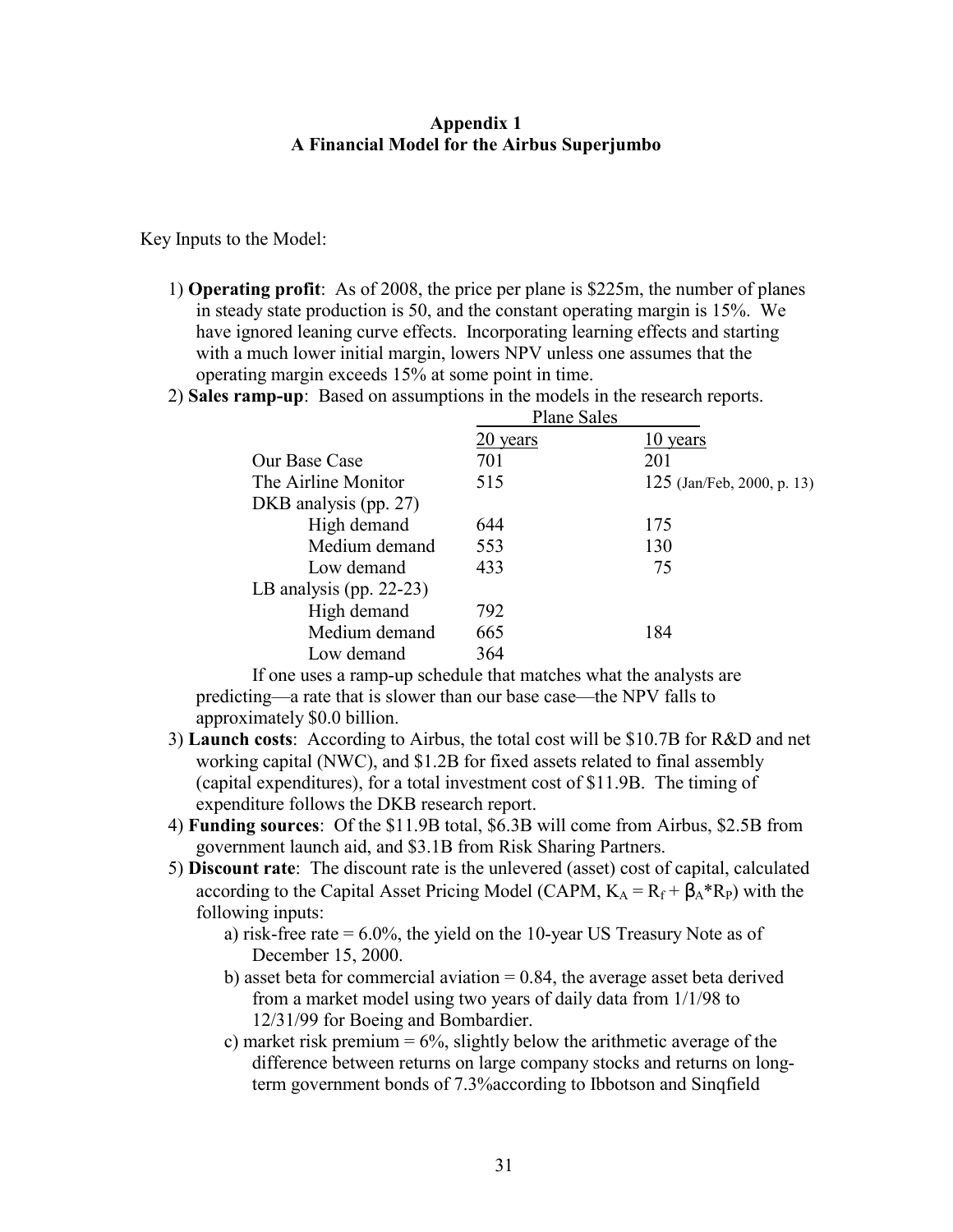(2001), and the 7% average estimate from a survey of financial economists (Welch, 1999).

#### 6) **Other inputs**:

- a) all analysis is done in US dollars; discounted to December 2000.
- b) inflation  $= 2\%$
- c) tax rate = 38%, the standard French rate even though EADS is a Dutch company. Analysts use rates ranging from 25 to 40%, and disagree on whether EADS/BAE Systems can use tax losses in the years incurred.

7) **Terminal value**: A growing perpetuity where growth is at the rate of inflation.

8) **On-going capital expenditures**: Equal to depreciation (10-year straight-line)

Omitted Factors:

- 1) **Capacity**: Investment will allow Airbus to produce up to 50 planes per year. We ignore additional expenditures needed to produce more than 50 planes per year or other versions of the jet (e.g. cargo version). Because most of the investment is needed for development (\$10.7 billion out of \$11.9 billion), funding additional capacity expansion is likely to be relatively small in comparison.
- 2) **Cyclicality**: Although the industry exhibits considerable cyclicality, we have ignored this for the sake of simplicity. As shown in the sensitivity analysis in Table 1, a two-year delay in launch reduces the NPV by almost \$1 billion while a slower than expected ramp up reduces the NPV by \$0.3 billion.
- 3) **Pre-payments**: Airlines typically pay some fraction in advance or as construction occurs. We have ignored these payments and, instead, assume all costs and payments occur in the year of purchase. In essence, they involve just a shifting in the timing of cash flows. Shifting 25% of the revenue due forward by two years increases the NPV by \$0.3 billion.
- 4) **Optionality**: The investment decision involves considerable optionality (to ramp up, abandon, change, etc). Rather than valuing these "real options," we utilize traditional discounted cash flow analysis to illustrate general precision in the analysis. It is important to recognize that there is limited optionality here. For example, the value resulting from an ability to stage investment is less in this case because one does not learn much about demand during the construction process most of the demand will not materialize until years 11-20. For the same reason, the ability to wait before committing to industrial launch has limited benefit. Finally, the highly specialized nature of the assets and development research implies that abandonment has little value.
- 5) **Boeing's response**: We have not explicitly modeled Boeing's response. Instead, we assume it can be captured through unit sales and margins.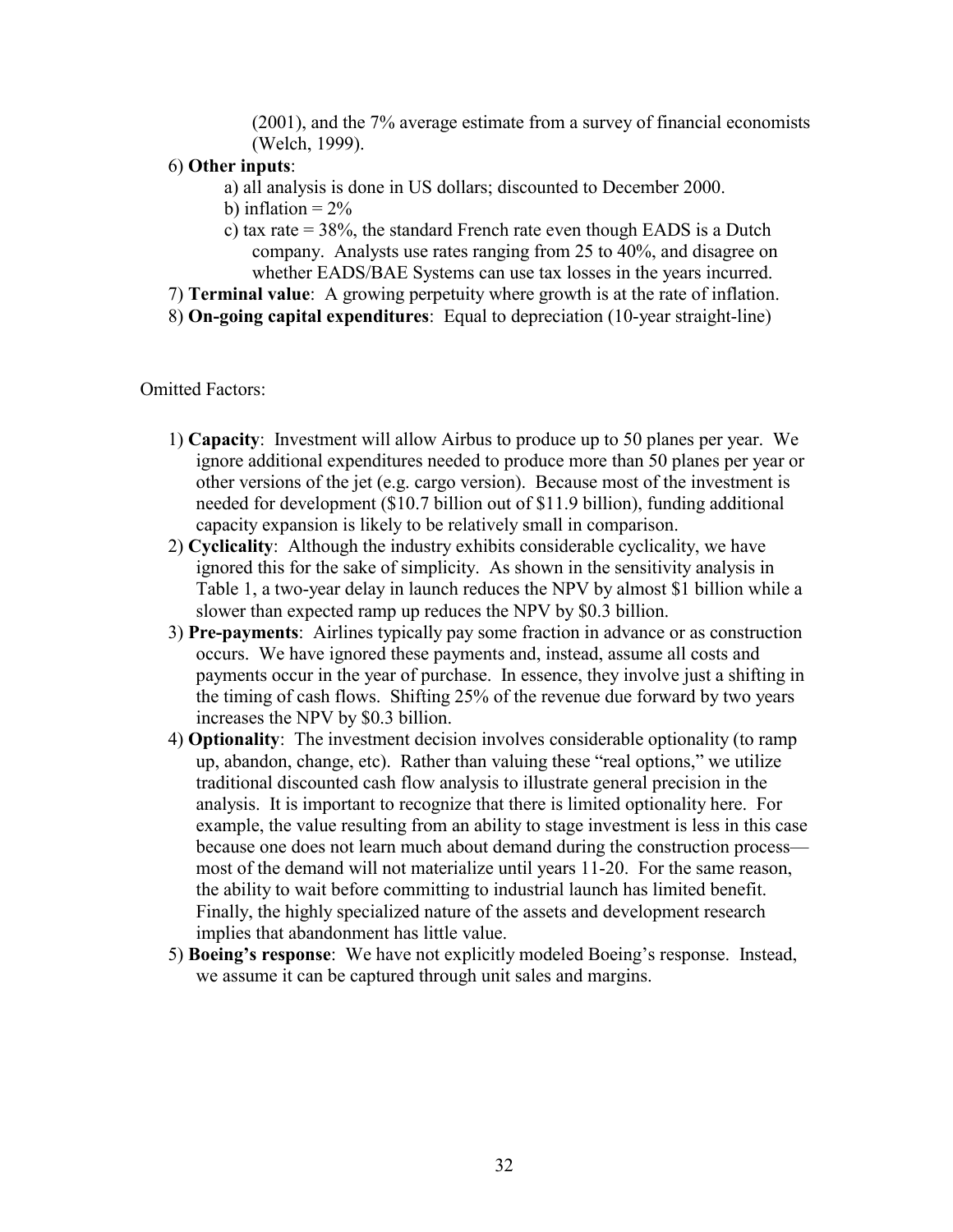#### **Appendix 2 Valuation of Quasi-rents on the Boeing 747**

|                             |                                          | $\overline{2}$ | 3         | 4         | 5         | 6         |           | 8         | 9         | 10        | 11        | 12        | 13        | 14        | 15        |
|-----------------------------|------------------------------------------|----------------|-----------|-----------|-----------|-----------|-----------|-----------|-----------|-----------|-----------|-----------|-----------|-----------|-----------|
|                             | 2000                                     | 2001           | 2002      | 2003      | 2004      | 2005      | 2006      | 2007      | 2008      | 2009      | 2010      | 2011      | 2012      | 2013      | 2014      |
|                             |                                          |                |           |           |           |           |           |           |           |           |           |           |           |           |           |
| Unit Sales (5 yr avg 95-99) | 38                                       | 38             | 38        | 38        | 38        | 38        | 38        | 38        | 38        | 38        | 38        | 38        | 38        | 38        | 38        |
| Price                       | \$165.0                                  | \$168.3        | \$171.7   | \$175.1   | \$178.6   | \$182.2   | \$185.8   | \$189.5   | \$193.3   | \$197.2   | \$201.1   | \$205.2   | \$209.3   | \$213.4   | \$217.7   |
| Revenue                     | \$6,270.0                                | \$6,395.4      | \$6,523.3 | \$6,653.8 | \$6,786.8 | \$6,922.6 | \$7,061.0 | \$7,202.3 | \$7,346.3 | \$7,493.2 | \$7,643.1 | \$7,796.0 | \$7,951.9 | \$8,110.9 | \$8,273.1 |
| 2%<br>Price inflation       |                                          |                |           |           |           |           |           |           |           |           |           |           |           |           |           |
| 20.0%<br>Margins            |                                          |                |           |           |           |           |           |           |           |           |           |           |           |           |           |
| Oper Margin                 | \$1,254.0                                | \$1.279.1      | \$1,304.7 | \$1.330.8 | \$1.357.4 | \$1,384.5 | \$1,412.2 | \$1,440.5 | \$1,469.3 | \$1,498.6 | \$1,528.6 | \$1,559.2 | \$1,590.4 | \$1,622.2 | \$1,654.6 |
| Tax Rate<br>34%             |                                          |                |           |           |           |           |           |           |           |           |           |           |           |           |           |
| After-tax CF                | \$827.6                                  | \$844.2        | \$861.1   | \$878.3   | \$895.9   | \$913.8   | \$932.1   | \$950.7   | \$969.7   | \$989.1   | \$1,008.9 | \$1,029.1 | \$1,049.6 | \$1,070.6 | \$1,092.1 |
| $9.0\%$<br>Discount rate    |                                          |                |           |           |           |           |           |           |           |           |           |           |           |           |           |
| Boeing WACC                 | 6.0% Risk Free                           |                |           |           |           |           |           |           |           |           |           |           |           |           |           |
|                             | 6.0% Risk Premium                        |                |           |           |           |           |           |           |           |           |           |           |           |           |           |
|                             | 0.84 Boeing Asset Beta (A3XX case study) |                |           |           |           |           |           |           |           |           |           |           |           |           |           |
| <b>Discount Factor</b>      | 0.917                                    | 0.842          | 0.772     | 0.708     | 0.650     | 0.596     | 0.547     | 0.502     | 0.460     | 0.422     | 0.388     | 0.356     | 0.326     | 0.299     | 0.275     |
| <b>Present Value</b>        | \$759.3                                  | \$710.5        | \$664.9   | \$622.2   | \$582.3   | \$544.9   | \$509.9   | \$477.1   | \$446.5   | \$417.8   | \$391.0   | \$365.9   | \$342.4   | \$320.4   | \$299.8   |
|                             |                                          |                |           |           |           |           |           |           |           |           |           |           |           |           |           |
| NPV \$7,454.8               |                                          |                |           |           |           |           |           |           |           |           |           |           |           |           |           |

|           | # of planes |         |         |         |         |         |         |          |  |  |  |
|-----------|-------------|---------|---------|---------|---------|---------|---------|----------|--|--|--|
|           | \$7,454.8   | 20      | 25      | 30      | 35      | 38      | 40      | 45       |  |  |  |
|           | 5.0%        | \$981   | \$1.226 | \$1.471 | \$1.717 | \$1.864 | \$1.962 | \$2.207  |  |  |  |
| Operating | 10.0%       | \$1,962 | \$2,452 | \$2.943 | \$3,433 | \$3,727 | \$3.924 | \$4.414  |  |  |  |
| Margin    | 15.0%       | \$2.943 | \$3.678 | \$4,414 | \$5.150 | \$5.591 | \$5.885 | \$6,621  |  |  |  |
|           | 17.5%       | \$3.433 | \$4.291 | \$5,150 | \$6,008 | \$6.523 | \$6.866 | \$7,725  |  |  |  |
|           | 20.0%       | \$3.924 | \$4,904 | \$5,885 | \$6,866 | \$7,455 | \$7.847 | \$8,828  |  |  |  |
|           | 25.0%       | \$4,904 | \$6,131 | \$7,357 | \$8,583 | \$9,318 | \$9,809 | \$11,035 |  |  |  |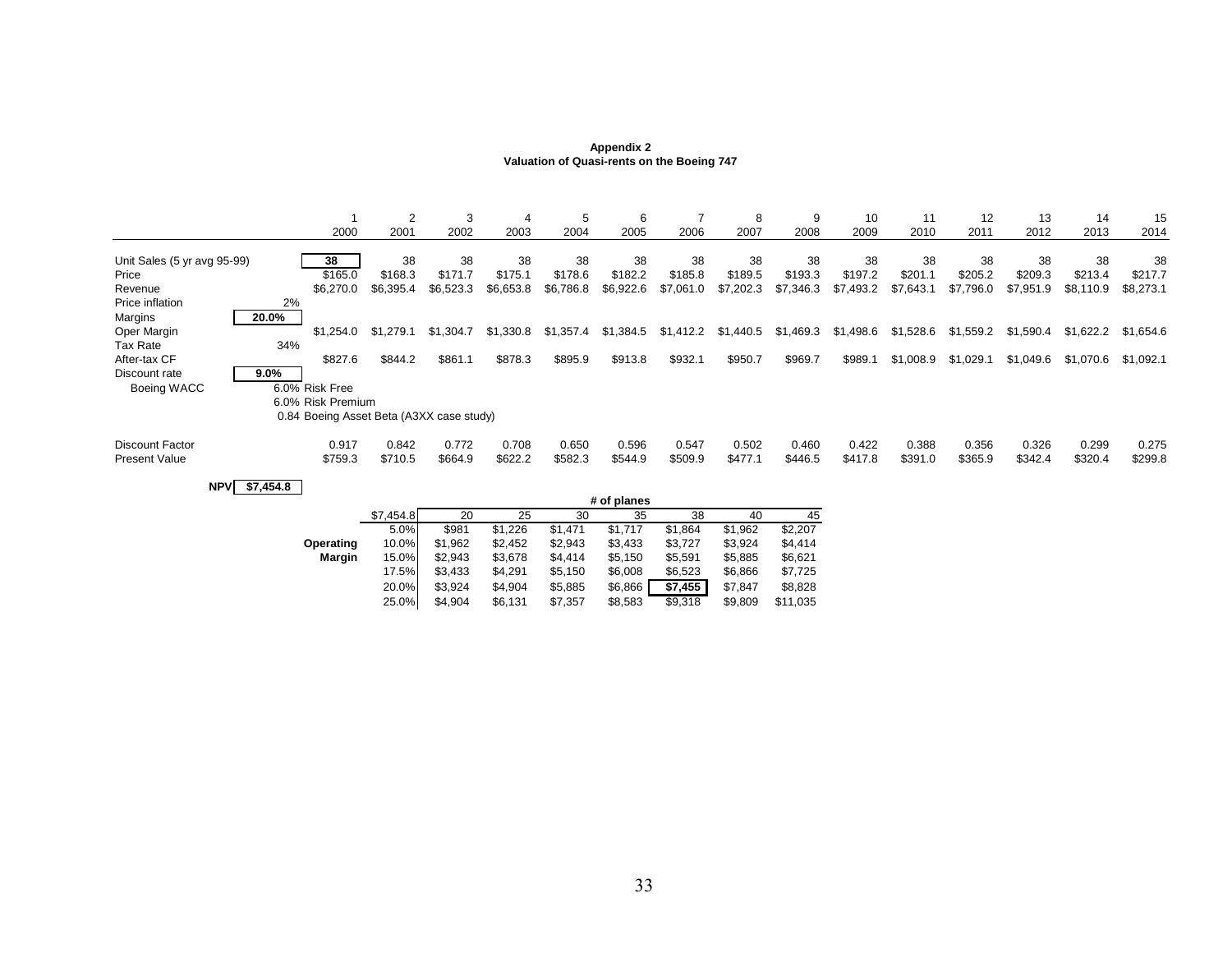## **Figure 1**



Commercial Jets: Range vs. Capacity

Source: Derived from data in *The Airline Monitor*, Jan/Feb 2001, pp. 18-19.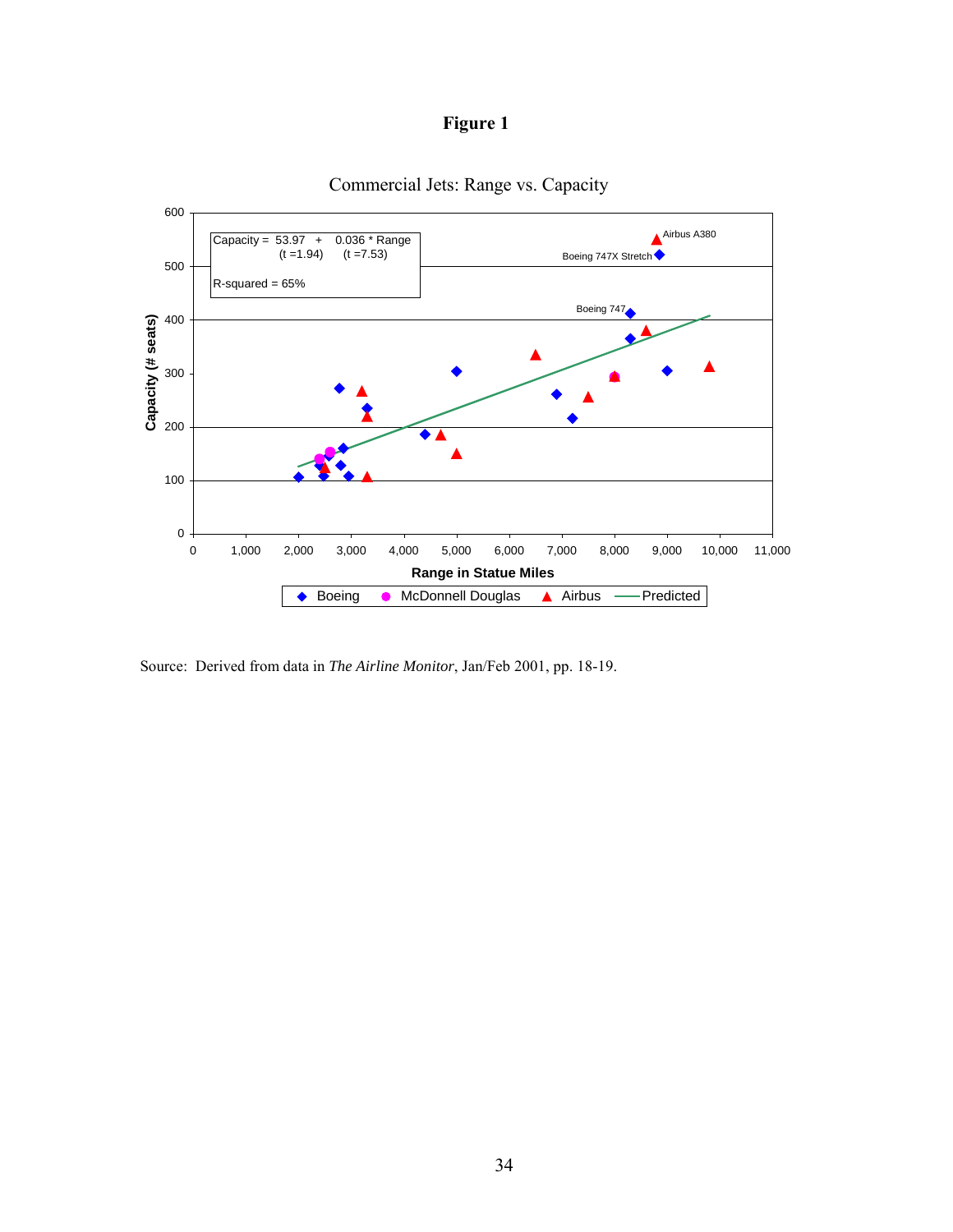### **Table 1**

#### **Simplified Valuation Analysis for the Airbus A3XX**

| Key Assumptions as of 2008                  |                               |           |                                                                                            |  |  |  |
|---------------------------------------------|-------------------------------|-----------|--------------------------------------------------------------------------------------------|--|--|--|
| \$225<br>in millions                        |                               | 6.0%      |                                                                                            |  |  |  |
| in steady state<br>50 <sup>°</sup>          | Asset Beta                    | 0.84      |                                                                                            |  |  |  |
| 15.0%                                       | <b>Risk Premium</b>           | 6.0%      |                                                                                            |  |  |  |
|                                             | <b>Discount Rate</b>          | 11.0%     |                                                                                            |  |  |  |
| General Assumptions as of 2000              |                               |           |                                                                                            |  |  |  |
| 2.0%                                        |                               |           |                                                                                            |  |  |  |
| 38.0%                                       | $NPV =$                       | \$348     |                                                                                            |  |  |  |
|                                             | After-tax $IRR =$             | 11.6%     |                                                                                            |  |  |  |
| Required Investment as of 2000 (\$millions) | Pre-tax $IRR =$               | 14.7%     |                                                                                            |  |  |  |
| \$9.700                                     | # planes sold by 2010         | 201       | in first 10 years                                                                          |  |  |  |
| \$1,200                                     | # planes sold by 2020         | 701       | in first 20 years                                                                          |  |  |  |
| \$1,000                                     | Capacity Constraint Violated? | <b>No</b> | $Max = 50/year$                                                                            |  |  |  |
|                                             |                               |           | <b>Discount Rate Assumptions</b><br><b>Risk-free Rate</b><br><b>Results from the Model</b> |  |  |  |

#### **Sensitivity Analysis**

|       | <b>Operating Margins</b> |                                                   |           |         |          |  |  |  |  |  |  |  |  |  |
|-------|--------------------------|---------------------------------------------------|-----------|---------|----------|--|--|--|--|--|--|--|--|--|
| \$348 | 5%                       | 10%                                               | 15%       | 20%     | 25%      |  |  |  |  |  |  |  |  |  |
| 8.0%  | (\$2,774)                | \$824                                             | \$4.422   | \$8,020 | \$11,618 |  |  |  |  |  |  |  |  |  |
|       | (\$3,222)                | (\$303)                                           | \$2,617   | \$5,536 | \$8,456  |  |  |  |  |  |  |  |  |  |
|       | (\$3,511)                | (\$1,091)                                         | \$1,328   | \$3.748 | \$6,167  |  |  |  |  |  |  |  |  |  |
|       | (\$3,702)                | (\$1,677)                                         | \$348     | \$2,372 | \$4,397  |  |  |  |  |  |  |  |  |  |
|       | (\$3,812)                | (\$2,072)                                         | ( \$333)  | \$1,406 | \$3,145  |  |  |  |  |  |  |  |  |  |
|       | (\$3,878)                | (\$2,378)                                         | (\$879)   | \$621   | \$2,121  |  |  |  |  |  |  |  |  |  |
|       | (\$3,910)                | (\$2,605)                                         | (\$1,300) | \$5     | \$1,310  |  |  |  |  |  |  |  |  |  |
|       |                          | 9.0%<br>10.0%<br>11.0%<br>12.0%<br>13.0%<br>14.0% |           |         |          |  |  |  |  |  |  |  |  |  |

|               |                 | <b>Operating Margins</b> |            |            |           |           |  |  |  |  |  |  |
|---------------|-----------------|--------------------------|------------|------------|-----------|-----------|--|--|--|--|--|--|
|               | \$348           | 5%                       | 10%        | 15%        | 20%       | 25%       |  |  |  |  |  |  |
|               | 20              | (S4.918)                 | (S4.110)   | (\$3,301)  | (\$2,493) | (\$1,684) |  |  |  |  |  |  |
| Steady        | 30 <sup>1</sup> | (S4.511)                 | (\$3,294)  | (\$2,078)  | (\$862)   | \$354     |  |  |  |  |  |  |
| <b>State</b>  | 40              | (\$4,110)                | (\$2,493)  | $($ \$876) | \$742     | \$2,359   |  |  |  |  |  |  |
| # of          | 50              | (\$3,702)                | (\$1,677)  | \$348      | \$2.372   | \$4.397   |  |  |  |  |  |  |
| <b>Planes</b> | 60              | (\$3,301)                | $($ \$876) | \$1,550    | \$3.976   | \$6.401   |  |  |  |  |  |  |
|               | 70              | \$2,894                  | $($ \$60)  | \$2,773    | \$5,607   | \$8,440   |  |  |  |  |  |  |

|          |       |            |          | <b>R&amp;D Cost</b> |           |            |
|----------|-------|------------|----------|---------------------|-----------|------------|
|          | \$348 | \$8.700    | \$9.700  | \$10.700            | \$11.700  | \$12.700   |
| 2008     | 165   | (S845)     | (S1.272) | (S1.700)            | (\$2,128) | (\$2,555)  |
| Realized | 185   | $($ \$305) | (S732)   | (S1.160)            | (\$1,588) | (\$2,015)  |
| Price    | 205   | \$235      | (S192)   | $($ \$620)          | (S1.048)  | (\$1,475)  |
| Per      | 225   | \$775      | \$348    | (\$80)              | (S508)    | $($ \$935) |
| Plane    | 245   | \$1,315    | \$888    | \$460               | \$32      | $($ \$395) |

|           | Tax Rate |                                                                    |         |         |         |         |  |  |  |  |  |  |
|-----------|----------|--------------------------------------------------------------------|---------|---------|---------|---------|--|--|--|--|--|--|
|           | \$348    | 15%                                                                | 20%     | 25%     | 30%     | 38%     |  |  |  |  |  |  |
|           | 0.0%     | \$671                                                              | \$554   | \$436   | \$319   | \$132   |  |  |  |  |  |  |
|           | 1.0%     | \$824                                                              | \$695   | \$565   | \$436   | \$229   |  |  |  |  |  |  |
| Inflation | 2.0%     | \$1.011                                                            | \$867   | \$722   | \$578   | \$348   |  |  |  |  |  |  |
| Rate      | 3.0%     | \$1.244                                                            | \$1.081 | \$919   | \$756   | \$496   |  |  |  |  |  |  |
|           | 4.0%     | \$1.544                                                            | \$1.357 | \$1.171 | \$985   | \$686   |  |  |  |  |  |  |
|           | 5.0%     | \$1.943                                                            | \$1,725 | \$1,507 | \$1,289 | \$940   |  |  |  |  |  |  |
|           | 6.0%     | \$2,500                                                            | \$2,238 | \$1,975 | \$1.713 | \$1,294 |  |  |  |  |  |  |
|           |          | $D_{\text{max}}$ $\ldots$ $M_{\text{max}}$ at atooshy otota colool |         |         |         |         |  |  |  |  |  |  |

|                 | Ramp-up (% of steady state sales) |      |      |      |      |            |
|-----------------|-----------------------------------|------|------|------|------|------------|
|                 | 2006                              | 2007 | 2008 | 2009 | 2010 | <b>NPV</b> |
|                 |                                   |      |      |      |      |            |
| 2 Year Delay    | 0%                                | 0%   | 25%  | 75%  | 100% | (S601)     |
| Slow            | 10%                               | 33%  | 67%  | 100% | 100% | $($ \$90)  |
| <b>Expected</b> | 25%                               | 75%  | 100% | 100% | 100% | \$348      |
| Fast            | 50%                               | 100% | 100% | 100% | 100% | \$595      |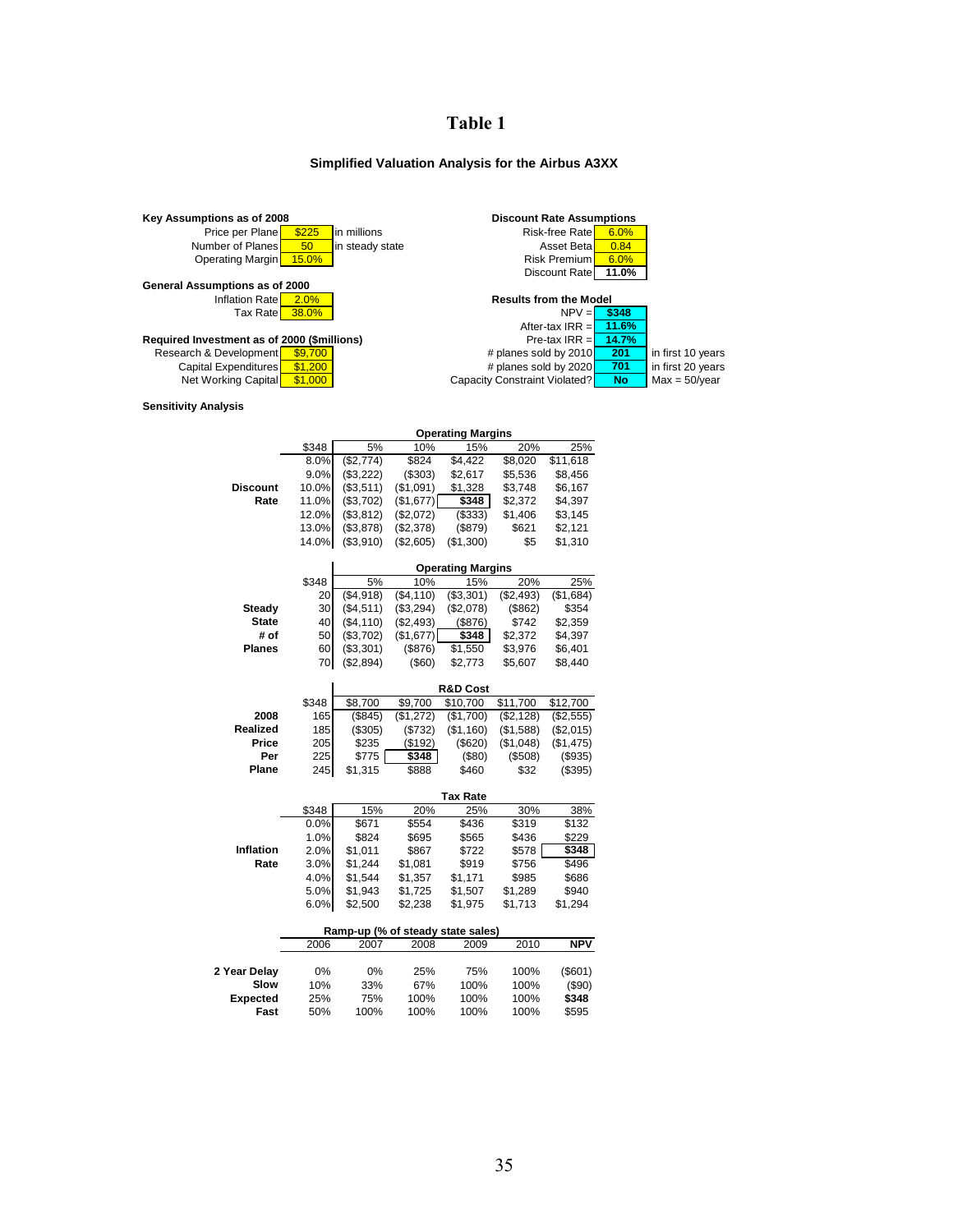#### **Table 2**

#### **Simplified Valuation Analysis for the Airbus A3XX**

|                                                         | 2001       | 2002            | 2003      | 2004              | 2005      | 2006    | 2007    | 2008            | 2009       | 2010     |
|---------------------------------------------------------|------------|-----------------|-----------|-------------------|-----------|---------|---------|-----------------|------------|----------|
| <b>Required Investment</b>                              |            |                 |           |                   |           |         |         |                 |            |          |
| Research & Development                                  | \$970      | \$1,940         | \$1,940   | \$1,940           | \$1,164   | \$776   | \$582   | \$388           | \$0        | \$0      |
| <b>Capital Expenditure</b>                              | \$0        | \$300           | \$420     | \$420             | \$60      | \$0     | \$0     | \$0             | \$0        | \$0      |
| <b>Net Working Capital</b>                              | \$0        | \$150           | \$300     | \$300             | \$200     | \$50    | \$0     | \$0             | \$0        | \$0      |
|                                                         | \$970      | \$2,390         | \$2,660   | \$2,660           | \$1,424   | \$826   | \$582   | \$388           | \$0        | \$0      |
| <b>Cumulative Start-up Investment</b>                   |            |                 |           |                   |           |         |         |                 |            |          |
| Research and Dvlp                                       | \$970      | \$2,910         | \$4,850   | \$6,790           | \$7,954   | \$8,730 | \$9,312 | \$9,700         | \$9,700    | \$9,700  |
| <b>Capital Expenditures</b>                             | \$0        | \$300           | \$720     | \$1,140           | \$1,200   | \$1,200 | \$1,200 | \$1,200         | \$1,200    | \$1,200  |
| <b>Net Working Capital</b>                              | \$0        | \$150           | \$450     | \$750             | \$950     | \$1,000 | \$1,000 | \$1,000         | \$1,000    | \$1,000  |
| <b>Cash Flows</b>                                       |            |                 |           |                   |           |         |         |                 |            |          |
| Revenue                                                 |            |                 |           |                   |           | \$2,811 | \$8,382 | \$11,250        | \$11,475   | \$11,705 |
| Ramp-up (% of steady state sales)                       |            |                 |           |                   |           | 25%     | 75%     | 100%            | 100%       | 100%     |
| Number of Planes                                        |            |                 |           |                   |           | 13      | 38      | 50 <sub>0</sub> | 50         | 50       |
| Price per Plane                                         |            |                 |           |                   |           | \$216   | \$221   | \$225           | \$230      | \$234    |
| <b>Operating Profit</b>                                 |            |                 |           |                   |           | \$422   | \$1,257 | \$1,688         | \$1,721    | \$1,756  |
| <b>Development Costs</b>                                |            |                 |           |                   |           |         |         |                 |            |          |
| R&D Expense                                             | (\$970)    | (\$1,940)       | (\$1,940) | (\$1,940)         | (\$1,164) | (\$776) | (\$582) | (\$388)         | \$0        | \$0      |
| Depreciation                                            | \$0        | (\$30)          | (\$72)    | (\$114)           | (\$120)   | (\$120) | (\$120) | (\$120)         | (\$120)    | (\$120)  |
| Depr. Adjustment                                        | \$0        | \$0             | \$0       | \$0               | \$0       | \$120   | \$120   | \$120           | \$120      | \$120    |
| <b>EBIT</b>                                             | $($ \$970) | (\$1,970)       | (\$2,012) | (\$2,054)         | (\$1,284) | (\$354) | \$675   | \$1,300         | \$1,721    | \$1,756  |
| 38%<br>Taxes<br>$^{\circledR}$                          | \$369      | \$749           | \$765     | \$781             | \$488     | \$135   | (\$257) | ( \$494)        | $($ \$654) | (\$667)  |
| <b>EBIAT</b>                                            | $($ \$601) | $\sqrt{$1,221}$ | (\$1,247) | $\sqrt{($1,273)}$ | (\$796)   | (\$220) | \$419   | \$806           | \$1,067    | \$1,089  |
| + Depreciation                                          | \$0        | \$30            | \$72      | \$114             | \$120     | \$120   | \$120   | \$120           | \$120      | \$120    |
| - Capital Expenditures                                  | \$0        | (\$300)         | (\$420)   | (\$420)           | (\$60)    | (\$120) | (\$120) | (\$120)         | (\$120)    | (\$120)  |
| - Incr. in Working Capital                              | \$0        | (\$150)         | (\$300)   | (\$300)           | (\$200)   | (\$50)  | (\$20)  | (\$20)          | (\$21)     | (\$21)   |
| <b>Free Cash Flow</b>                                   | $($ \$601) | (\$1,641)       | (\$1,895) | (\$1,879)         | (\$936)   | (\$270) | \$399   | \$785           | \$1,046    | \$1,067  |
|                                                         |            |                 |           |                   |           |         |         |                 |            |          |
| 11.0%<br><b>Discount Rate</b><br><b>Discount Factor</b> | 0.901      | 0.811           | 0.730     | 0.658             | 0.592     | 0.533   | 0.480   | 0.433           | 0.390      | 0.351    |
| <b>Terminal Value (Growing Perpetuity)</b>              |            |                 |           |                   |           |         |         |                 |            |          |
| Growth rate<br>2.0%                                     |            |                 |           |                   |           |         |         |                 |            |          |
|                                                         |            |                 |           |                   |           |         |         |                 |            |          |
| <b>Total Free Cash Flow</b>                             | $($ \$601) | (\$1,641)       | (\$1,895) | (\$1,879)         | ( \$936)  | (\$270) | \$399   | \$785           | \$1.046    | \$1.067  |
| <b>Discounted FCF</b>                                   | (\$542)    | (\$1,331)       | (\$1,384) | (\$1,236)         | (\$555)   | (\$144) | \$192   | \$340           | \$408      | \$375    |
| <b>Present Values</b>                                   |            |                 |           |                   |           |         |         |                 |            |          |
| Investing CF to 2020                                    | (\$5,691)  |                 |           |                   |           |         |         |                 |            |          |
| Operating CF to 2020                                    | \$4,231    |                 |           |                   |           |         |         |                 |            |          |
| Terminal Value after 2020                               | \$1,808    |                 |           |                   |           |         |         |                 |            |          |
| <b>Net Present Value</b>                                | \$348      |                 |           |                   |           |         |         |                 |            |          |
| Internal Rate of Return (after tax)                     | 11.6%      |                 |           |                   |           |         |         |                 |            |          |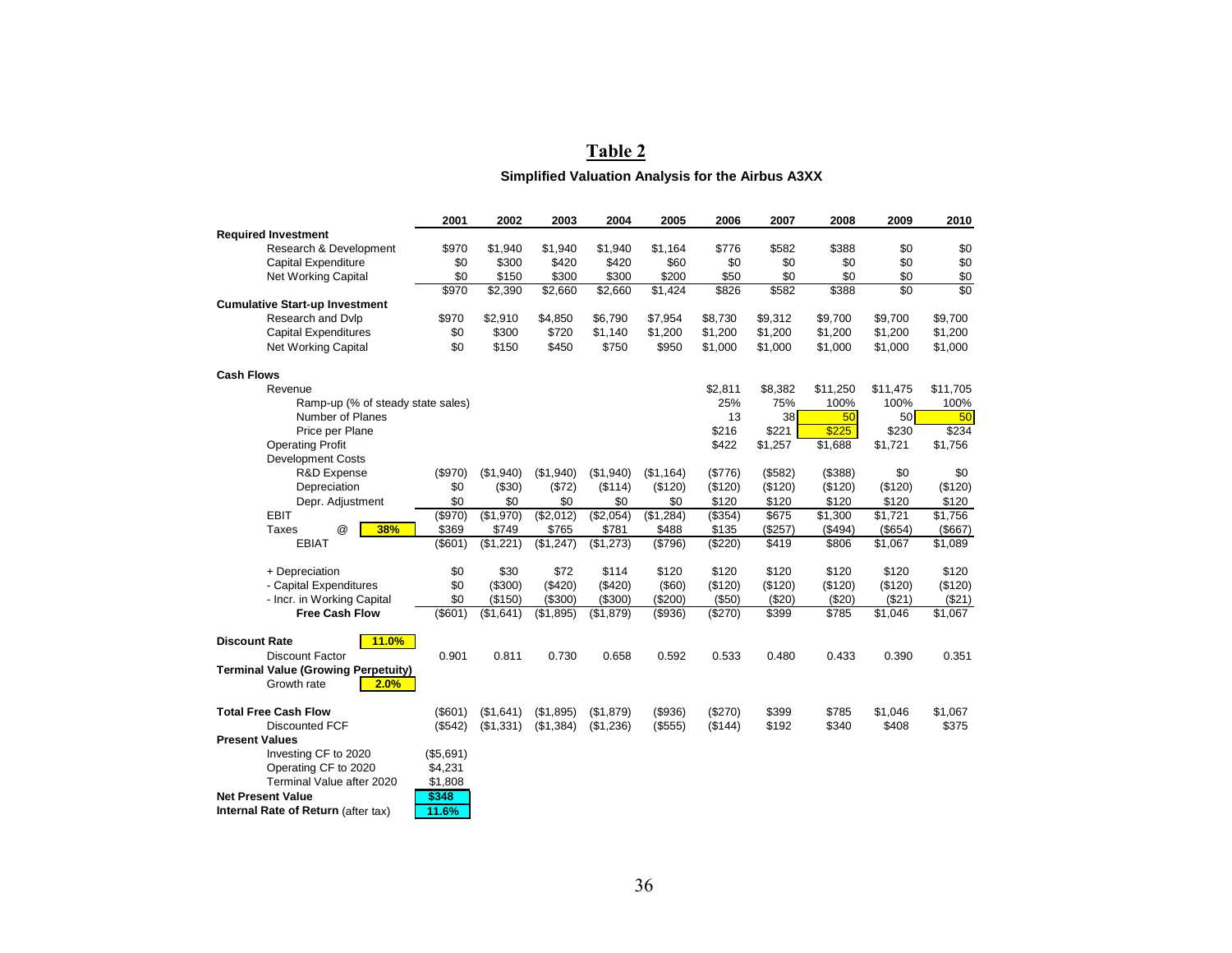#### **Table 2 (continued)**

|                                                                   | 2011            | 2012            | 2013            | 2014     | 2015            | 2016            | 2017            | 2018     | 2019            | 2020            | 2021            |
|-------------------------------------------------------------------|-----------------|-----------------|-----------------|----------|-----------------|-----------------|-----------------|----------|-----------------|-----------------|-----------------|
| <b>Required Investment</b>                                        |                 |                 |                 |          |                 |                 |                 |          |                 |                 |                 |
| Research & Development                                            | \$0             | \$0             | \$0             | \$0      | \$0             | \$0             | \$0             | \$0      | \$0             | \$0             | \$0             |
| Capital Expenditure                                               | \$0             | \$0             | \$0             | \$0      | \$0             | \$0             | \$0             | \$0      | \$0             | \$0             | \$0             |
| <b>Net Working Capital</b>                                        | \$0             | \$0             | \$0             | \$0      | \$0             | \$0             | \$0             | \$0      | \$0             | \$0             | \$0             |
|                                                                   | $\overline{30}$ | $\overline{30}$ | $\overline{30}$ | \$0      | $\overline{30}$ | $\overline{30}$ | $\overline{50}$ | \$0      | $\overline{30}$ | $\overline{50}$ | \$0             |
| <b>Cumulative Start-up Investment</b>                             |                 |                 |                 |          |                 |                 |                 |          |                 |                 |                 |
| Research and Dvlp                                                 | \$9,700         | \$9.700         | \$9,700         | \$9,700  | \$9,700         | \$9,700         | \$9.700         | \$9,700  | \$9.700         | \$9,700         | \$9,700         |
| <b>Capital Expenditures</b>                                       | \$1,200         | \$1,200         | \$1,200         | \$1,200  | \$1,200         | \$1,200         | \$1,200         | \$1,200  | \$1,200         | \$1,200         | \$1,200         |
| <b>Net Working Capital</b>                                        | \$1,000         | \$1,000         | \$1,000         | \$1,000  | \$1,000         | \$1,000         | \$1,000         | \$1,000  | \$1,000         | \$1,000         | \$1,000         |
| <b>Cash Flows</b>                                                 |                 |                 |                 |          |                 |                 |                 |          |                 |                 |                 |
| Revenue                                                           | \$11,939        | \$12,177        | \$12,421        | \$12,669 | \$12,923        | \$13,181        | \$13,445        | \$13,714 | \$13,988        | \$14,268        | \$14,553        |
| Ramp-up (% of steady s)                                           | 100%            | 100%            | 100%            | 100%     | 100%            | 100%            | 100%            | 100%     | 100%            | 100%            | 100%            |
| Number of Planes                                                  | 50              | 50              | 50              | 50       | 50              | 50              | 50              | 50       | 50              | 50              | 50              |
| Price per Plane                                                   | \$239           | \$244           | \$248           | \$253    | \$258           | \$264           | \$269           | \$274    | \$280           | \$285           | \$291           |
| <b>Operating Profit</b>                                           | \$1,791         | \$1,827         | \$1,863         | \$1,900  | \$1,938         | \$1,977         | \$2,017         | \$2,057  | \$2,098         | \$2,140         | \$2,183         |
| <b>Development Costs</b>                                          |                 |                 |                 |          |                 |                 |                 |          |                 |                 |                 |
| R&D Expense                                                       | \$0             | \$0             | \$0             | \$0      | \$0             | \$0             | \$0             | \$0      | \$0             | \$0             | \$0             |
| Depreciation                                                      | (\$120)         | (\$120)         | (\$120)         | (\$120)  | (\$120)         | (\$120)         | (\$120)         | (\$120)  | (\$120)         | (\$120)         | (\$120)         |
| Depr. Adjustment                                                  | \$120           | \$120           | \$120           | \$120    | \$120           | \$120           | \$120           | \$120    | \$120           | \$120           | \$120           |
| <b>EBIT</b>                                                       | \$1,791         | \$1,827         | \$1.863         | \$1,900  | \$1.938         | \$1,977         | \$2,017         | \$2,057  | \$2,098         | \$2,140         | $\sqrt{$2,183}$ |
| @<br>38%<br>Taxes                                                 | $($ \$680)      | $($ \$694)      | (\$708)         | (\$722)  | (\$737)         | (\$751)         | (\$766)         | ( \$782) | (\$797)         | (\$813)         | (\$830)         |
| <b>EBIAT</b>                                                      | \$1,110         | \$1,132         | \$1,155         | \$1,178  | \$1,202         | \$1,226         | \$1,250         | \$1,275  | \$1,301         | \$1,327         | \$1,353         |
| + Depreciation                                                    | \$120           | \$120           | \$120           | \$120    | \$120           | \$120           | \$120           | \$120    | \$120           | \$120           | \$120           |
| - Capital Expenditures                                            | (\$120)         | (\$120)         | (\$120)         | (\$120)  | (\$120)         | (\$120)         | (\$120)         | (\$120)  | (\$120)         | (\$120)         | (\$120)         |
| - Incr. in Working Capital                                        | (\$22)          | (\$22)          | (\$23)          | (\$23)   | (\$23)          | (\$24)          | (\$24)          | (\$25)   | (\$25)          | (\$26)          | (\$26)          |
| <b>Free Cash Flow</b>                                             | \$1,089         | \$1,110         | \$1,133         | \$1,155  | \$1,178         | \$1,202         | \$1,226         | \$1,251  | \$1,276         | \$1,301         | \$1,327         |
| 11.0%<br><b>Discount Rate</b>                                     |                 |                 |                 |          |                 |                 |                 |          |                 |                 |                 |
| <b>Discount Factor</b>                                            | 0.316           | 0.285           | 0.256           | 0.231    | 0.208           | 0.187           | 0.169           | 0.152    | 0.137           | 0.123           | 0.111           |
| <b>Terminal Value (Growing Perpetuity)</b><br>Growth rate<br>2.0% |                 |                 |                 |          |                 |                 |                 |          |                 | \$14,680        |                 |
|                                                                   |                 |                 |                 |          |                 |                 |                 |          |                 |                 |                 |
| <b>Total Free Cash Flow</b>                                       | \$1,089         | \$1,110         | \$1,133         | \$1,155  | \$1,178         | \$1,202         | \$1,226         | \$1,251  | \$1,276         | \$15,981        |                 |
| <b>Discounted FCF</b>                                             | \$344           | \$316           | \$290           | \$267    | \$245           | \$225           | \$207           | \$190    | \$174           | \$1,968         |                 |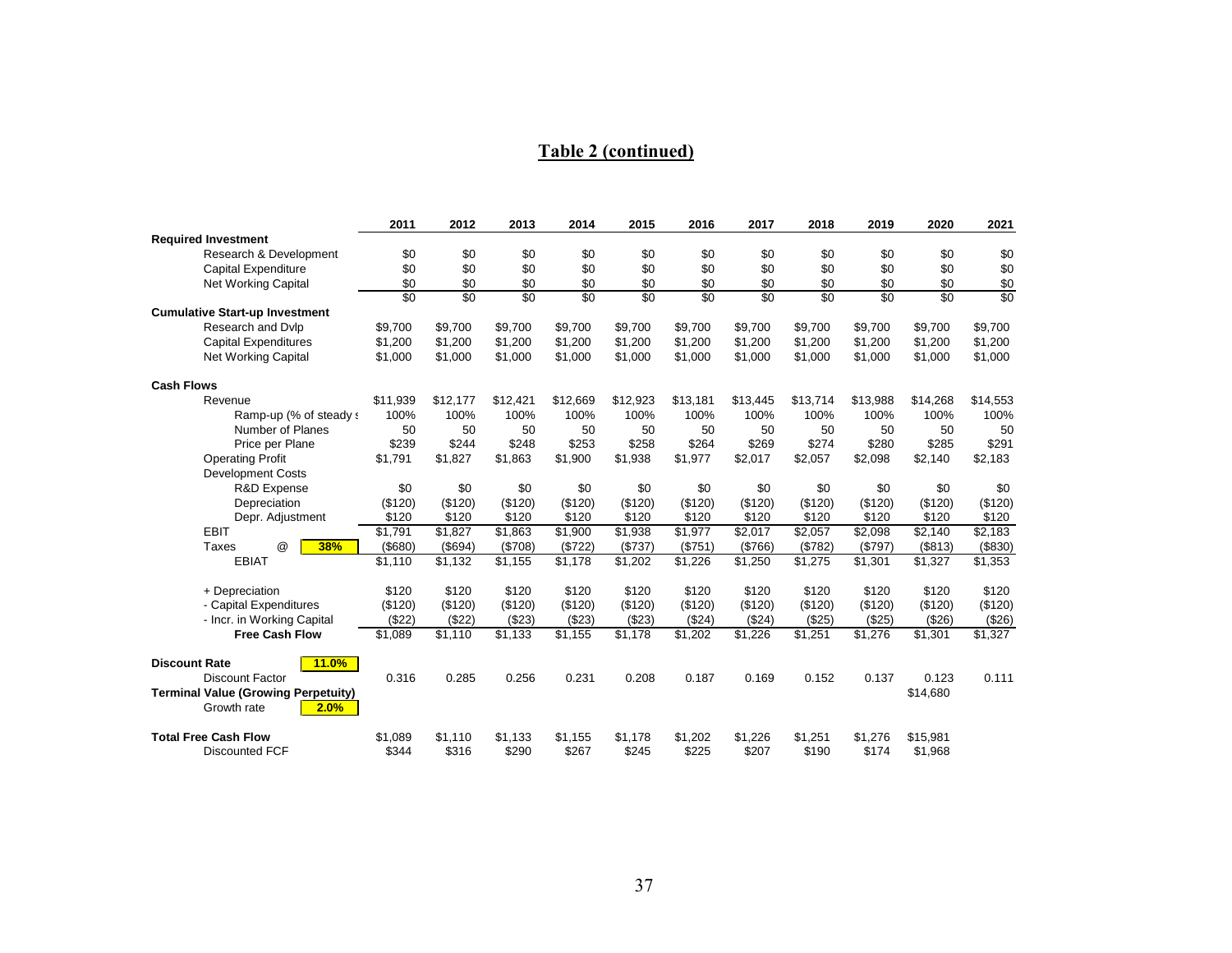**Figure 2 Products, Prices, and Customer Indifference Points with Three Locations** 



**Table 3 Equilibrium in the Three Location Model** 

|              | $(p_i - c)/t$ | Normalized Price-Cost Margins: |       |                                     | <b>Breakeven Points</b> | $\Pi_i/t$ | <b>Normalized Profits</b> |                   |  |  |
|--------------|---------------|--------------------------------|-------|-------------------------------------|-------------------------|-----------|---------------------------|-------------------|--|--|
| $\mathbf{r}$ |               | Product 2                      |       | Product 0 Product 1<br>$\mathbf{x}$ |                         |           | y                         | Incumbent Entrant |  |  |
| 0.0          | 1.000         | 1.000                          | 1.000 | 0.000                               | 0.500                   | 0.500     | 0.500                     |                   |  |  |
| 0.1          | 0.965         | 0.960                          | 0.885 | 0.025                               | 0.517                   | 0.496     | 0.428                     |                   |  |  |
| 0.2          | 0.927         | 0.907                          | 0.773 | 0.050                               | 0.533                   | 0.485     | 0.361                     |                   |  |  |
| 0.3          | 0.885         | 0.840                          | 0.665 | 0.075                               | 0.550                   | 0.465     | 0.299                     |                   |  |  |
| 0.4          | 0.840         | 0.760                          | 0.560 | 0.100                               | 0.567                   | 0.439     | 0.243                     |                   |  |  |
| 0.5          | 0.792         | 0.667                          | 0.458 | 0.125                               | 0.583                   | 0.405     | 0.191                     |                   |  |  |
| 0.6          | 0.740         | 0.560                          | 0.360 | 0.150                               | 0.600                   | 0.363     | 0.144                     |                   |  |  |
| 0.7          | 0.685         | 0.440                          | 0.265 | 0.175                               | 0.617                   | 0.314     | 0.102                     |                   |  |  |
| 0.8          | 0.627         | 0.307                          | 0.173 | 0.200                               | 0.633                   | 0.258     | 0.064                     |                   |  |  |
| 0.9          | 0.565         | 0.160                          | 0.085 | 0.225                               | 0.650                   | 0.195     | 0.030                     |                   |  |  |
| 1.0          | 0.500         | 0.000                          | 0.000 | 0.250                               | 0.667                   | 0.125     | 0.000                     |                   |  |  |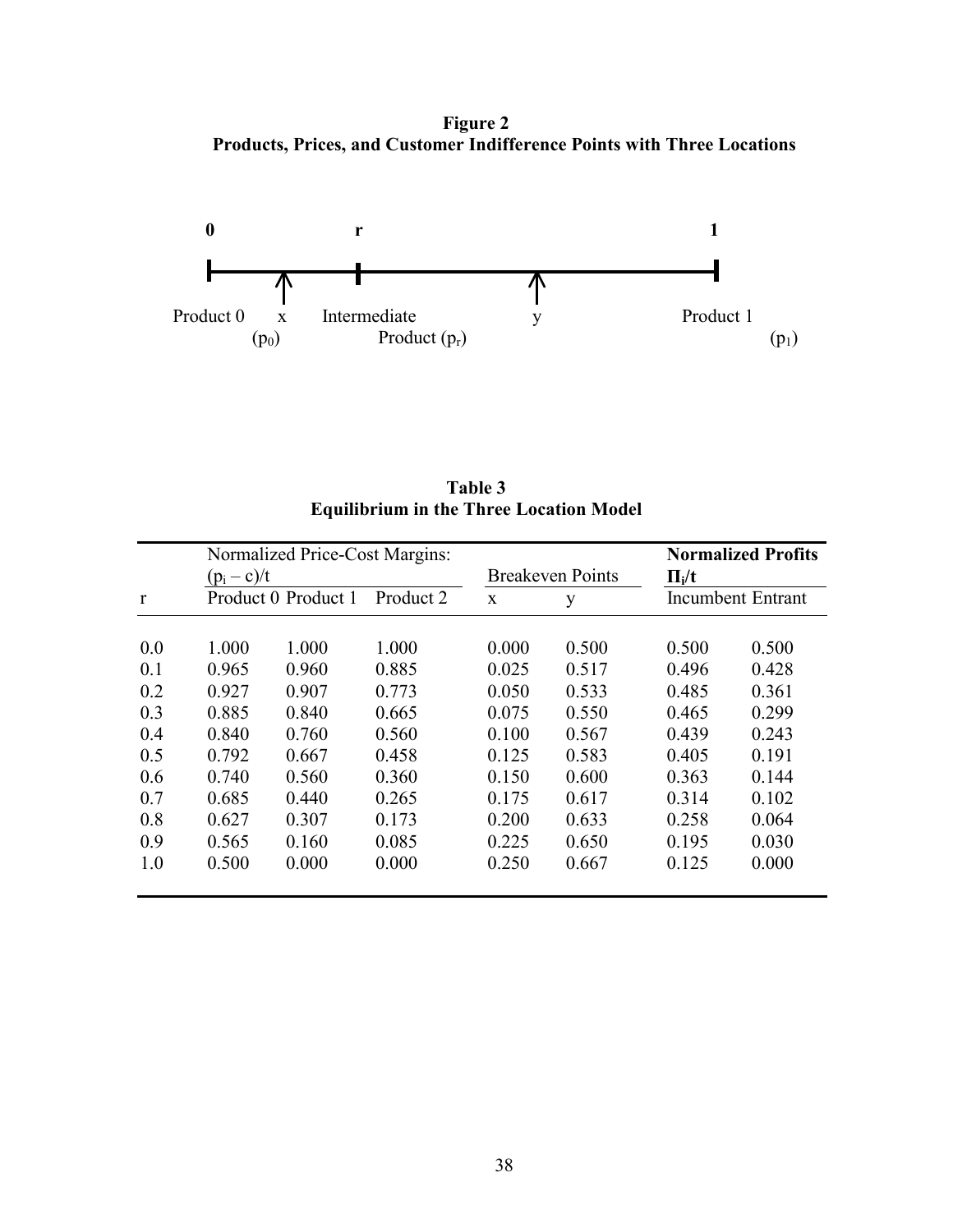| Event                                                                | Date<br>(Day 0) | $2$ -Day<br>$(-1, 0)$<br>Abnormal<br>Return<br>(p value) <sup>a</sup> | $2$ -Day<br>Abnormal<br>Change in<br><b>Market</b><br>Value<br>(\$ millions) |
|----------------------------------------------------------------------|-----------------|-----------------------------------------------------------------------|------------------------------------------------------------------------------|
| 1) Revised 747 models to cost \$7B not \$5B                          | 11/1/96         | $(3.01\%)$ <sup>b</sup>                                               | (\$989)                                                                      |
| 2) Boeing cancels revised 747 models                                 | 1/21/97         | $10.4\%$<br>6.46%<br>$0.1\%$                                          | \$2,393                                                                      |
| 3) Boeing to proceed with 747X-Stretch                               | 9/20/99         | $(3.07\%)$<br>37.8%                                                   | (\$1,296)                                                                    |
| 4) Boeing cancels 747X Stretch; to proceed<br>with the Sonic Cruiser | 3/29/01         | 2.43%<br>45.3%                                                        | \$1,172                                                                      |

**Table 4 Capital Market Reactions to Boeing's Announcements about Intermediate Products** 

Notes:

<sup>a</sup> Abnormal returns are calculated using a standard market model (see MacKinley, 1997) with the S&P 500 as the market return and a 200 day estimation window running from day –220 to day -21. Negative returns appear in parentheses.

<sup>b</sup> Although the two-day return is marginally significant at the 10.4% level, the one-day abnormal return is significant at the 1% level.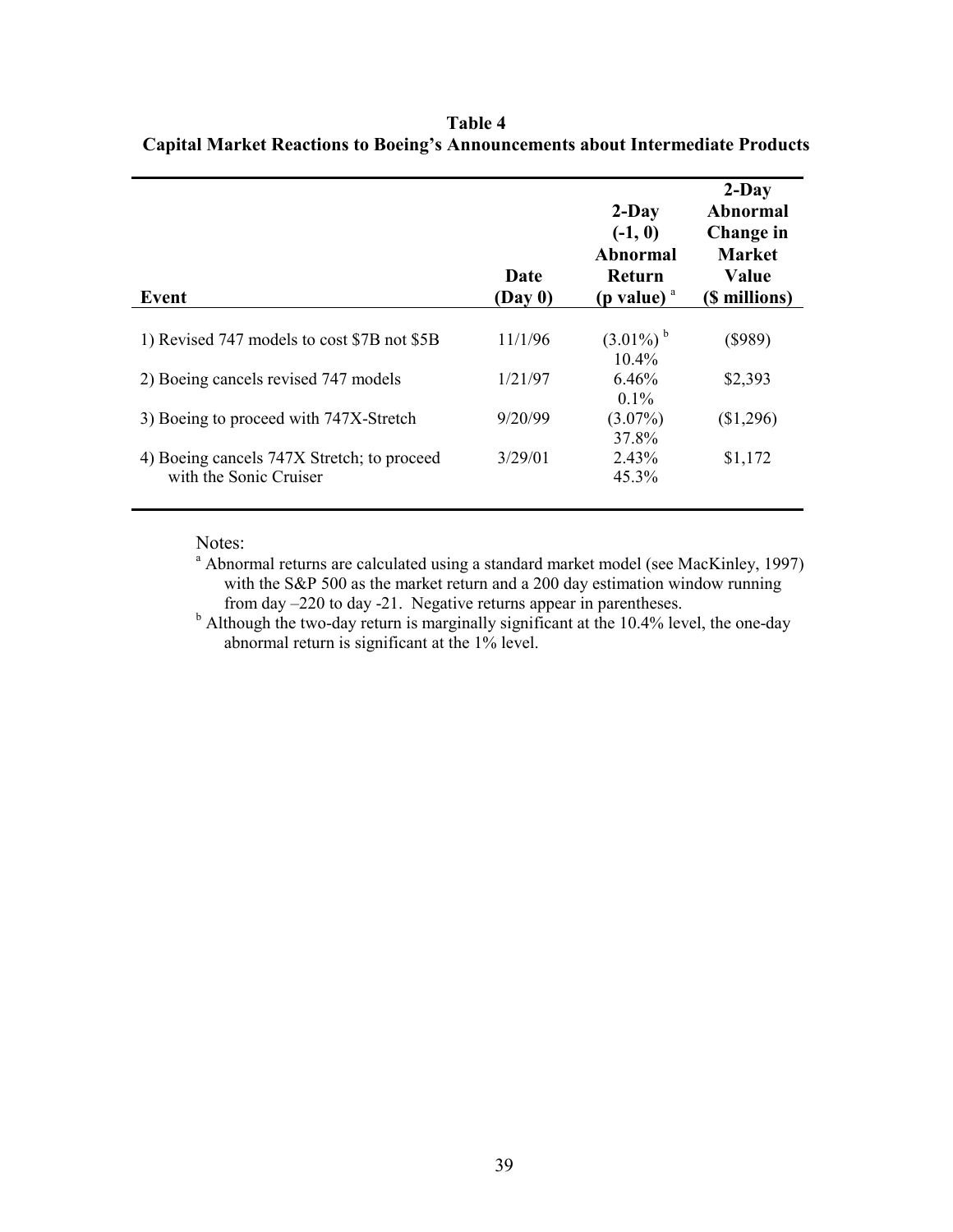

**Figure 3 Realized Price per Seat** 

| Table 5                                           |  |  |
|---------------------------------------------------|--|--|
| 20-Year Forecasts of the Number of VLA Deliveries |  |  |
| (Passenger Jets $> 500$ seats only)               |  |  |

|      | Boeing     | Airbus     |
|------|------------|------------|
|      | <b>CMO</b> | <b>GMF</b> |
|      | Forecast   | Forecast   |
|      |            |            |
| 1995 | n/a        | 1374       |
| 1996 | n/a        | n/a        |
| 1997 | 460        | 1442       |
| 1998 | 405        | 1332       |
| 1999 | 365        | 1208       |
| 2000 | 330        | 1235       |
|      |            |            |

*Source: Boeing Current Market Outlook (CMO) and Airbus Global Market Forecast (GMF), various years.*